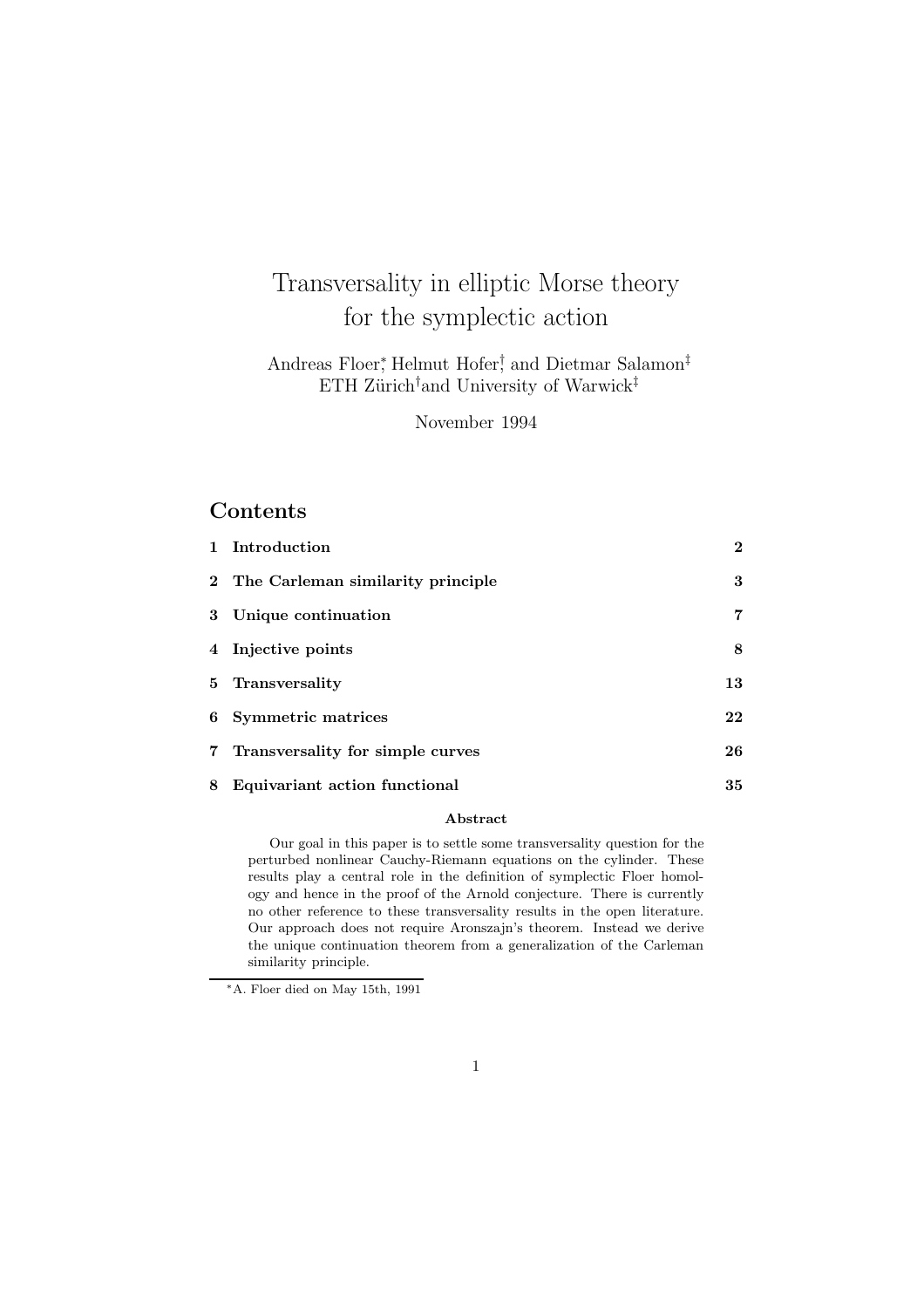#### 1 Introduction

Let  $(M, \omega)$  be a compact symplectic manifold and consider the differential equation

$$
\dot{x}(t) = X_t(x(t))\tag{1}
$$

where  $X_t = X_{t+1} : M \to TM$  is a smooth family of symplectic vector fields, i.e. the 1-forms  $\iota(X_t)\omega$  are closed. The periodic solutions  $x(t)$  =  $x(t+1)$  of (1) are the zeros of the closed 1-form  $\Psi_X$  on the loop space  $\mathcal L$ of M defined by

$$
\Psi_X(x;\xi) = \int_0^1 \omega(\dot{x}(t) - X_t(x(t)), \xi(t)) dt
$$

for  $\xi \in T_x \mathcal{L} = C^\infty(x^*TM)$ . On the universal cover of  $\mathcal{L}$  this 1-form is the differential  $\Psi_X = dA_X$  of the symplectic action functional  $A_X : \widetilde{\mathcal{L}} \to \mathbb{R}$ . We shall assume throughout that the periodic solutions of (1) are all nondegenerate. This is equivalent to the condition that  $A_X$  is a Morse function.

The Floer homology groups of  $X$  can roughly be described as the Novikov homology of the closed 1-form  $\Psi_X$  on the loop space of M. The precise definition involves an infinite dimensional analogue of Witten's approach to Morse theory. Thus one considers the chain complex generated by the zeros of the 1-form  $\Psi_X$  and constructs a boundary operator by counting those gradient flow lines which connect two critical points of relative Morse index 1. In the finite dimensional context this construction requires the Morse-Smale transversality condition, namely that the stable and unstable manifolds of any two critical points intersect transversally. The infinite dimensional analogue of this condition is the subject of the present paper.

To be more precise, we must study the gradient flow lines of  $\Psi_X$  with respect to some  $L^2$ -metric which is induced by a t-dependent family of  $\omega$ -compatible almost complex structures  $J_t = J_{t+1} : TM \to TM$ . These gradient flow lines are solutions  $u : \mathbb{R}^2 \to M$  of the perturbed nonlinear Cauchy-Riemann equations

$$
\partial_s u + J_t(u)(\partial_t u - X_t(u)) = 0 \tag{2}
$$

which satisfy the periodicity condition  $u(s,t+1) = u(s,t)$  and have limits

$$
\lim_{s \to \pm \infty} u(s, t) = x^{\pm}(t)
$$
\n(3)

which are periodic solutions of (1). The infinite dimensional analogue of the Morse-Smale condition asserts that the space  $\mathcal{M}(x^-, x^+, X, J)$  of all smooth solutions of (2) and (3) is a smooth manifold of local dimension

$$
\dim_u \mathcal{M}(x^-, x^+, X, J) = \mu(u)
$$

where  $u(u)$  is the Fredholm index of the operator obtained by linearizing (2). We shall prove in Theorem 5.1 that this condition is satisfied for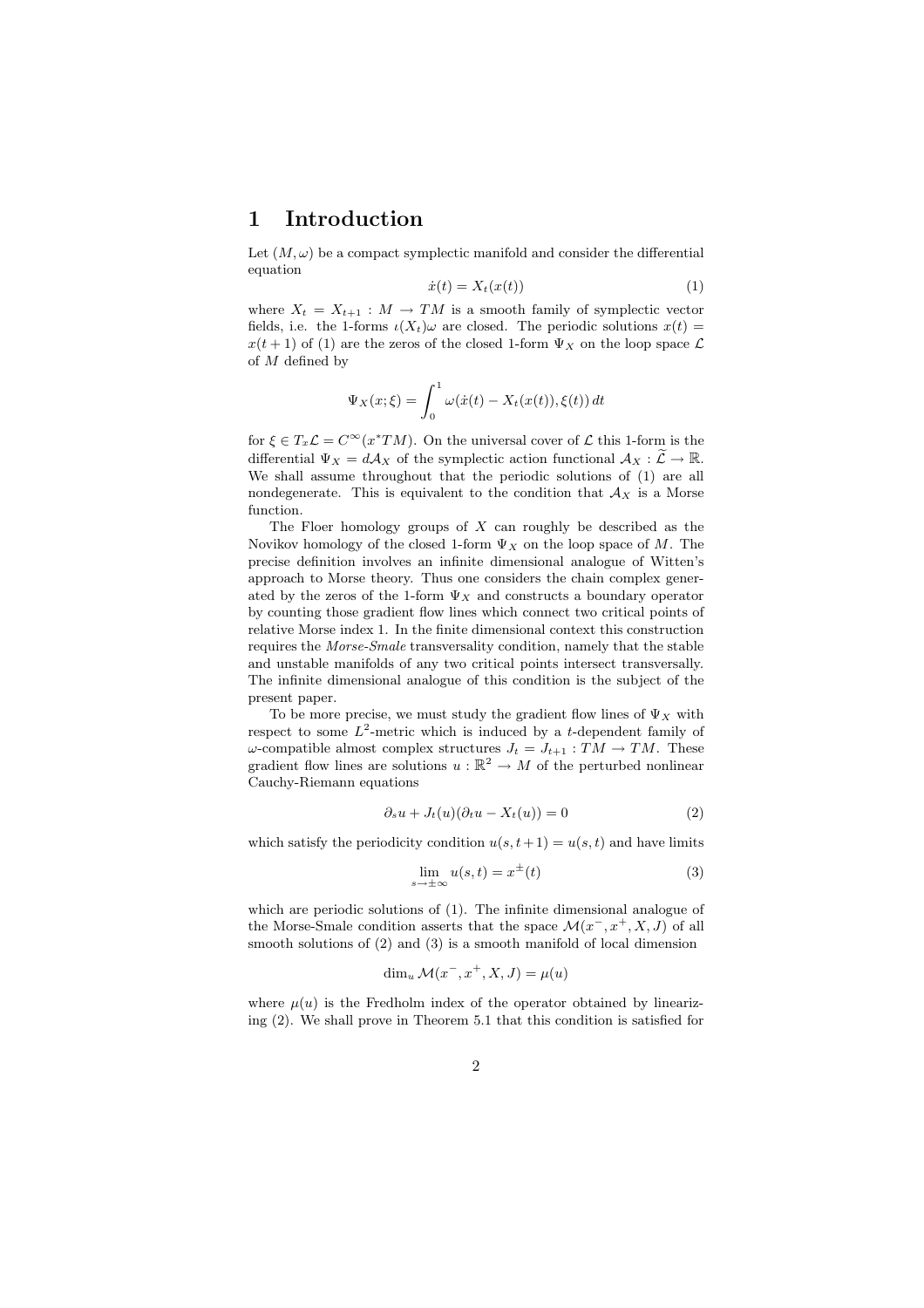a generic family of almost complex structures  $J_t = J_{t+1}$  or for a generic family of symplectic vector fields  $X_t = X_{t+1}$ . The proof requires the next four sections. It is based on a unique continuation theorem (Proposition 3.1) which we prove with the help of the Carleman Similarity Principle (Theorem 2.2). Another key ingredient in the proof is the existence of an injective point for every solution of (2) (Theorem 4.3).

In the second part of the paper (Section 6-8) we focus on the case where the symplectic vector field  $X_t = X$  and the almost complex structure  $J_t = J$  are independent of t. More abstractly, this can be interpreted as the case where the action functional  $\mathcal{A}_X : \widetilde{\mathcal{L}} \to \mathbb{R}$  and the  $L^2$ -metric on the loop space are invariant under the natural  $S^1$ -action. As a matter of fact, the loop space can be regarded as an infinite dimensional symplectic manifold and the action functional  $\mathcal{A}_0$  (with  $X = 0$ ) as a Hamiltonian function which generates the  $S^1$ -action. If  $X_t = X$  is independent of t then  $\mathcal{A}_X$  is an equivariant perturbation of  $\mathcal{A}_0$ . Now we are interested in such perturbations whose critical points are all fixed points of the  $S^1$ action and in those connecting orbits on which  $S<sup>1</sup>$  acts freely. This means we consider solutions u of (2) and (3) with  $X_t = X$  and  $J_t = J$  such that the limits  $x^{\pm}(t) = x^{\pm}$  are zeros of X and which are **simple** in the sense that  $u(s,t+1/m) \neq u(s,t)$  for all integers  $m > 1$ . We shall prove in Theorem 7.4 that the space of such simple solutions is a smooth manifold of dimension  $\mu(u)$ . The proof is based on a technical transversality result for symmetric matrices (Theorem 6.1). In the case  $\mu(u) \leq 1$  we deduce in Theorem 8.1 that the solutions  $u(s,t)$  of (2) and (3) with  $X_t = X$  and  $J_t = J$  must be independent of t, i.e. they must lie in the fixed point set of the  $S<sup>1</sup>$  action on the loop space. This result is used in [7] and [10] (in the case where  $X = X_H$  is a Hamiltonian vector field) to prove that the Floer homology groups  $HF_*(H, J)$  are naturally isomorphic to the ordinary homology of M.

#### 2 The Carleman similarity principle

Let V be a finite dimensional complex vector space and denote by  $S^2 =$  $\mathbb{C} \cup \{\infty\}$  the Riemannian sphere. Consider the vector bundle  $\Lambda^{0,1}T^*S^2$  ⊗ V over  $S^2$  whose fibre over  $z \in S^2$  is the space of complex anti-linear maps  $T_zS^2 \to V$ . The space  $C^{\infty}(S^2, \Lambda^{0,1}T^*S^2 \otimes V) = \Omega^{0,1}(S^2, V)$  of smooth sections of this bundle is, of course, the space of complex antilinear 1-forms on  $S^2$  with values in V. The Cauchy-Riemann operator  $\overline{\partial}: C^{\infty}(S^2, V) \to \Omega^{0,1}(S^2, V)$  is defined by

$$
\overline{\partial} u = du + i \circ du \circ i.
$$

For  $p > 1$  this operator can be extended to the Sobolev space  $W^{1,p}(S^2, V)$ of  $V$ -valued functions whose first derivatives are  $p$ -integrable. It then takes values in the space  $L^p(S^2, \Lambda^{0,1}T^*S^2 \otimes V)$  of  $L^p$ -sections of the bundle  $\Lambda^{0,1}T^*S^2 \otimes V$ . For later reference we state here a special case of the Riemann-Roch theorem.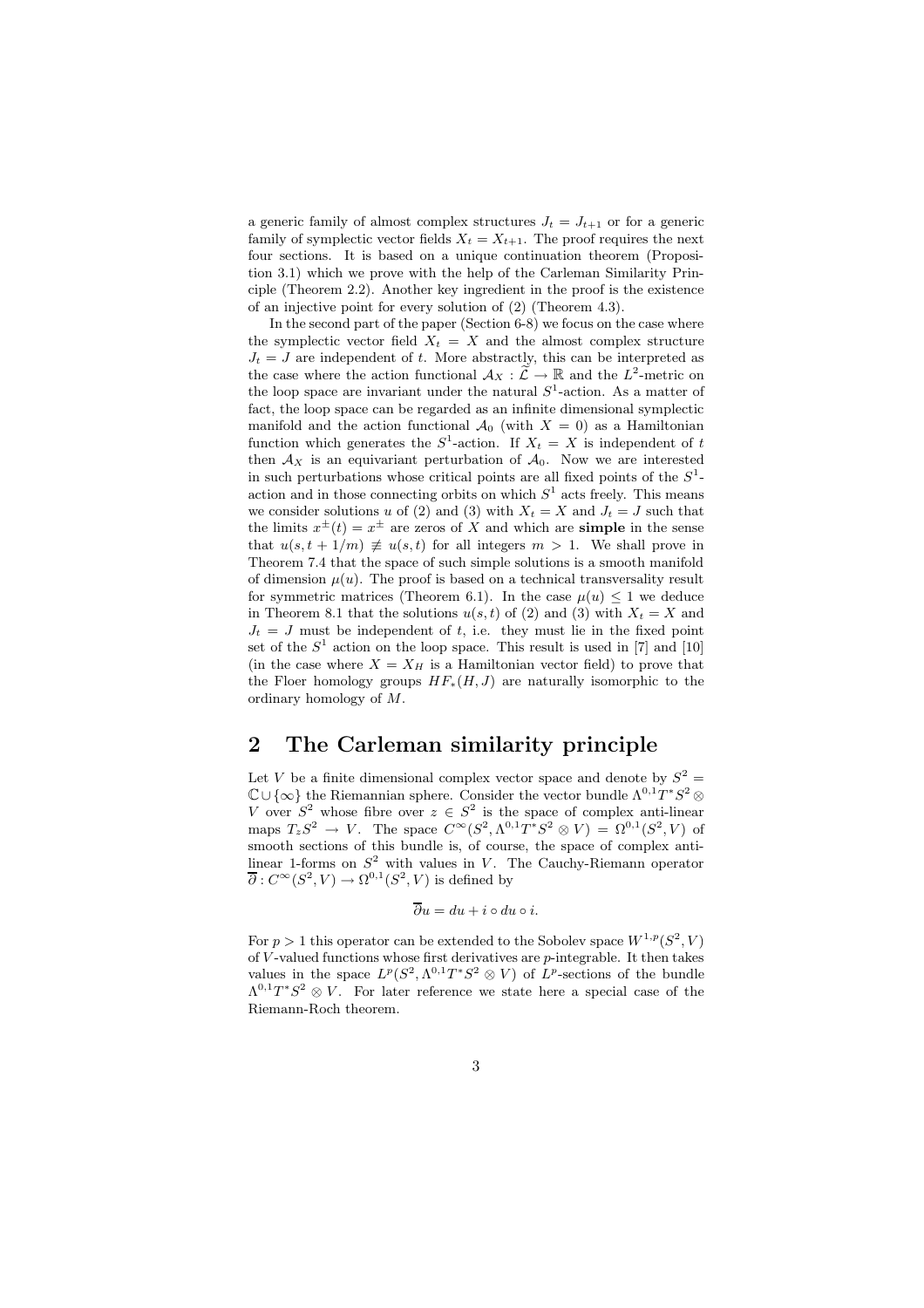**Theorem 2.1** For every  $p > 1$  the operator

$$
\overline{\partial}: W^{1,p}(S^2, V) \to L^p(S^2, \Lambda^{0,1}T^*S^2 \otimes V)
$$

is a Fredholm operator. Its index as a complex operator is given by

index  $\overline{\partial}$  = dim<sub>€</sub> V

Moreover, this operator is onto and its kernel consists of the constant functions.

That  $\overline{\partial}$  is a Fredholm operator can be proved by the usual  $L^p$  estimates for elliptic operators. In our case this is just the Calderon-Zygmund inequality. The index formula follows from the explicit statements about the kernel and the cokernel. That the kernel consists of the constant maps is just the assertion of Liouville's theorem. That the operator is onto follows from the fact that holomorphic vector bundles over Riemann surfaces with negative Chern number do not have nonzero holomorphic sections. In the special case of Theorem 2.1 surjectivity can in fact be proved by constructing an explicit right inverse T of  $\overline{\partial}$  given by the formula

$$
(Tv)(z) = \lim_{\varepsilon \to 0} \left( \frac{-1}{2\pi} \int_{|\zeta| \ge \varepsilon} \frac{v(z+\zeta)}{\zeta} \right)
$$

for  $v \in C_0^{\infty}(\mathbb{C}, V)$  where  $\zeta = s + it \in \mathbb{C}$ . Then

 $\overline{\partial} \circ T(v) = v \mathrm{d}\overline{z}$ 

for  $v \in C_0^{\infty}(\mathbb{C}, V)$ . Combining this with a change of coordinates and a similar result for complex anti-linear 1-forms which are supported in a neighbourhood of  $\infty \in S^2$  we obtain that  $\overline{\partial}$  has a dense range and is therefor onto. The proof that  $T$  actually extends to an operator from  $L^p(S^2, \Lambda^{0,1}T^*S^2 \otimes V)$  to  $W^{1,p}(S^2, V)$  is, of course, equivalent to the Calderon-Zygmund inequality.

Let  $F$  denote either the real or complex numbers. For a complex vectorspace V we denote by  $\mathcal{L}_{\mathbb{F}}(V)$  the F-vectorspace of F-linear maps. Likewise, we denote by  $GL_F(V) \subset \mathcal{L}_F(V)$  the open subset of invertible F-linear maps.

Write  $z = s + it$  and consider the first order elliptic system

$$
\partial_s u(z) + J(z)\partial_t u(z) + C(z)u(z) = 0 \tag{4}
$$

where  $u : B_{\varepsilon} = \{z \in \mathbb{C} \mid |z| < \varepsilon\} \to \mathbb{C}^n$ . We assume that the map  $z \mapsto J(z)$  belongs to the Sobolev space  $W^{1,p}(B_{\varepsilon}, \mathcal{L}_{\mathbb{R}}(\mathbb{C}^n))$  for some  $p > 2$ and that  $J(z): \mathbb{C}^n \to \mathbb{C}^n$  is a complex structure for every z, i.e.

$$
J(z)^2 = -1.
$$

Moreover, we assume the map  $z \mapsto C(z)$  belongs to  $L^p(B_\varepsilon, \mathcal{L}_{\mathbb{R}}(\mathbb{C}^n)).$ The following result is a higher dimensional version of the Carleman-**Similarity principle** (cf.[24]). It says roughly that solutions of (4) behave like holomorphic maps.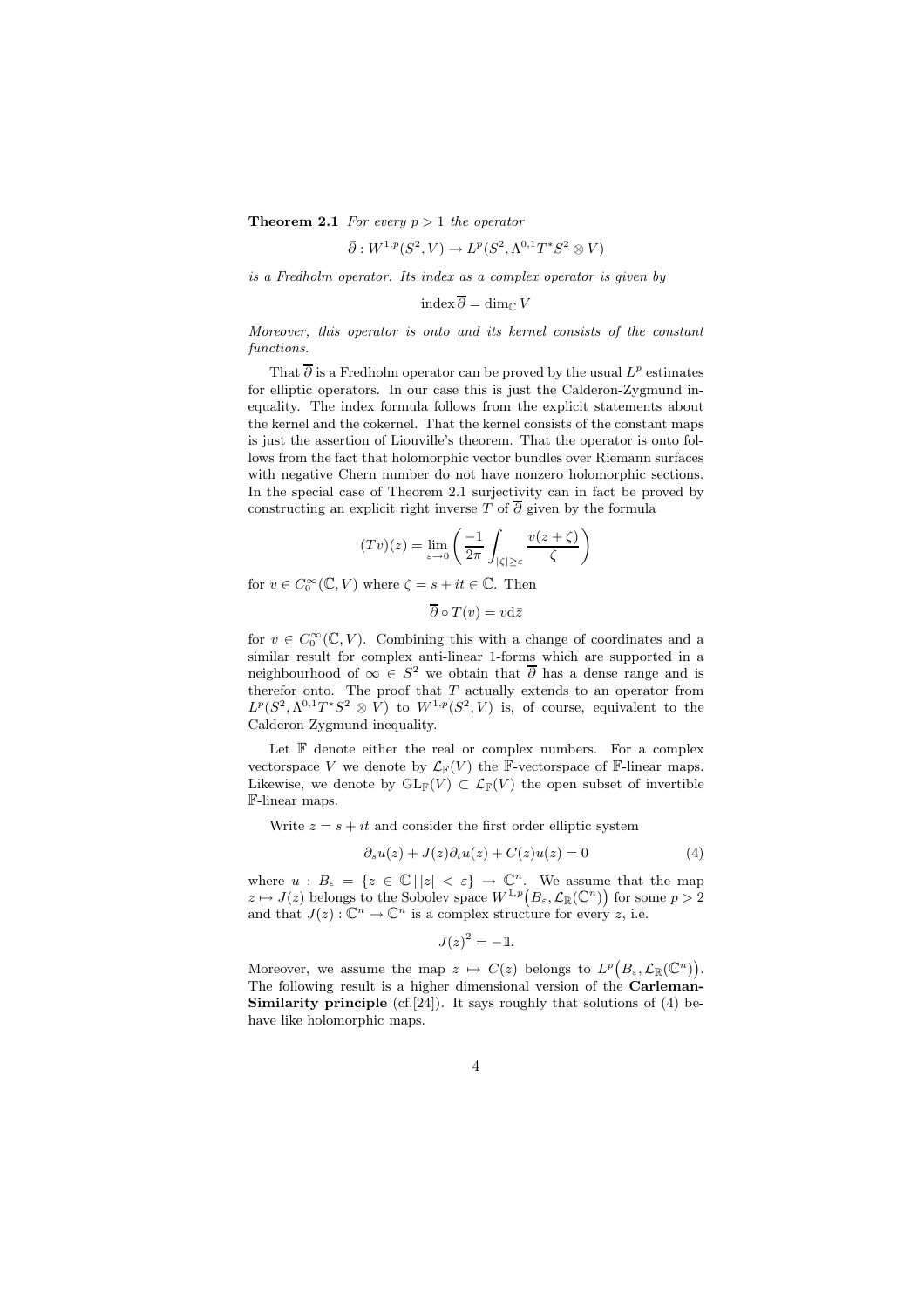**Theorem 2.2** Let  $u \in W^{1,p}(B_\varepsilon,\mathbb{C}^n)$  be a solution of (4) with  $u(0) = 0$ . Then there exist a constant  $0 < \delta < \varepsilon$ , a map  $\Phi \in W^{1,p}(B_\delta, GL_\mathbb{R}(\mathbb{C}^n)),$ and a holomorphic map and  $\sigma : B_{\delta} \to \mathbb{C}^n$  such that

$$
u(z) = \Phi(z)\sigma(z), \qquad \sigma(0) = 0, \qquad J(z)\Phi(z) = \Phi(z)i
$$

for  $z \in B_\delta$ .

**Proof:** First choose a map  $\Psi \in W^{1,p}(B_\delta, GL_\mathbb{R}(\mathbb{C}^n))$  such that

$$
J(z)\Psi(z)=\Psi(z)i
$$

for  $z \in B_\delta$  and define  $v \in W^{1,p}(B_\delta, \mathbb{C}^n)$  by  $u(z) = \Psi(z)v(z)$ . Then

$$
0 = \partial_s u + J \partial_t u + Cu
$$
  
=  $(\partial_s \Psi)v + \Psi \partial_s v + J(\partial_t \Psi)v + J\Psi \partial_t v + C\Psi v$   
=  $\Psi \left(\partial_s v + i \partial_t v + \widetilde{C}v\right)$ 

where  $\widetilde{C} = \Psi^{-1}(\partial_s \Psi + J \partial_t \Psi + C \Psi) \in L^p(B_\varepsilon, \mathcal{L}_\mathbb{R}(\mathbb{C}^n)).$  With respect to the complex structure i we decompose  $\widetilde{C}$  into the linear and anti-linear part

$$
\widetilde{C}(z) = \widetilde{C}^+(z) + \widetilde{C}^-(z), \qquad \widetilde{C}^{\pm}(z) = \frac{1}{2} \left( \widetilde{C}(z) \mp i \widetilde{C}(z) i \right).
$$

Now choose a map  $B_{\varepsilon} \to \mathcal{L}_{\mathbb{R}}(\mathbb{C}^n) : z \mapsto D(z)$  such that

- (a)  $D(z)v(z) = v(z)$  for  $z \in B_{\varepsilon}$ ,
- (b)  $D(z)$  is complex anti-linear for every  $z \in B_{\varepsilon}$ ,
- (c)  $D \in L^{\infty}(B_{\varepsilon}, \mathcal{L}_{\mathbb{R}}(\mathbb{C}^n)).$

For example, define  $D(z)\zeta = |v(z)|^{-2}v(z)v(z)^T\bar{\zeta}$  whenever  $v(z) \neq 0$  and  $D(z) = 0$  otherwise. Then the linear map

$$
A(z) = \widetilde{C}^+(z) + \widetilde{C}^-(z)D(z)
$$

is complex linear and satisfies

$$
A(z)v(z) = \widetilde{C}(z)v(z).
$$

Moreover,  $A \in L^p(B_\varepsilon, \mathcal{L}_{\mathbb{C}}(\mathbb{C}^n))$ . For  $0 < \delta < \varepsilon$  define

$$
A_{\delta} \in L^p(S^2, \mathcal{L}_{\mathbb{C}}(\mathbb{C}^n))
$$

by  $A_{\delta}(z) = A(z)$  for  $z \in B_{\delta}$  and  $A_{\delta}(z) = 0$  otherwise. Now let  $V =$  $\mathcal{L}_{\mathbb{C}}(\mathbb{C}^n)$  and denote by  $D_{\delta}: W^{1,p}(S^2, V) \to L^p(\Lambda^{0,1}T^*S^2 \otimes V)$  the perturbed Cauchy-Riemann operator

$$
D_{\delta}\Theta = \overline{\partial}\Theta + A_{\delta}\Theta d\bar{z}.
$$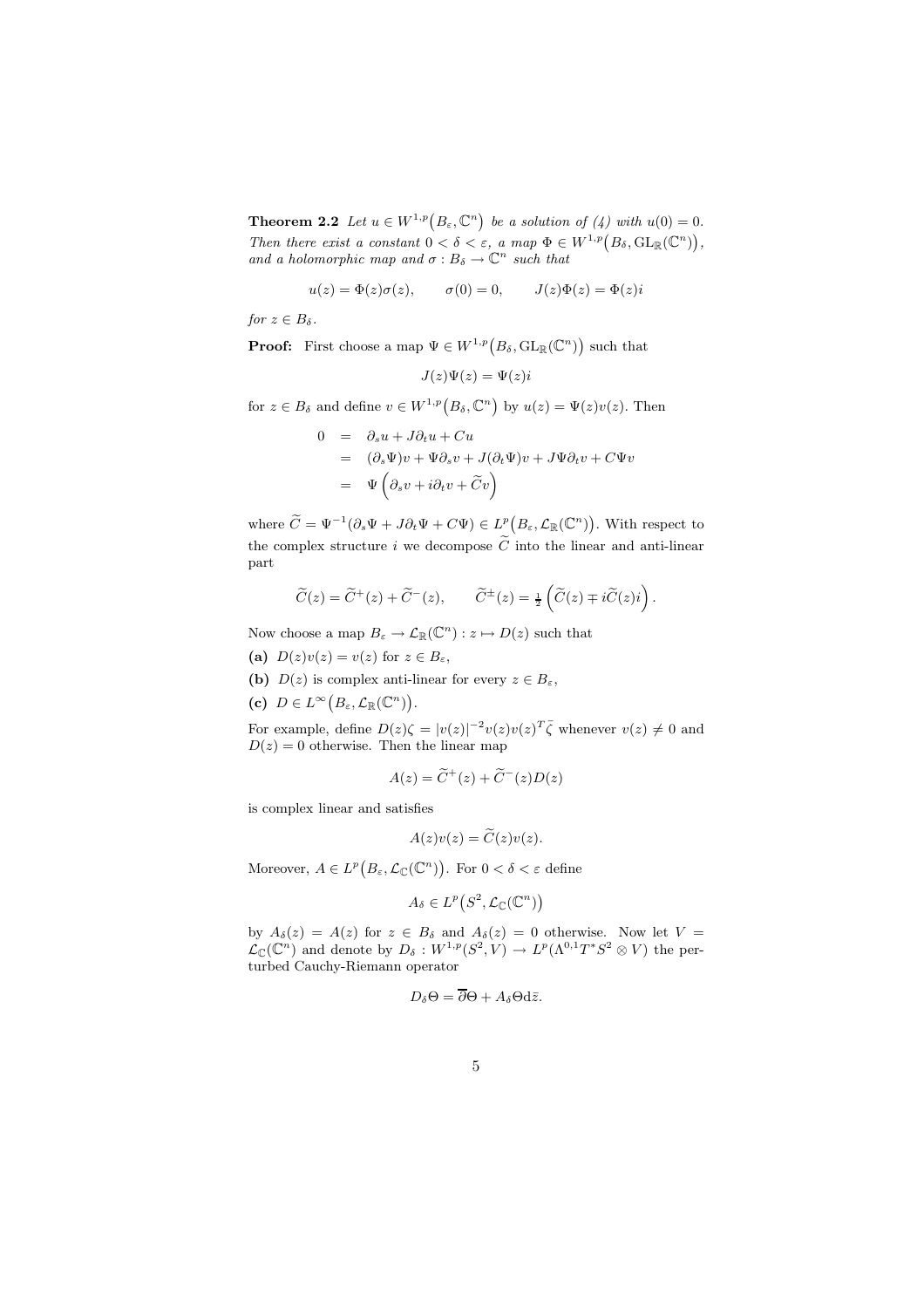for  $\Theta \in W^{1,p}(S^2, V)$ . By Theorem 2.1 the operator  $\Theta \mapsto (\overline{\partial} \Theta, \Theta(0))$  is bijective. Since

$$
\lim_{\delta \to 0} \|A_{\delta}\|_{L^p} = 0
$$

it follows that the operator  $\Theta \mapsto (D_{\delta} \Theta, \Theta(0))$  is bijective for  $\delta > 0$  sufficiently small. Hence, for  $\delta > 0$  sufficiently small, there exists a unique map  $\Theta_{\delta} \in W^{1,p}(S^2, V)$  such that

$$
D_{\delta} \Theta_{\delta} = 0, \qquad \Theta_{\delta}(0) = 1.
$$

In particular,  $\partial_s \Theta_\delta + i \partial_t \Theta_\delta + A \Theta_\delta = 0$  in  $B_\delta$ . Since  $\Theta_\delta$  converges to the constant map  $\Theta_0(z) = 1$  in the  $W^{1,p}$ -norm as  $\delta \to 0$  we may choose  $\delta$  so small that the complex linear map  $\Theta_{\delta}(z) \in V = \mathbb{C}^{n \times n}$  is invertible for every  $z \in S^2$ .

Now we drop the subscript  $\delta$ , denote  $\Theta(z) = \Theta_{\delta}(z)$ , and define

$$
\Phi(z) = \Psi(z)\Theta(z), \qquad \sigma(z) = \Theta(z)^{-1}v(z).
$$

Then obviously  $\Psi \in W^{1,p}(S^2, \mathcal{L}_{\mathbb{R}}(\mathbb{C}^n))$  and  $\Psi(z)\sigma(z) = \Phi(z)v(z) = u(z)$ . Moreover, in  $B_{\delta}$  we have

$$
0 = \partial_s v + i \partial_t v + \tilde{C}v
$$
  
=  $\partial_s v + i \partial_t v + Av$   
=  $\Theta \partial_s \sigma + i \Theta \partial_t \sigma + (\partial_s \Theta + i \partial_t \Theta + A \Theta) \sigma$   
=  $\Theta(\partial_s \sigma + i \partial_t \sigma).$ 

Hence  $\sigma$  is holomorphic in  $B_{\delta}$ . Moreover, by construction,

$$
J(z)\Phi(z) = J(z)\Psi(z)\Theta(z) = \Psi(z)i\Theta(z) = \Psi(z)\Theta(z)i = \Phi(z)i
$$

This proves the theorem.  $\Box$ 

Here is an immediate consequence of the Carleman similarity principle.

**Corollary 2.3** Let  $\ell \geq 2$  and  $p > 2$ . Let  $J \in W^{\ell,p}(B_\varepsilon, \mathcal{L}_{\mathbb{R}}(\mathbb{C}^n))$  and  $C \in$  $W^{\ell-1,p}(B_\varepsilon,\mathcal{L}_\mathbb{R}(\mathbb{C}^n))$  with  $J(z)^2=-1$  for every  $z\in B_\varepsilon$ . Let  $u: B_\varepsilon\to \mathbb{C}^n$ be a nonconstant  $W^{\ell,p}$ -solution of (4) with  $u(0) = 0$ .

- (i) There exists a constant  $0 < \delta < \varepsilon$  such that  $u(z) \neq 0$  for  $0 < |z| < \delta$ .
- (ii) If  $C = 0$  then there exists a constant  $0 < \delta < \varepsilon$  such that  $du(z) \neq 0$ for  $0 < |z| < \delta$ .

Proof: In view of Theorem 2.2 we have

$$
u(z) = \Phi(z)\sigma(z)
$$

for  $|z| < \delta$  where  $\sigma : B_{\delta} \to \mathbb{C}^n$  is holomorphic and  $\Phi(z) \in GL_{\mathbb{R}}(\mathbb{C}^n)$  for  $|z| < \delta$ . Hence for  $|z| < \delta$ 

$$
u(z) = 0 \iff \sigma(z) = 0
$$

Since  $\sigma$  is holomorphic we have either  $\sigma \equiv 0$  on a neighborhood of 0 or  $\sigma(z) \neq 0$  on a punctured neighborhood of zero. This proves (i).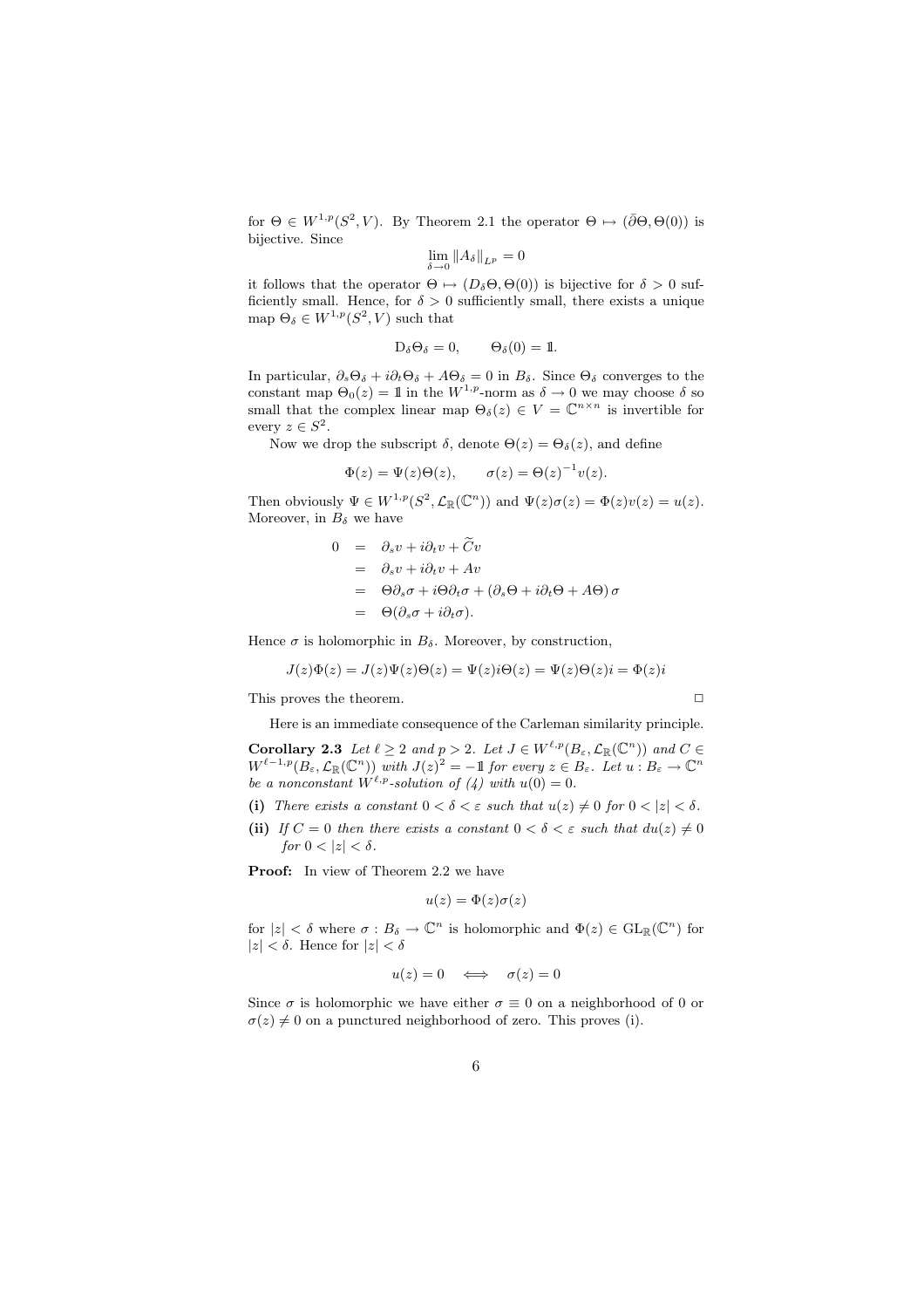Assertion (ii) is obvious in the case  $du(0) \neq 0$ . Hence assume  $du(0) =$ 0. Differentiating the identity  $\partial_s u + J(z)\partial_t u = 0$  with respect to s we obtain that the function  $v = \partial_s u$  satisfies

$$
\partial_s v + J(z)\partial_t v + (\partial_s J)(z)J(z)v = 0
$$

Here we have used the identity  $\partial_t u = J(z)\partial_s u = J(z)v$ . It follows again from Theorem 2.2 that  $v(z) = \partial_s u(z) = \Phi(z)\sigma(z)$  with  $\Phi$  and  $\sigma$  as above and this proves the corollary.  $\Box$ 

**Remark 2.4** Standard elliptic regularity theory asserts that if  $J \in W^{\ell,p}$ and  $C \in W^{\ell-1,p}$  with  $\ell \geq 2$  and  $p > 2$  then every  $W^{1,p}$ -solution u of (4) is necessarily of class  $W^{\ell,p}$ . To see this just apply the operator  $\partial_s - J \partial_t$ to the left hand side of  $(4)$  and use the local  $L^p$ -regularity theorem for the Laplace operator.

# 3 Unique continuation

In this section we show how the Carleman similarity principle can be used to prove a unique continuation theorem for J-holomorphic curves in almost complex manifolds. More precisely, consider the perturbed nonlinear Cauchy Riemann equations

$$
\partial_s u + J(z, u)\partial_t u + Y(z, u) = 0.
$$
\n(5)

Here we assume that the map  $J: \mathbb{C} \times \mathbb{C}^n \to \mathcal{L}_{\mathbb{R}}(\mathbb{C}^n)$  is of class  $W^{1,p}$  with  $p > 2$  and

$$
J(z,w)^2 = -1
$$

and the vector field  $Y: \mathbb{C} \times \mathbb{C}^n \to \mathbb{C}^n$  is of class  $W^{1,p}$ . A  $W^{1,p}$ -function  $u: \mathbb{C} \to \mathbb{C}^n$  is said to **vanish to infinite order** at a point  $z_0 \in \mathbb{C}$  if

$$
\lim_{r \to 0} \frac{\sup_{|z - z_0| \le r} |u(z)|}{r^k} = 0
$$

for all  $k \geq 0$ . Of course, a smooth function u vanishes to infinite order at a point  $z_0$  if and only if all derivatives of u vanish at that point. In particular, for a smooth function the set of points at which it vanishes to infinite order is closed and for a holomorphic function it is open and closed. The next proposition asserts that this property of holomorphic functions persists for the solutions of (5).

**Proposition 3.1 (Unique continuation)** Let  $u, v : \Omega \to \mathbb{C}^n$  be two  $W^{1,p}$ -solutions of (5) defined in some open set  $\Omega \subset \mathbb{C}$ . Then the sets of points  $z \in \Omega$  where  $u - v$  vanishes to infinite order is open and closed. In particular, if  $\Omega$  is connected and  $u = v$  on some nonempty open subset of  $\Omega$  then  $u(z) = v(z)$  for all  $z \in \Omega$ .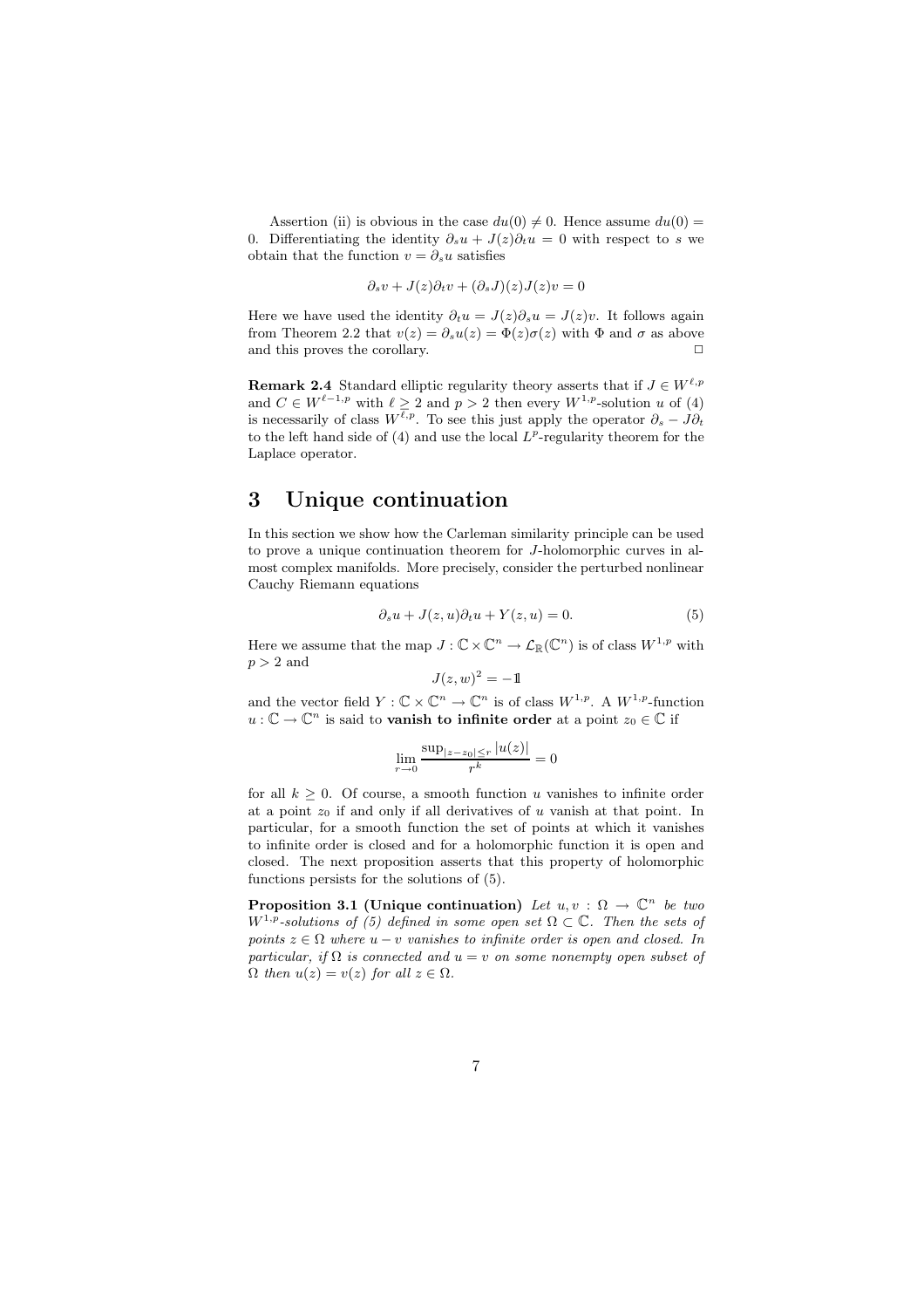**Proof:** Define  $w = u - v$ . Then

$$
\partial_s w + J(z, u)\partial_t w = J(z, u)\partial_t w + J(z, v)\partial_t v + Y(z, v)
$$
  
\n
$$
-J(z, u)\partial_t u - Y(z, u)
$$
  
\n
$$
= (J(z, v) - J(z, u))\partial_t v + Y(z, v) - Y(z, u)
$$
  
\n
$$
= \left(\int_0^1 \frac{d}{d\tau} J(z, u + \tau(v - u)) d\tau\right) \partial_t v
$$
  
\n
$$
+ \int_0^1 \frac{d}{d\tau} Y(z, u + \tau(v - u)) d\tau
$$
  
\n
$$
= -C(z)w
$$

where  $C : \Omega \to \mathcal{L}_{\mathbb{R}}(\mathbb{C}^n)$  is locally p-integrable. Hence  $w(z) = u(z) - v(z)$ satisfies

$$
\partial_s w + J(z)\partial_t w + C(z)w = 0
$$

where  $\tilde{J}(z) = J(z, u(z))$  is locally of class  $W^{1,p}$ . By Theorem 2.2 every point  $z_0 \in \Omega$  admits a neighbourhood  $B_\delta(z_0)$  in which w can be written in the form  $w(z) = \Phi(z)\sigma(z)$  where  $\sigma$  is holomorphic and  $\Phi(z)$  is invertible. Hence w vanishes to infinite order at  $z \in B_{\varepsilon}(z_0)$  if and only if  $\sigma$  vanishes to infinite order at z. Hence the sets of such points is open and closed in  $B_\delta(z_0)$ . This proves the proposition.

We will use the previous proposition for functions which are defined on all of  $\mathbb{C} = \mathbb{R}^2$  and take values in a manifold. In this case Proposition 3.1 asserts that two solutions which agree to infinite order at a point must agree globally.

# 4 Injective points

In [12] Dusa McDuff proved that a J-holomorphic curve  $u : \Sigma \to M$  in an almost complex manifold is either multiply covered or admits a point  $z \in \Sigma$  such that

$$
du(z) \neq 0,
$$
  $\{z\} = u^{-1}(u(z)).$ 

(See also [13].) Such a point is called an injective point and the existence of such points plays a crucial role in the transversality theory for J-holomorphic curves. The purpose of this section is to prove an analogue of this result for the perturbed equation (5) in the case where both the almost complex structure  $J(z, w)$  and the perturbation  $Y(z, w)$  are independent of the variable  $s = \text{Re } z$ . Hence consider the equation

$$
\partial_s u + J(t, u)(\partial_t u - X(t, u)) = 0.
$$
\n(6)

where  $J: \mathbb{R} \times \mathbb{C}^n \to \mathcal{L}_{\mathbb{R}}(\mathbb{C}^n)$  and  $X: \mathbb{R} \times \mathbb{C}^n \to \mathbb{C}^n$  are of class  $C^{\ell}$ with  $\ell \geq 2$  and  $J(t, w)^2 = -1$  for all  $t \in \mathbb{R}$  and  $w \in \mathbb{C}^n$ . Thus every  $W^{1,p}$ -solution of (6) with  $p > 2$  is necessarily of class  $W^{\ell+1,p}$  and hence of class  $C^{\ell}$ . We begin with an analogue of Corollary 2.3 (ii) for the nonlinear equation (6).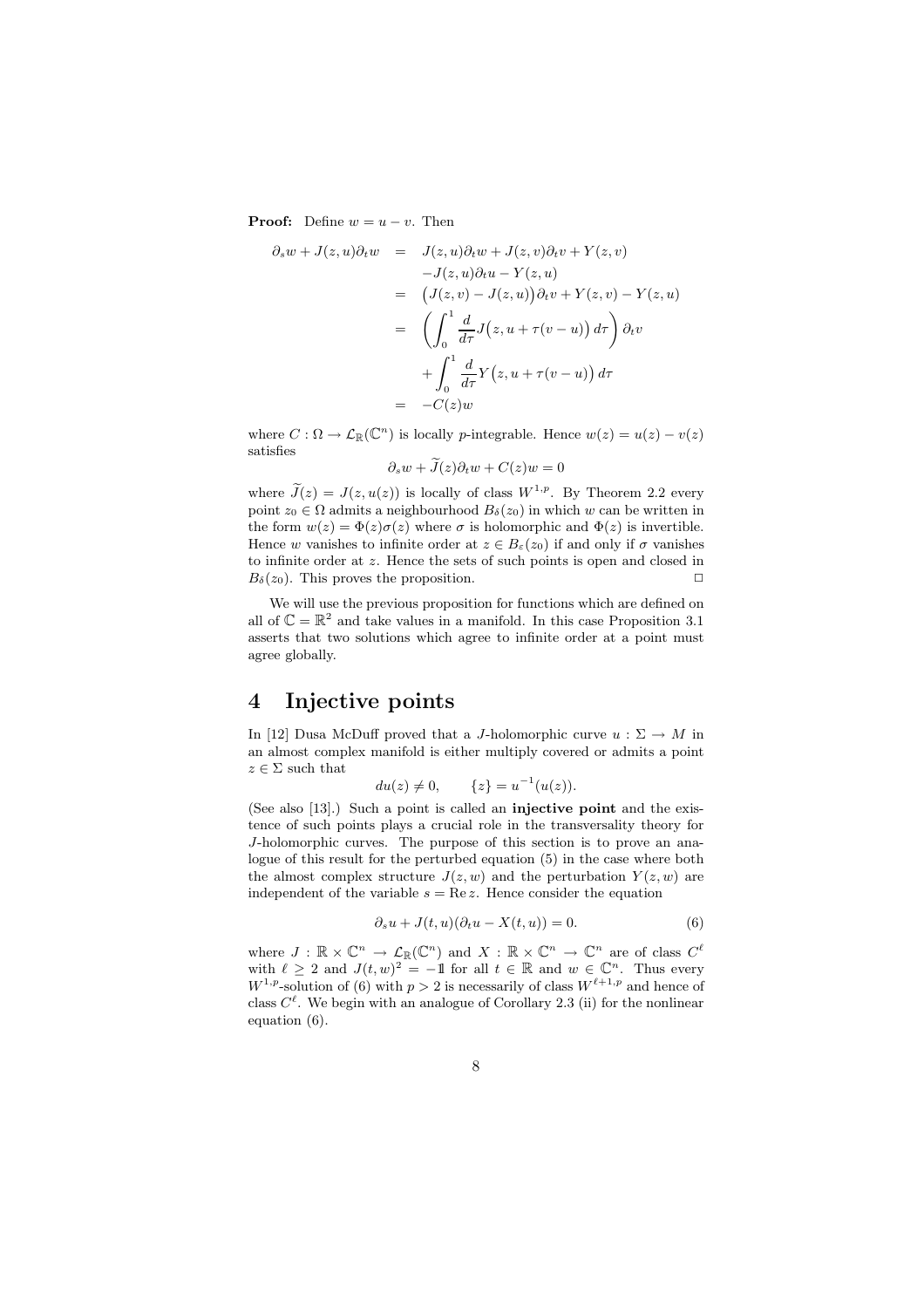**Lemma 4.1** Let  $u : B_{\varepsilon} \to \mathbb{C}^n$  be a  $C^{\ell}$ -solution of (6) and assume that  $\partial_s u \neq 0$ . Then the set of points  $(s,t) \in B_\varepsilon$  with  $\partial_s u(s,t) = 0$  is discrete.

**Proof:** Let  $\psi_t : \Omega_t \to \mathbb{C}^n$  be the local diffeomorphisms generated by the vector fields  $X_t(w) = X(t, w)$  via

$$
\frac{d}{dt}\psi_t = X_t \circ \psi_t, \qquad \psi_0 = \text{id}.\tag{7}
$$

It suffices to prove the lemma locally and hence we may assume that  $u(s,t) \in \psi_t(\Omega_t)$  for  $(s,t) \in B_\varepsilon$ . Then the function  $v(s,t) = \psi_t^{-1}(u(s,t))$ satisfies

$$
\partial_s u = d\psi_t(v)\partial_s v, \qquad \partial_t u - X_t(u) = d\psi_t(v)\partial_s v.
$$

Hence  $d\psi_t(v)\partial_s v + J_t(u)dv_t(v)\partial_t v = 0$  where  $J_t(w) = J(t, w)$  and this means that

$$
\partial_s v + \psi_t^* J_t(v) \partial_t v = 0.
$$

Moreover, v is nonconstant since otherwise  $\partial_s u \equiv 0$ . Hence it follows from Corollary 2.3 (ii) that the set of critical points of  $v$  is discrete. Since  $dv(z) = 0$  if and only if  $\partial_s u(z) = 0$  the lemma is proved.

**Lemma 4.2** Let  $u, v : B_{\varepsilon} \to \mathbb{C}^n$  be  $C^{\ell}$ -solutions of (6) with  $X = 0$  such that

$$
u(0) = v(0)
$$
,  $du(0) \neq 0$ ,  $dv(0) \neq 0$ .

Moreover, assume that there exists a constant  $0 < \delta < \varepsilon$  such that for every  $(s,t) \in B_{\delta}$  there exists an  $s' \in \mathbb{R}$  such that  $(s',t) \in B_{\varepsilon}$  and  $u(s,t) =$  $v(s',t)$ . Then  $v(z) = u(z)$  for  $|z| < \varepsilon$ .

**Proof:** Choose  $\varepsilon > 0$  so small that  $\Sigma = v(B_{\varepsilon})$  is a submanifold of  $\mathbb{C}^n$ . By the implicit function theorem  $v^{-1}$ :  $\Sigma \to B_{\varepsilon}$  extends to a  $C^{\ell}$ -map defined on a neighbourhood of  $\Sigma$ . By assumption,  $u(B_\delta) \subset \Sigma$  and hence the map  $v^{-1} \circ u : B_{\delta} \to B_{\varepsilon}$  is of class  $C^{\ell}$ . Moreover, our assumptions assert that this map takes the form  $v^{-1} \circ u(s,t) = (\phi(s,t),t)$ . Differentiating the formula  $u(s,t) = v(\phi(s,t),t)$ , we obtain

$$
0 = \partial_s u(s, t) + J(t, u) \partial_t u(s, t)
$$
  
\n
$$
= \partial_s v(\phi, t) \partial_s \phi + J(t, v(\phi, t)) (\partial_s v(\phi, t) \partial_t \phi + \partial_t v(\phi, t))
$$
  
\n
$$
= \partial_s v(\phi, t) \partial_s \phi + \partial_t v(\phi, t) \partial_t \phi - \partial_s v(\phi, t)
$$
  
\n
$$
= \partial_s v(\phi, t) (\partial_s \phi - 1) + \partial_t v(\phi, t) \partial_t \phi
$$

Since  $\partial_s v(\phi, t)$  and  $\partial_t v(\phi, t)$  are linearly independent we deduce that  $\partial_s \phi =$ 1 and  $\partial_t \phi = 0$ . Hence  $\phi(s,t) = s + s_0$  for some  $s_0 \in \mathbb{R}$ . Since  $0 = u(0) =$  $v(s_0, 0)$  we obtain  $s_0 = 0$  and hence  $\phi(s,t) = s$ . This implies that u and  $v$  agree in a neighbourhood of 0. By unique continuation it follows that  $u = v$  on  $B_{\varepsilon}$  (see Proposition 3.1).

The next theorem is a global result in an almost complex manifold M. More precisely, let  $M$  be a manifold (without boundary) of real dimension 2n and fix a compactly supported  $C^{\ell}$ -diffeomorphism  $\phi : M \to M$  with  $\ell \geq 2$ . (Here compactly supported means that  $\phi(x) = x$  outside a compact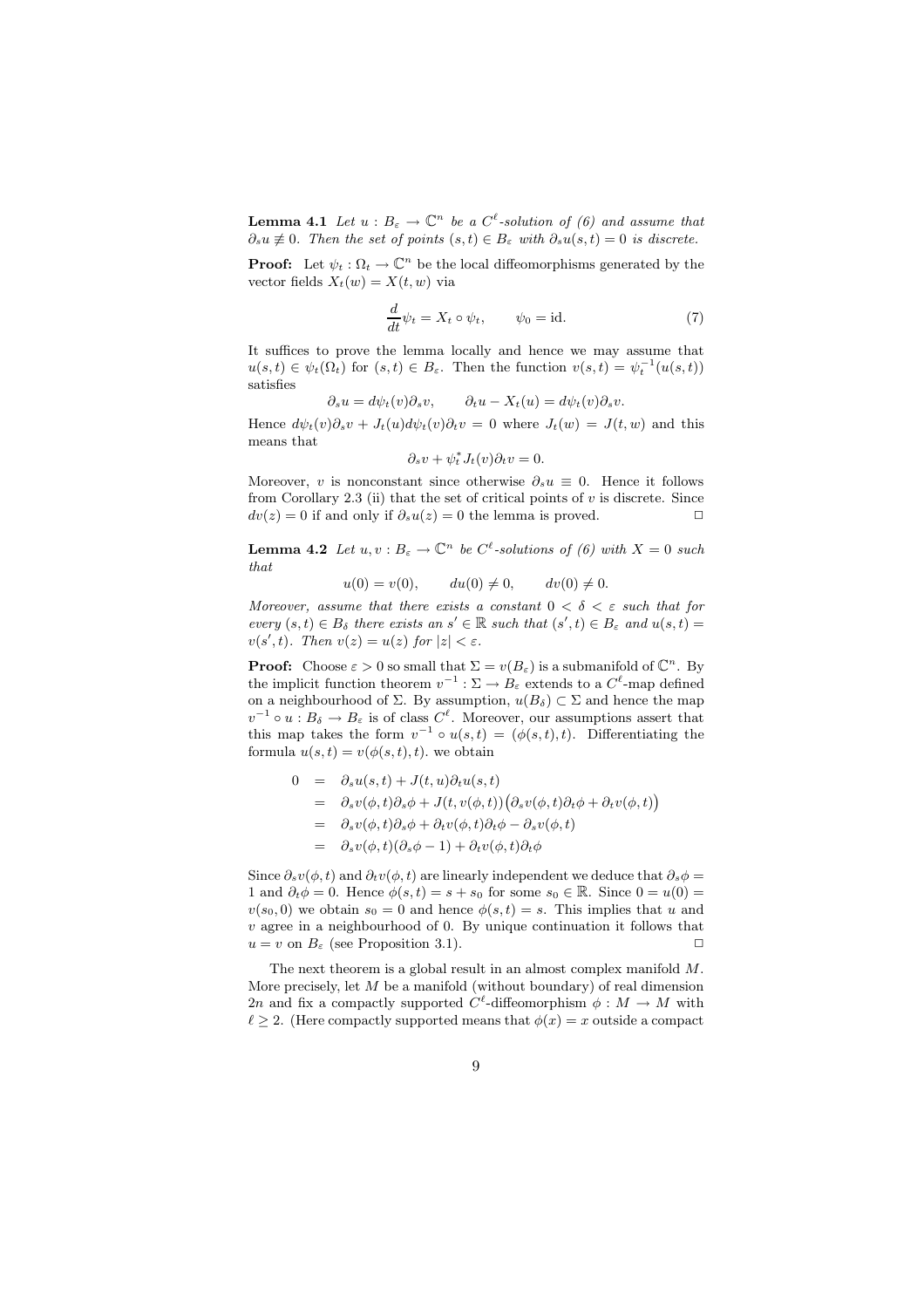set.) Moreover, let  $\mathbb{R} \to \text{End}(TM) : t \mapsto J_t$  be a  $C^{\ell}$ -family of almost complex structures on M and  $\mathbb{R} \to \mathcal{X}(M) : t \mapsto X_t$  be a  $C^{\ell}$ -family of vector fields such that

$$
\phi^* J_{t+1} = J_t, \qquad \phi^* X_{t+1} = X_t.
$$

Sometimes we write  $X(t, p) = X_t(p)$  and  $J(t, p) = J_t(p)$ . Now let u:  $\mathbb{R}^2 \to M$  be a  $C^{\ell}$ -solution of (6) such that

$$
u(s, t + 1) = \phi(u(s, t)),
$$
\n(8)

$$
\lim_{s \to \pm \infty} u(s, t) = x^{\pm}(t), \qquad \lim_{s \to \pm \infty} \partial_s u(s, t) = 0.
$$
 (9)

Here the convergence is uniform in t. It follows that the limit curves  $x^{\pm}(t)$ are solutions of the ordinary differential equation

$$
\dot{x}(t) = X_t(x(t)), \qquad x(t+1) = \phi(x(t)). \tag{10}
$$

These correspond to fixed points of the  $C^{\ell}$ -diffeomorphism  $\phi_X = \psi_1^{-1} \circ \phi$ where  $\psi_1$  denotes the time-1-map generated by the vector fields  $X_t$  via (7). In principle we should be more careful with the domain of definition of the diffeomorphism  $\phi_X$ . However, since the set  $u(\mathbb{R} \times S^1) \cup x^-(S^1) \cup x^+(S^1)$ is compact we may assume without loss of generality that the vector fields  $X_t$  vanish outside a compact set and are therefore complete.

Now let  $u : \mathbb{R}^2 \to \tilde{M}$  be a  $C^{\ell}$ -solution of (6), (8) and (9). A point  $(s,t) \in \mathbb{R}^2$  is called **regular** for u if

$$
\partial_s u(s,t) \neq 0, \qquad u(s,t) \neq x^{\pm}(t), \qquad u(s,t) \notin u(\mathbb{R}-\{s\},t).
$$

We denote by  $R(u)$  the set of regular points of u. In particular, these conditions mean that the map  $s' \mapsto u(s',t)$  is an immersion near  $s' = s$ and meets the point  $u(s, t)$  only once. This notion is analogous to that of an injective point for J-holomorphic curves mentioned above. The next theorem is the main result of this section.

**Theorem 4.3** Let  $u : \mathbb{R}^2 \to M$  be a  $C^{\ell}$ -solution of (6), (8), and (9) such that  $\partial_s u \neq 0$ . Then the set  $R(u)$  of regular points for u is open and dense in  $\mathbb{R}^2$ .

**Proof:** We first reduce the theorem to the case  $X_t = 0$ . Denote by  $\psi_t : M \to M$  the time dependent flow generated by the vector fields  $X_t$ via (7). Since  $X_t$  is compactly supported so is  $\psi_t$  for every t. Recall from the proof of Lemma 4.1 that the functions  $v(s,t) = \psi_t^{-1}(u(s,t))$  satisfy the partial differential equation

$$
\partial_s v + \psi_t^* J_t(v) \partial_t v = 0
$$

and note that

$$
v(s, t + 1) = \phi_X(v(s, t)),
$$
  $\lim_{s \to \pm \infty} v(s, t) = x^{\pm}(0),$   $\phi_X = \psi_1^{-1} \circ \phi.$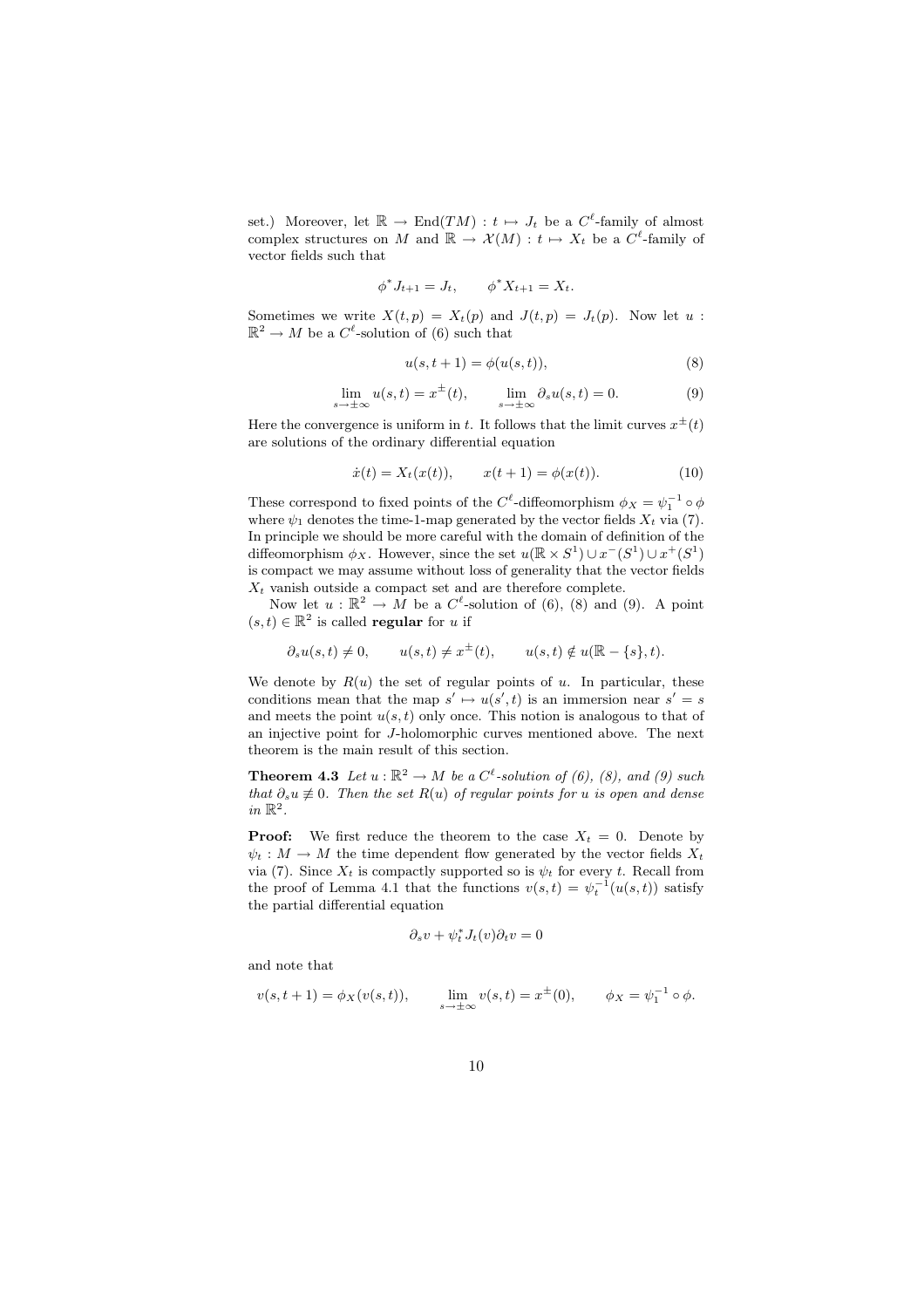Since  $R(u) = R(v)$  we may assume from now on that  $X_t = 0$  for all t. In particular, this implies that  $x^{\pm}(t)$  is independent of t and we denote  $x^{\pm} = x^{\pm}(t).$ 

We prove that  $R(u)$  is open. Assume otherwise that there exists a point  $(s,t) \in R(u)$  which can be approximated by a sequence  $(s_{\nu},t_{\nu}) \notin R(u)$ . Then  $\partial_s u(s_\nu, t_\nu) \neq 0$  and  $u(s_\nu, t_\nu) \neq x^{\pm}$  for  $\nu$  sufficiently large. Since  $(s_{\nu}, t_{\nu}) \notin R(u)$  it follows that there exists a sequence  $s'_{\nu} \in \mathbb{R}$  such that

$$
u(s_{\nu},t_{\nu})=u(s'_{\nu},t_{\nu}),\qquad s'_{\nu}\neq s_{\nu}.
$$

If the sequence  $s'_{\nu}$  is unbounded then, passing to a subsequence if necessary, we may assume that  $s'_{\nu} \to \pm \infty$  and hence, by (9),  $u(s'_{\nu}, t_{\nu}) \to x^{\pm}$ . This implies  $u(s,t) = x^{\pm}$  in contradiction to  $(s,t) \in R(u)$ . Hence the sequence  $s'_{\nu}$  is bounded and we may assume without loss of generality that  $s'_{\nu} \to s'$ . Then  $u(s,t) = u(s',t)$  and since  $(s,t) \in R(u)$  we must have  $s' = s$ . Hence  $s'_{\nu}$  and  $s_{\nu}$  both converge to s and this contradicts the fact that  $\partial_s u(s,t) \neq 0$ . This proves that the set  $R(u)$  is open.

We prove that  $R(u)$  is dense. To see this recall from Lemma 4.1 that the set  $C(u)$  of all points  $(s,t) \in \mathbb{R}^2$  with  $\partial_s u(s,t) = 0$  is discrete. Hence it suffices to prove that every point in  $\mathbb{R}^2 - C(u)$  can be approximated by a sequence in  $R(u)$ . Now a point  $(s,t) \notin C(u)$  can obviously be approximated by a sequence  $(s_{\nu}, t) \in \mathbb{R}^2 - C(u)$  with  $u(s_{\nu}, t) \neq x^{\pm}(t)$ . In fact any sequence  $s_{\nu}$  with  $s_{\nu} \neq s$  will do. Hence we must prove that every point  $(s_0,t_0) \in \mathbb{R} \times [0,1]$  with

$$
\partial_s u(s_0, t_0) \neq 0, \qquad u(s_0, t_0) \neq x^{\pm}(t_0)
$$

can be approximated by a sequence in  $R(u)$ . Assume otherwise that

$$
B_{\varepsilon}(s_0, t_0) \cap R(u) = \emptyset
$$

for some  $\varepsilon > 0$ . Choose  $\varepsilon$  so small and  $T > 0$  so large that the following holds

- (i)  $u(s,t) \notin u(B_\varepsilon(s_0,t_0))$  for  $|s| \geq T$  and  $|t-t_0| \leq \varepsilon$ .
- (ii) If  $|t-t_0| \leq \varepsilon$  then the map  $[s_0-\varepsilon, s_0+\varepsilon] \to M : s \mapsto u(s,t)$  is an immersion.

Now, by Lemma 4.1, the set  $C(u) \cap [-T, T] \times [0, 1]$  is finite. Moving the point  $(s_0, t_0)$  slightly, if necessary, we may assume that  $u(s_0, t_0) \neq u(s, t)$ whenever  $(s,t) \in C(u) \cap [-T,T] \times [0,1]$ . We may then shrink  $\varepsilon > 0$  to obtain

$$
(iii) \ \ u(B_{\varepsilon}(s_0,t_0)) \cap u(C(u) \cap [-T,T] \times [0,1]) = \emptyset.
$$

This modification will not affect the conditions (i) and (ii) above.

Now it follows from (i) and (ii) that  $\partial_s u(s,t) \neq 0$  and  $u(s,t) \neq x^{\pm}(t)$ for all  $(s,t) \in B_{\varepsilon}(s_0,t_0)$ . Hence the condition  $u(B_{\varepsilon}(s_0,t_0)) \cap R(u) = \emptyset$ means that for all  $(s,t) \in B_{\varepsilon}(s_0,t_0)$  there exists an  $s' \in \mathbb{R}$  such that  $u(s,t) = u(s',t)$  and  $s' \neq s$ . In view of (iii) we have  $\partial_s u(s',t) \neq 0$  for any such point s' and in view of (i) we have  $|s'| \leq T$ . Hence there can only be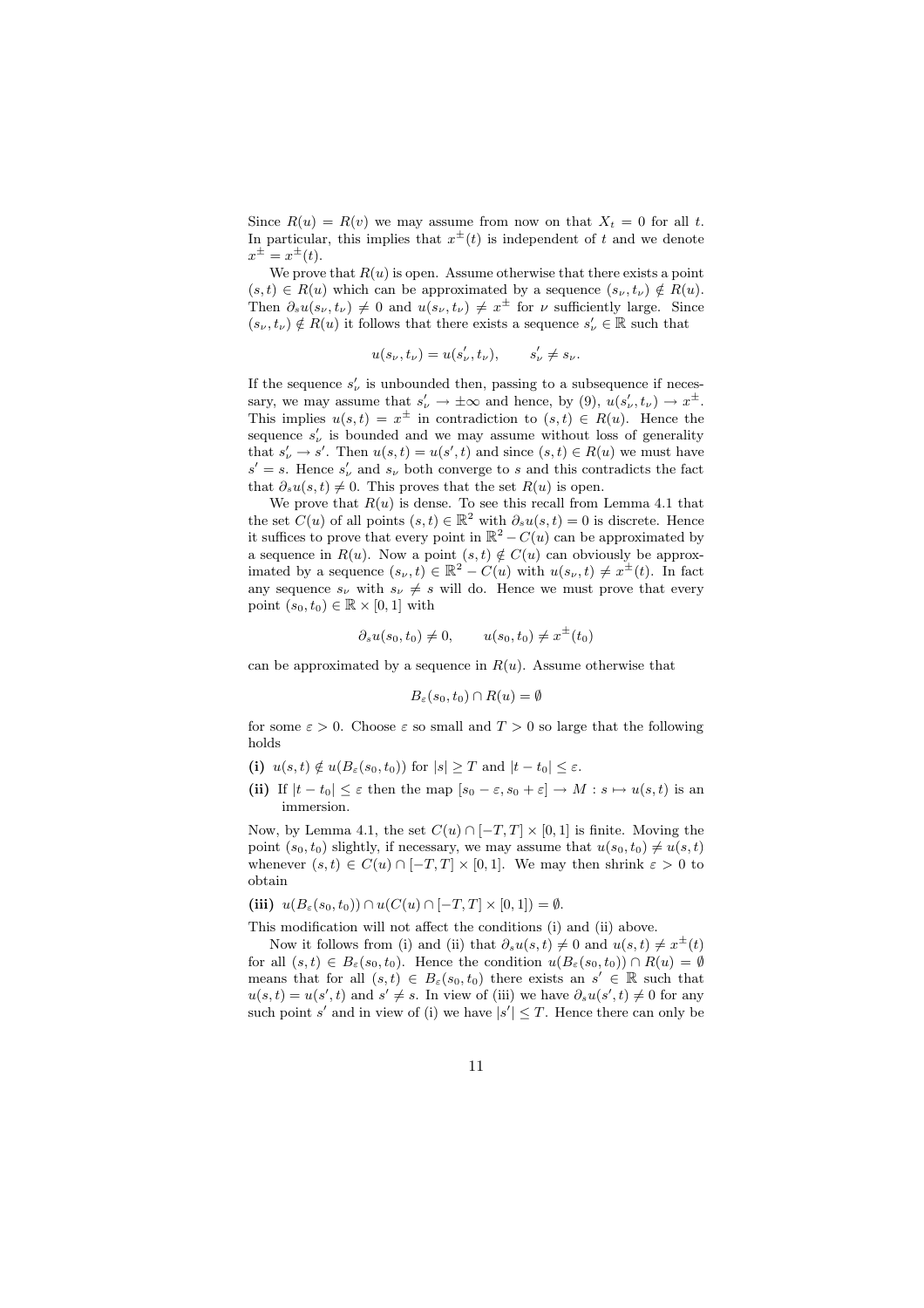finitely many such points  $s'$  for each pair  $(s,t)$ . (Otherwise there would be an accumulation point at which  $\partial_s u = 0$  and we have just seen that this is impossible.) Hence let  $s_1, \ldots, s_N \in [-T, T]$  be the points with

$$
u(s_0, t_0) = u(s_1, t_0) = \cdots = u(s_N, t_0).
$$

We claim that for every constant  $r > 0$  there exists a  $\delta > 0$  such that

$$
u(B_{2\delta}(s_0,t_0))\subset \bigcup_{j=1}^N u(B_r(s_j,t_0)).
$$

Otherwise there would exist a sequence  $(s_{\nu}, t_{\nu}) \rightarrow (s_0, t_0)$  such that

$$
u(s_{\nu},t_{\nu}) \notin B_{\rho}(s_j,t_0)
$$

for every  $j \geq 1$ . But there exists a sequence  $s'_{\nu} \neq s_{\nu}$  such that  $u(s_{\nu}, t_{\nu}) =$  $u(s'_\nu,t_\nu)$ . By assumption  $(s'_\nu,t_\nu) \notin B_\rho(s_j,t_0)$  and, by (ii), we have  $|s_\nu$  $s'_{\nu}$   $\geq \varepsilon$ . By (i), we have  $|s'_{\nu}| \leq T$ . Hence the sequence  $s'_{\nu}$  has an accumulation point s' which must be distinct from all the points  $s_0, \ldots, s_N$  but satisfies  $u(s', t_0) = u(s_0, t_0)$ . This contradiction proves the claim. Now define

$$
\Sigma_j = \{(s, t) \in \text{cl}(B_{\delta}(s_0, t_0)) \mid u(s, t) \in \text{cl}(u(B_r(s_j, t_0)))\}
$$

for  $j = 1, ..., N$ . These sets are closed and

$$
\mathrm{cl}(B_{\delta}(s_0, t_0)) = \Sigma_1 \cup \ldots \cup \Sigma_k
$$

Hence at least one of the sets  $\Sigma_j$  has a nonempty interior. Assume without loss of generality that  $\text{int}(\Sigma_1) \neq \emptyset$  and  $0 \in \text{int}(\Sigma_1)$ . Choose  $\rho > 0$  so small that  $B_{\rho}(0) \subset \Sigma_1 \subset B_{\varepsilon}(s_0,t_0)$  and note that

$$
B_{\rho}(0) \cap B_{r}(s_1, t_0) = \emptyset
$$

provided that  $r > 0$  was chosen sufficiently small. On the other hand it follows from the definition of  $\Sigma_1$  that for every  $(s,t) \in B_0(0)$  there exists an  $s' \in \mathbb{R}$  such that  $(s',t) \in B_r(s_1,t_0)$  and  $u(s,t) = u(s',t)$ . Since the point s' is uniquely determined by s we may assume that  $t_0 = 0$  and  $u(0,0) = u(s_1,0)$ . This means that the functions  $u(s,t)$  and  $v(s,t)$  $u(s + s_1, t)$  satisfy the assumptions of Lemma 4.2 with  $\varepsilon = r$  and  $\delta = \rho$ . Hence it follows from Lemma 4.2 that

$$
u(s,t) = u(s+s_1,t)
$$

in a neighbourhood of zero and hence, by unique continuation this equation holds on all of  $\mathbb{R}^2$  (see Proposition 3.1). But this implies

$$
u(s,t) = \lim_{k \to \pm \infty} u(s + ks_1, t) = x^{\pm}
$$

for all  $s$  and  $t$ . Hence  $u$  is constant in contradiction to our assumption that  $\partial_s u \neq 0$ . This proves the theorem.  $\Box$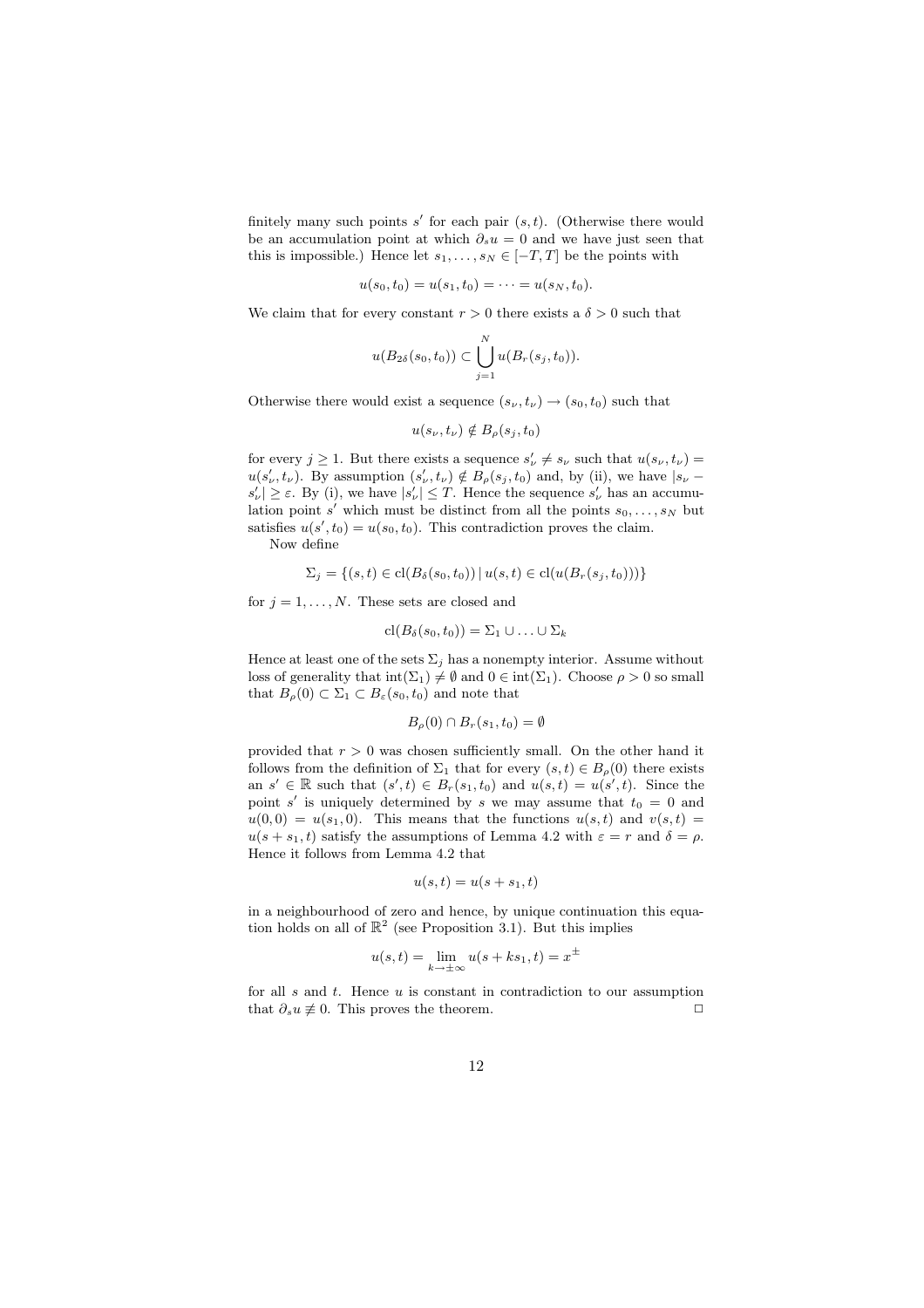**Remark 4.4** Assume  $z_0 = (s_0, t_0) \in R(u)$ . Then for any smooth function  $\rho: R^2 \to \mathbb{R}$  which is supported in a sufficiently small neighbourhood of  $z_0$  there exists a smooth cutoff function  $\mathbb{R} \times M \to [0, 1] : (t, p) \mapsto \beta_t(p)$ such that

$$
\beta_t(u(s,t)) = \rho(s,t), \qquad \beta_{t+1} \circ \phi = \beta_t.
$$

We leave the proof of this elementary fact as an exercise.

# 5 Transversality

In this section we specialize to the case where  $(M, \omega)$  is a compact symplectic manifold,  $\phi : M \to M$  is a symplectomorphism, and the almost complex structure  $J_t : TM \to TM$  is compatible with  $\omega$ . This means that the formula

$$
\langle v, w \rangle_t = \omega(v, J_t w) \tag{11}
$$

defines a Riemannian metric on M for every t. We also assume that  $X_t$ is a Hamiltonian vector field for every  $t$ . This means that there exists a smooth time dependent Hamiltonian function  $\mathbb{R} \times M \to \mathbb{R} : (t, p) \mapsto$  $H(t, p) = H_t(p)$  such that

$$
\iota(X_t)\omega = dH_t.
$$

We now assume that  $H$  and  $J$  satisfy the periodicity condition

$$
H_t = H_{t+1} \circ \phi, \qquad J_t = \phi^* J_{t+1}.
$$

We shall denote by  $\mathcal{J}_{\phi}(M,\omega)$  the space of all smooth t-dependent almost complex structures  $\mathbb{R} \to \text{End}(TM) : t \mapsto J_t$  which are compatible with  $\omega$  and satisfy  $J_t = \phi^* J_{t+1}$ . Likewise, denote by  $C_{\phi}^{\infty}(M)$  the space of all smooth t-dependent Hamiltonian functions  $\mathbb{R} \to C^{\infty}(M)$  :  $t \mapsto H_t$  which satisfy  $H_t = H_{t+1} \circ \phi$ .

We point out that the requirement on the vector field  $X_t$  to be Hamiltonian rather than symplectic (i.e.  $\iota(X_t)\omega$  is exact rather than closed) poses no restriction at all. The proof of Theorem 4.3 shows that the vector field X can be removed from (6) at the expense of altering  $\phi$  and J. So if we perturb J we can simply consider the case  $X = 0$ . However, if we perturb  $X$  it is essential to know that this can be done within the class of Hamiltonian vector fields.

Now the partial differential equation (6) can be written in the form

$$
\overline{\partial}_{J,H}(u) = \partial_s u + J_t(u)\partial_t u - \nabla H_t(u) = 0
$$
\n(12)

where  $\nabla H_t = J_t X_t$  denotes the gradient with respect to the t-dependent metric  $(11)$ . As before we also assume that u satisfies

$$
u(s, t+1) = \phi(u(s, t)),
$$
\n(13)

$$
\lim_{s \to \pm \infty} u(s, t) = \psi_t(x^{\pm}), \qquad \phi_H(x^{\pm}) = x^{\pm}
$$
\n(14)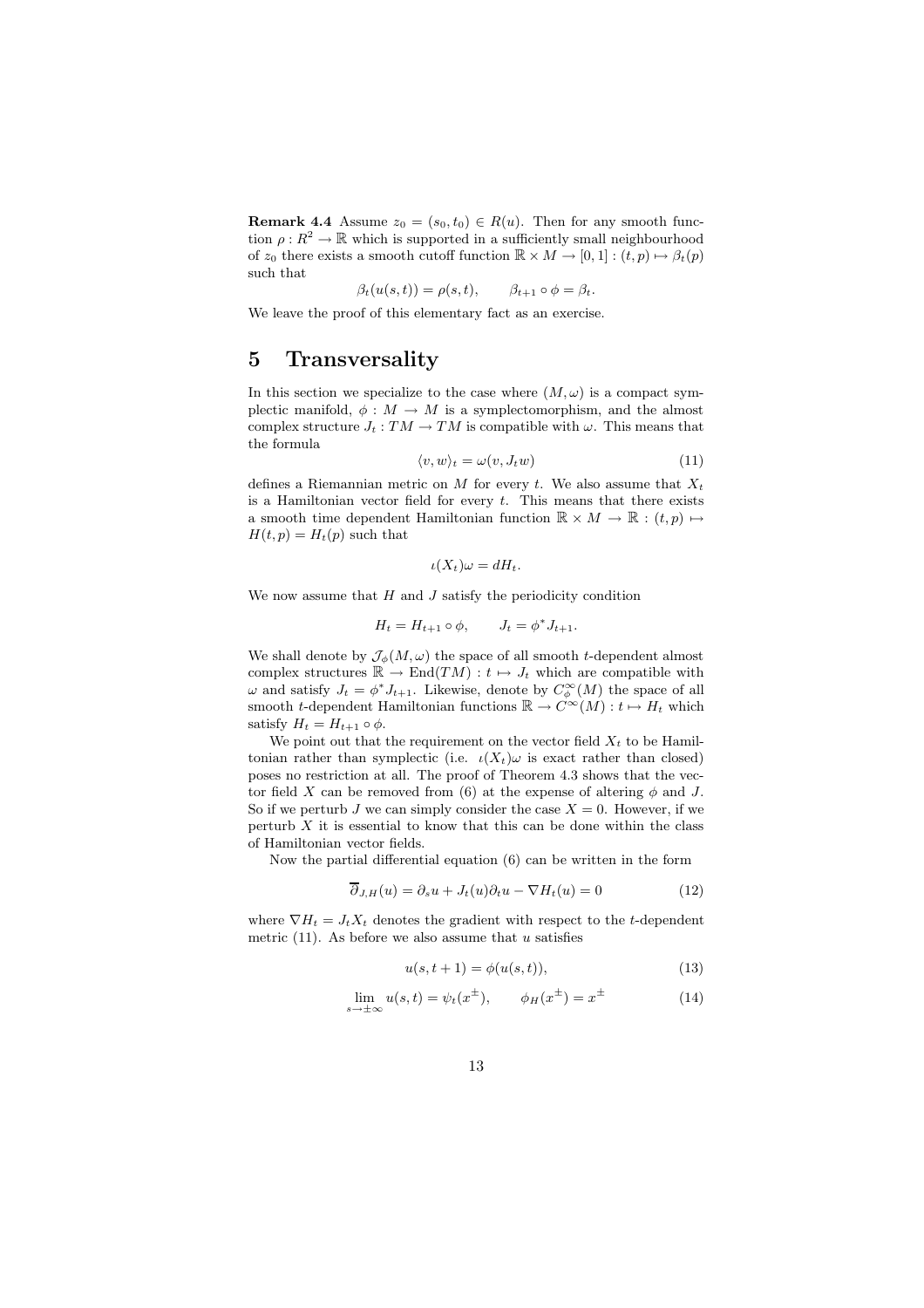where the convergence is uniform in t and  $\partial_s u(s,t)$  converges to zero, also uniformly in t, as s tends to  $\pm \infty$ . Here  $\psi_t : M \to M$  denotes the family of symplectomorphism generated by the Hamiltonian vector fields  $X_t = X_{H_t}$ via (7) and

$$
\phi_H = \psi_1^{-1} \circ \phi
$$

Hence, again as before, the limit curves  $x^{\pm}(t) = \psi_t(x^{\pm})$  are solutions of the ordinary differential equation  $\dot{x}(t) = X_t(x(t))$  and the equation

$$
\psi_{t+1} \circ \phi_H = \phi \circ \psi_t
$$

shows that  $x(t + 1) = \phi(x(t))$ . As in [10] one can prove that for a generic Hamiltonian function H the fixed points of  $\phi_H$  are all nondegenerate. (In [10] this was proved for the case  $\phi = 1$ .)

If the fixed points of  $\phi_H$  are all nondegenerate then for solutions of (12) and (13) the existence of the limits (14) is equivalent to the finiteness of the energy

$$
E(u) = \frac{1}{2} \int_{-\infty}^{\infty} \int_{0}^{1} \left( |\partial_s u|^2 + |\partial_t u - X_t(u)|^2 \right) dt ds < \infty.
$$

If u satisfies  $(12)$ ,  $(13)$ , and  $(14)$  then the energy of u is given by

$$
E(u) = \int_{-\infty}^{\infty} \int_{0}^{1} \omega(\partial_s u, \partial_t u) dt ds + \int_{0}^{1} H_t(x^+(t)) dt - \int_{0}^{1} H_t(x^-(t)) dt.
$$
 (15)

In fact these solutions minimize the energy  $E(u)$  among all smooth functions  $u$  which satisfy (13) and (14). These observations follows from standard arguments as in  $[5]$ ,  $[7]$ ,  $[19]$ ,  $[20]$ .

A key theorem in Floer homology asserts that for a generic  $H$  or a generic  $J$  the space

$$
\mathcal{M}(x^-, x^+) = \mathcal{M}(x^-, x^+, \phi, H, J)
$$

of all solutions of (12), (13) and (14) is a finite dimensional manifold. The proof is based on Fredholm theory and Thom-Smale transversality and we shall carry out the details in this section.

The first step is to linearize the partial differential equation (12). This leads to the first order differential operator

$$
D_u: W^{1,p}_{\phi}(u^*TM) \to L^p_{\phi}(u^*TM)
$$

defined by

$$
D_u \xi = \nabla_s \xi + J_t(u) \nabla_s \xi + \nabla_\xi J_t(u) \partial_t u - \nabla_\xi \nabla H_t(u)
$$

where  $\nabla$  denotes the Levi-Civita connection with respect to the t-dependent metric (11). For every inter  $k \geq 0$ , we denote by  $W_{\phi}^{k,p}(u^*TM)$  the completion with respect to the  $W^{k,p}$ -norm of the space of smooth vector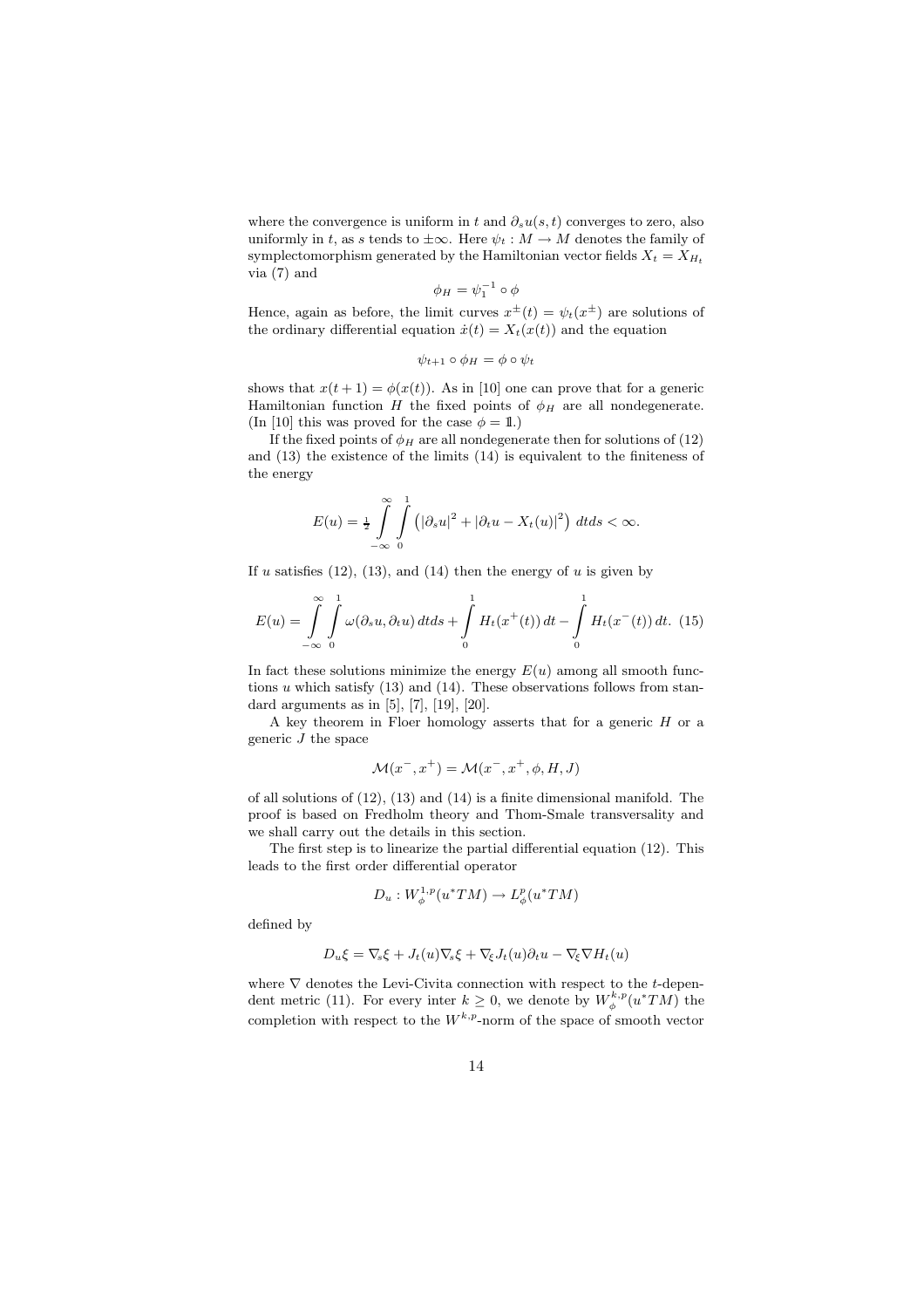fields  $\xi(s,t) \in T_{u(s,t)}M$  along u which satisfy  $\xi(s,t+1) = d\phi(u(s,t))\xi(s,t)$ and have compact support in  $\mathbb{R} \times S^1$ . For  $k = 0$  we denote  $L^p_{\phi}(u^*TM) =$  $W_{\phi}^{0,p}(u^*TM)$ . If  $x^{\pm}$  are nondegenerate fixed points of  $\phi_H$  and u satisfies (13) and (14) then the operator  $D_u$  is Fredholm and its index

$$
indexD_u = \mu(u)
$$

is the Maslov class of u. That  $D_u$  is Fredholm was proved for the case  $\phi = 1$  by Floer [7] and the index formula was proved by Salamon and Zehnder in [20] (see also [18]). The case of general  $\phi$  is treated in [3]. The Maslov class  $\mu(u)$  is invariant under homotopy, additive for catenations, and satisfies

$$
\mu(u \# v) = \mu(u) + 2c_1(v^*TM)
$$

for any sphere  $v : S^2 \to M$ . It is related to the Morse index as follows. If  $\phi = \text{id}$  and  $H_t = H : M \to \mathbb{R}$  is a Morse function with sufficiently small second derivatives then the fixed points  $x^{\pm}$  of  $\phi_H$  are critical points of H and

$$
\mu(u) = \mathrm{ind}_{H}(x^{+}) - \mathrm{ind}_{H}(x^{-})
$$

whenever  $u(s,t) = u(s)$  is independent of t. If  $\phi = id$  then these properties determine the Maslov class uniquely. In general one can choose a trivialization of the vector bundle  $u^* \overline{T} M \to \mathbb{R} \times S^1$  and express the Maslov class as the difference of the Conley-Zehnder indices corresponding to the ends. The Conley-Zehnder index is a version of the Maslov index for symplectic paths and was introduced in [1]. For details about the above assertions about the Fredholm index and the Maslov class we refer to [3], [17], [18], and [20].

Now if the operator  $D_u$  is onto then it follows from an infinite dimensional implicit function theorem that the space  $\mathcal{M}(x^-, x^+)$  is a finite dimensional manifold of local dimension  $\dim_u \mathcal{M}(x^-, x^+) = \mu(u)$  near u. Hence we denote by

$$
\mathcal{H}\mathcal{J}_{\text{reg}}=\mathcal{H}\mathcal{J}_{\text{reg}}(M,\omega,\phi)
$$

the space of all pairs  $(H, J) \in C_{\phi}^{\infty}(M) \times \mathcal{J}_{\phi}(M, \omega)$  such that the fixed points of  $\phi_H$  are all nondegenerate and the operator  $D_u$  is onto for all connecting orbits  $u \in \mathcal{M}(x^-, x^+, \phi, H, J)$  and all fixed points  $x^{\pm} \in \text{Fix}(\phi_H)$ .

We are now in a position to state the main theorem of this section. Recall that a subset of a complete metric space is said to be of the second category if it contains a countable intersection of open and dense sets. By Baire's category theorem, every set of the second category is dense. Recall also that the spaces  $\mathcal{J}_{\phi}(M, \omega)$  and  $C_{\phi}^{\infty}(M)$  with their  $C^{\infty}$ -topology admit the structure of a complete metric spaces. Now fix a Hamiltonian function  $H_0 \in C^{\infty}_{\phi}(M)$  such that the fixed points of  $\phi_{H_0}$  are all nondegenerate. Denote by

$$
C^{\infty}_{\phi}(M, H_0)
$$

the subset of all  $H \in C^{\infty}_{\phi}(M)$  which agree with  $H_0$  up to second order on the solutions of  $\dot{x}(t) = X_{H_0}(x(t), t)$  which satisfy  $x(t + 1) = \phi(x(t)).$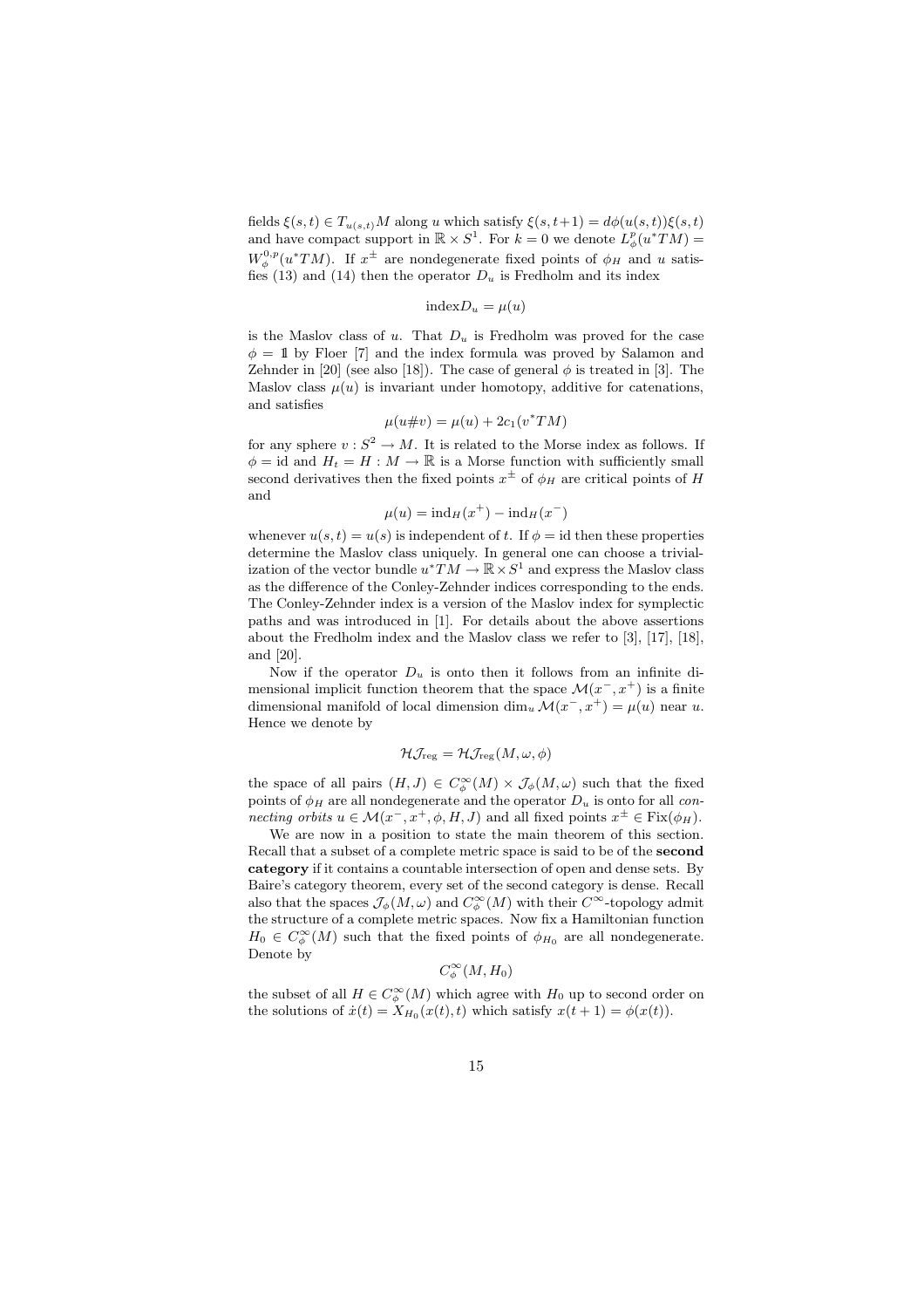**Theorem 5.1** Let  $(M, \omega)$  be a compact symplectic manifold and  $\phi : M \to$ M be a symplectomorphism.

(i) Let  $H \in C^{\infty}_{\phi}(M)$  and assume that the fixed points of  $\phi_H$  are all nondegenerate. Then the set

$$
\mathcal{J}_{reg} = \mathcal{J}_{reg}(M, \omega, \phi, H)
$$
  
= {  $J \in \mathcal{J}_{\phi}(M, \omega) | (H, J) \in \mathcal{H}_{reg}$  }

is of the second category in  $\mathcal{J}_{\phi}(M,\omega)$ .

(ii) Let  $J \in \mathcal{J}_{\phi}(M, \omega)$  and  $H_0 \in C_{\phi}^{\infty}(M)$  and assume that the fixed points of  $\phi_{H_0}$  are all nondegenerate. Then the set

$$
\mathcal{H}_{reg} = \mathcal{H}_{reg}(M, \omega, \phi, H_0)
$$
  
= 
$$
\{H \in C^{\infty}_{\phi}(M, H_0) | (H, J) \in \mathcal{H}_{reg}\}
$$

is of the second category in  $C^{\infty}_{\phi}(M, H_0)$ .

Remark 5.2 The proof of Theorem 5.1 shows that it suffices to perturb the almost complex structure  $J_t$  outside a neighbourhood  $U$  of the points  $\psi_t(x)$  where x runs through the (finitely many) fixed points of  $\phi_H$ . This is because any connecting orbit which is independent of s must have positive energy and in the case  $x^+ = x^-$  it follows from the energy identity (15) that  $\int u^*\omega > 0$ . So even in the case  $x^- = x^+$  a nontrivial connecting orbit cannot stay close to the curves  $\psi_t(x)$  where  $x = \phi_H(x)$ . Thus we may replace the space  $\mathcal{J}_{\phi}(M,\omega)$  by the subspace of those almost complex structures which agree with a given structure  $J_t$  in  $U$ .

Unfortunately, however, we were not able to prove such a statement in the case of the Hamiltonian functions  $H_t$ . Here our proof requires possible perturbations arbitrarily close to the limit curves  $x^{\pm}(t)$ . The result should remain valid for Hamiltonian functions with support outside a fixed neighbourhood U of the curves  $\psi_t(x)$  with  $x \in \text{Fix}(\phi_H)$  but this requires a modification of our argument below which we could not quite see how to do.

**Remark 5.3** It is easy to see that instead of  $\omega$ -compatible almost complex structures we can consider all structures  $J_t$  which are tamed by  $\omega$ in the sense that  $\omega(v, J_t v) > 0$  whenever  $v \neq 0$ . In this case the induced metric is given by  $\langle v, w \rangle_t = \frac{1}{2}(\omega(v, J_t w) + \omega(w, J_t v))$  rather than (11).

**Proof of Theorem 5.1:** Fix a number  $p > 2$  and two nondegenerate fixed points  $x^{\pm} = \phi_H(x^{\pm})$ , denote  $x^{\pm}(t) = \psi_t(x^{\pm})$ , and choose trivializations  $\Phi^{\pm}(t): \mathbb{R}^{2n} \to T_{x^{\pm}(t)}M$  with  $\Phi^{\pm}(t+1) = d\phi(x^{\pm}(t))\Phi^{\pm}(t)$ . Denote by

$$
\mathcal{B} = \mathcal{B}^{1,p}(x^-, x^+, \phi)
$$

the space of continuous maps  $u : \mathbb{R}^2 \to M$  which satisfy (14), are locally of class  $W^{1,p}$  and satisfy  $\xi^+ \in W^{1,p}([T,\infty) \times [0,1])$  and  $\xi^- \in$  $W^{1,p}((-\infty, -T] \times [0,1])$  where  $\xi^{\pm}(s,t) = \xi^{\pm}(s,t+1) \in \mathbb{R}^{2n}$  is defined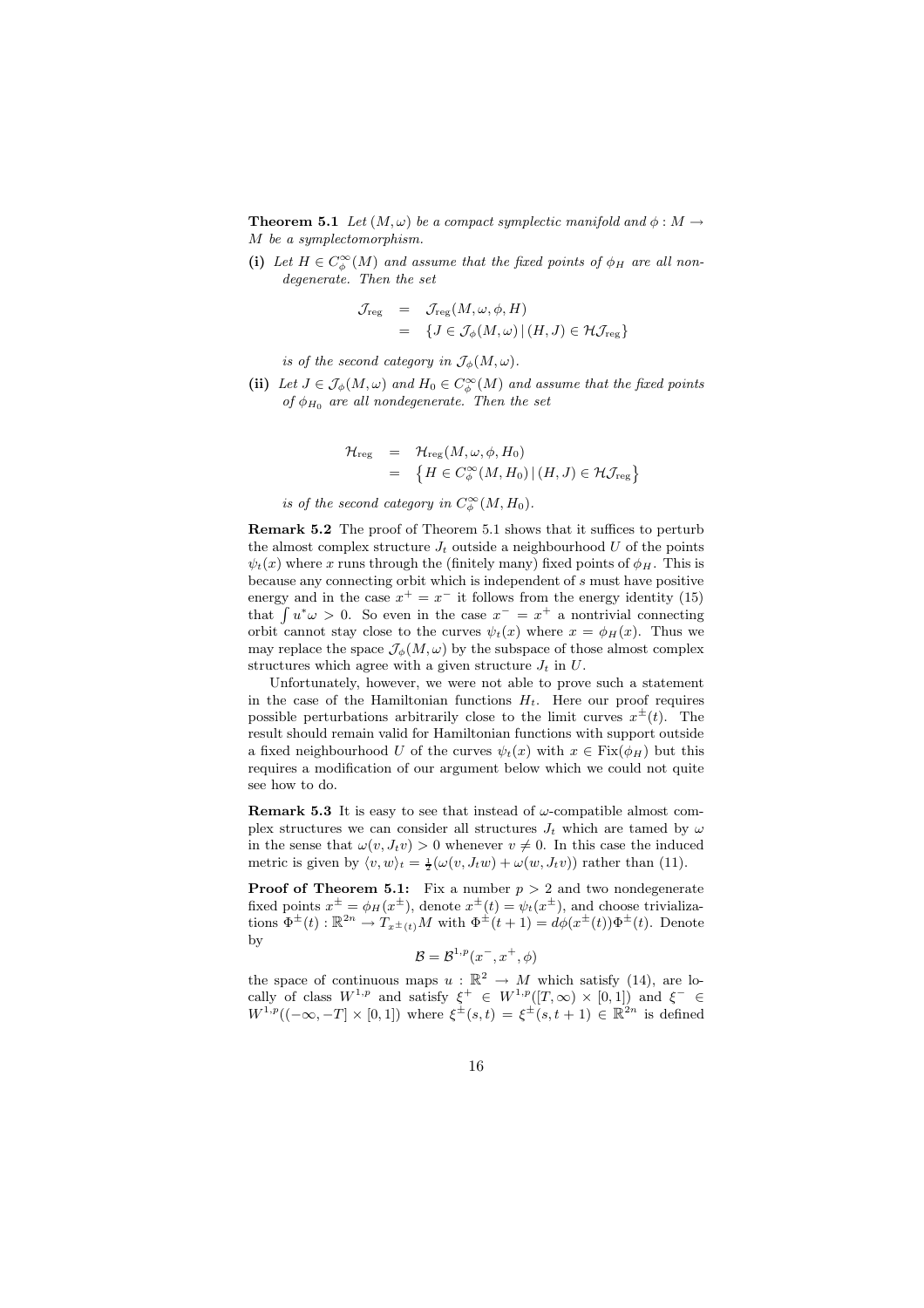by  $\exp_{x^{\pm}(t)}(\Phi^{\pm}(t)\xi^{\pm}(s,t)) = u(s,t)$  for  $\pm s \geq T$  with T sufficiently large. The space  $\mathcal{B}^{1,p}$  is an infinite dimensional Banach manifold with tangent space

$$
T_u \mathcal{B} = W_{\phi}^{1,p}(u^*TM)
$$

Consider the vector bundle  $\mathcal{E} \to \mathcal{B}$  whose fiber over  $u \in \mathcal{B}$  is the space

$$
\mathcal{E}_u = L^p_{\phi}(u^*TM).
$$

The left hand side of the equation (12) defines a section

$$
\overline{\partial}_{J,H}:\mathcal{B}\to\mathcal{E}
$$

of this bundle and the moduli space  $\mathcal{M}(x^-, x^+, J)$  of connecting orbits is the zero set of this section. To prove that this moduli space is a manifold we must shows that  $\overline{\partial}_{J,H}$  is transversal to the zero section. Now the tangent space of  $\mathcal E$  splits at the zero section as  $T_{(u,0)}\mathcal E = T_u\mathcal B \oplus \mathcal E_u$  and the composition of the differential  $d\overline{\partial}_{H,J} : T_u \mathcal{B} \to T_{(u,0)} \mathcal{E}$  with the projection  $\pi_u : T_{(u,0)}\mathcal{E} \to \mathcal{E}_u$  is precisely the operator  $D_u : T_u\mathcal{B} \to \mathcal{E}_u$  introduced above. Hence  $\overline{\partial}_{H,J}$  is transversal to the zero section if and only if the operator  $D_u$  is onto for every  $u \in \mathcal{M}(x^-, x^+)$  and this means that  $(H, J) \in$  $\mathcal{H}\mathcal{J}_{\text{reg}}$ .

Now denote by  $\mathcal{J}^{\ell} = \mathcal{J}_{\phi}^{\ell}(M,\omega)$  the completion of  $\mathcal{J}_{\phi}(M,\omega)$  with respect to the  $C^{\ell}$ -topology. This space is a Banach manifold. Its tangent space is the space  $T_J\mathcal{J}^{\ell}$  of  $C^{\ell}$ -maps  $\mathbb{R} \times TM \to TM : (t, p, v) \mapsto Y_t(p)v$ which satisfy

$$
J_t Y_t + Y_t J_t = 0, \qquad \omega(Y_t v, w) + \omega(v, Y_t w) = 0, \qquad \phi^* Y_{t+1} = Y_t.
$$

The first two conditions can be summarized as  $Y_t \in C^{\ell}(\text{End}(TM, J_t, \omega)).$ The map  $(u, J) \mapsto \overline{\partial}_{H,J}(u)$  defines a section of the bundle  $\mathcal{E} \to \mathcal{B} \times \mathcal{J}^{\ell}$ with fiber  $\mathcal{E}_{(u,J)} = \mathcal{E}_u$  which we denote by

$$
\mathcal{F}: \mathcal{B} \times \mathcal{J}^{\ell} \to \mathcal{E}, \qquad \mathcal{F}(u, J) = \overline{\partial}_{H, J}(u).
$$

The zero set of this section is the universal moduli space

$$
\mathcal{M}(x^-, x^+, \mathcal{J}^\ell) = \left\{ (u, J) \in \mathcal{B} \times \mathcal{J}^\ell \, | \, \overline{\partial}_{H, J}(u) = 0 \right\}.
$$

We shall prove that the section  $\mathcal F$  is transverse to the zero section and hence  $\mathcal{M}(x^-, x^+, \mathcal{J}^\ell)$  is a Banach manifold. To see this note that the differential  $D\mathcal{F}(u, J) = \pi_u \circ d\mathcal{F}(u, J) : T_u \mathcal{B} \times T_J \mathcal{J}^{\ell} \to \mathcal{E}_u$  at a point  $(u, J)$ with  $\mathcal{F}(u, J) = 0$  is given by

$$
D\mathcal{F}(u, J)(\xi, Y) = D_u \xi + Y_t(u)(\partial_t u - X_t(u))
$$

for  $\xi \in T_u \mathcal{B} = W_{\phi}^{1,p}(u^*TM)$  and  $Y \in T_J \mathcal{J}^{\ell}$ . We must prove that the operator  $D\mathcal{F}(u, J)$  is onto for every  $(u, J) \in \mathcal{M}(x^-, x^+, \mathcal{J}^{\ell}).$ 

Since the operator  $D_u$  is Fredholm it suffices to prove that  $D\mathcal{F}(u, J)$ has a dense range. Hence choose  $q > 1$  such that  $1/p+1/q = 1$  and suppose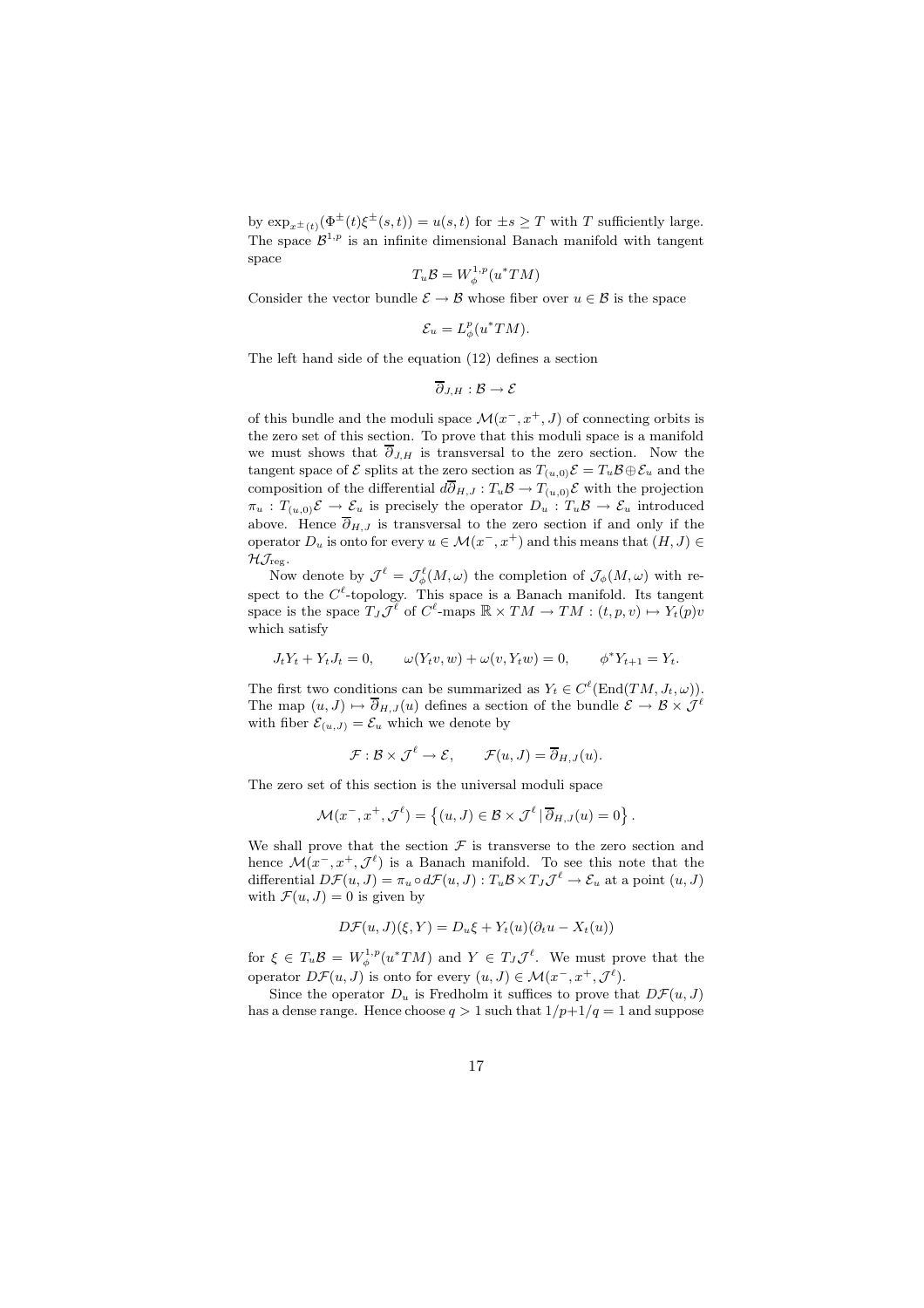that  $\eta \in L^q_{\phi}(u^*TM)$  is in the annihilator of the range of  $D\mathcal{F}(u, J)$ . This means that

$$
\int_{-\infty}^{\infty} \int_{0}^{1} \langle \eta, D_{u} \xi \rangle dt ds = 0
$$
 (16)

for all  $\xi \in W^{1,p}_{\phi}(u^*TM)$  and

$$
\int_{-\infty}^{\infty} \int_{0}^{1} \langle \eta, Y_t(u)\partial_t u \rangle dt ds = 0
$$
 (17)

for all  $Y \in T_J \mathcal{J}^{\ell}$ . The first equation asserts that  $\eta$  is a weak solution of  $D^*_u \eta = 0$  where  $D^*_u$  is the formal adjoint operator of  $D_u$  which can be obtained from  $D_u$  by replacing  $\nabla_s$  with  $-\nabla_s$ . Since  $D_u^*$  is an elliptic first order operator with coefficients of class  $C^{\ell}$  it follows that  $\eta$  is of class  $C^{\ell}$  and is a strong solution of  $D_{u}^{*}\eta = 0$ . In local coordinates the operator  $D_u$  is of the form (4) and hence the unique continuation result (Proposition 3.1) shows that it suffices to prove that  $\eta$  vanishes on some open set. We shall in fact prove that  $\eta(s,t) = 0$  for  $(s,t) \in R(u)$  where  $R(u) \subset \mathbb{R}^2$  is defined as in Section 4. In view of Theorem 4.3 this set is open and dense in  $\mathbb{R}^2$ .

Assume, by contradiction, that there is a point  $z_0 = (s_0, t_0) \in R(u)$ with  $\eta(z_0) \neq 0$ . Then it is easy to see that there exists a

$$
Y_0 \in \text{End}(T_{u(z_0)}M, J_{t_0}, \omega)
$$

such that

$$
\langle \eta(z_0), Y_0 \partial_s u(z_0) \rangle > 0.
$$

(See for example [20], p. 1346.) Now choose any  $Y \in T_J \mathcal{J}^{\ell}$  such that  $Y_{t_0}(z_0) = Y_0$ . Multiply  $Y_t$  by a cutoff function  $\beta_t$  as in Remark 4.4 to obtain a section  $\widetilde{Y}_t = \beta_t Y_t$  for which the left hand side of (17) does no vanish. This contradiction shows that  $\eta(z) = 0$  for all  $z \in R(u)$  and hence  $\eta = 0$ . Thus we have proved that the operator  $D\mathcal{F}(u, J)$  has a dense range and is therefore onto whenever  $\overline{\partial}_{H,J}(u) = 0$ . This implies that the space  $\mathcal{M}(x^-, x^+, \mathcal{J}^\ell)$  is a Banach manifold.

Now consider the projection

$$
\mathcal{M}(x^-, x^+, \mathcal{J}^\ell) \to \mathcal{J}^\ell : (u, J) \mapsto J.
$$

This is a Fredholm map between Banach manifolds and hence it follows from the Sard Smale theorem [22] that the set

$$
\mathcal{J}_{\rm reg}^{\ell}(x^-, x^+) \subset \mathcal{J}^{\ell}
$$

of regular values of this projection is of the second category in  $\mathcal{J}^{\ell}$ . Now it follows from the usual argument in Thom-Smale transversality that the regular values of the above projection are precisely those almost complex structures  $J \in \mathcal{J}^{\ell}$  for which the operator  $D_u$  is surjective whenever  $u \in$  $\mathcal{M}(x^-, x^+, J)$ .

Thus we have proved statement (i) in the  $C^{\ell}$  category. Although this would suffice for most applications it is more elegant to work with the full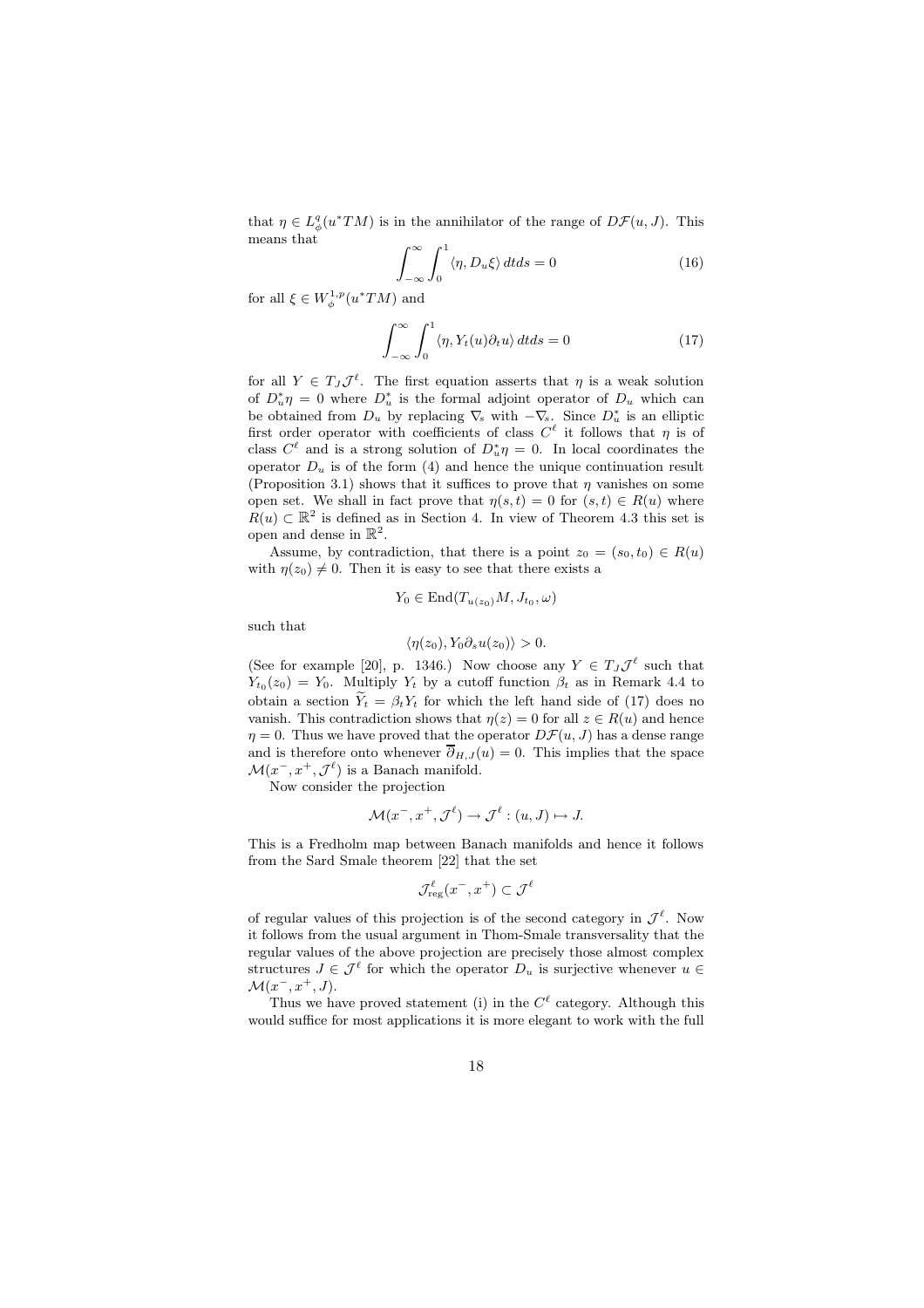statement in the  $C^{\infty}$  category. This can be reduced to the  $C^{\ell}$ -statement via the following argument which is due to Taubes [23] and was also used in [13].

Consider the space

$$
\mathcal{J}_{\rm reg,K}\subset \mathcal{J}
$$

of all smooth almost complex structures such that  $D_u$  is onto for all  $x^{\pm}$ and all  $u \in \mathcal{M}(x^-, x^+, J)$  which satisfy  $|\partial_s u(s,t)| \leq K$  for all s and t. Then

$$
\mathcal{J}_{\mathrm{reg}} = \bigcap_{K>0} \mathcal{J}_{\mathrm{reg},K}
$$

and we prove that the set  $\mathcal{J}_{\text{reg},K}$  is open and dense in  $\mathcal J$  with respect to the  $C^{\infty}$ -topology. We prove first that the complement of  $\mathcal{J}_{reg,K}$  is closed. Thus let  $J_{\nu} \notin \mathcal{J}_{reg,K}$  converge to  $J \in \mathcal{J}$  in the  $C^{\infty}$ -topology. Then there exists a sequence  $u_{\nu}$  of connecting orbits with respect to  $J_{\nu}$ such that  $D_{u_{\nu}}$  is not onto. We may assume without loss of generality that  $u_{\nu} \in \mathcal{M}(x^-, x^+, J_{\nu})$  for some fixed pair  $x^{\pm} = \phi_H(x^{\pm})$ . Since the first derivatives of  $u_{\nu}$  are uniformly bounded we may also assume without loss of generality that  $u_{\nu}$  converges *weakly* to a finite collection of connecting orbits  $v_j \in \mathcal{M}(x_{j-1}, x_j, J)$  with  $x_0 = x^-$  and  $x_N = x^+$ . If all the  $D_{v_j}$ were onto then, by the usual gluing argument, it would follow that also  $D_{u_{\nu}}$  is onto for  $\nu$  sufficiently large. Hence one of the limit operators  $D_{v_j}$ is not onto and this shows that  $J \notin \mathcal{J}_{reg,K}$ . Thus we have proved that  $\mathcal{J}_{\text{reg},K}$  is open in  $\mathcal J$  with respect to the  $C^{\infty}$ -topology.

Now we shall prove that  $\mathcal{J}_{reg,K}$  is dense in  $\mathcal{J}$  in the  $C^{\infty}$ -topology. To see this note first that

$$
\mathcal{J}_{\mathrm{reg},K}=\mathcal{J}_{\mathrm{reg},K}^{\ell}\cap \mathcal{J}
$$

where  $\mathcal{J}^{\ell}_{reg,K}$  is defined as  $\mathcal{J}_{reg,K}$  but with the  $C^{\infty}$ -topology replaced by the  $C^{\ell}$  topology. But we have proved above that  $\mathcal{J}^{\ell}_{reg,K}$  is dense in  $\mathcal{J}^{\ell}$ with respect to the  $C^{\ell}$ -topology. Hence the set  $\mathcal{J}_{\text{reg},K}^{\ell}$  is both open and dense in  $\mathcal{J}^{\ell}$  with respect to the  $C^{\ell}$ -topology. This implies that  $\mathcal{J}_{reg,K}$  is dense in  $\mathcal J$  with respect to the  $C^{\ell}$ -topology. (Take  $J \in \mathcal J$ , approximate it in the  $C^{\ell}$  topology by an element  $J' \in \mathcal{J}_{reg,K}^{\ell}$ , and then approximate  $J'$  by an element  $J'' \in \mathcal{J}_{reg,K} = \mathcal{J}_{reg,K}^{\ell} \cap \mathcal{J}$  in the C<sup> $\ell$ </sup>-topology.) Thus we have proved that the set  $\mathcal{J}_{\text{reg},K}$  is dense in  $\mathcal J$  with respect to the  $C^{\ell}$  topology for every  $\ell$ . But this implies that  $\mathcal{J}_{\text{reg},K}$  is dense in  $\mathcal{J}$  with respect to the  $C^{\infty}$  topology. (Given  $J \in \mathcal{J}$  and  $\nu \in \mathbb{N}$  choose  $J_{\nu} \in \mathcal{J}_{reg,K}$  such that  $||J - J_{\nu}||_{C^{\nu}} \leq 2^{-\nu}$ . Then  $J_{\nu}$  converges to J in the  $C^{\infty}$ -topology.) Hence we have represented  $\mathcal{J}_{\text{reg}}$  as a countable intersection of open and dense sets and this proves statement (i).

The proof of (ii) is essentially the same as that of (i). The only point of difference is that we now consider the bundle  $\mathcal{E} \to \mathcal{B} \times \mathcal{H}^{\ell}$  where  $\mathcal{H}^{\ell} =$  $C^{\ell}_{\phi}(M, H_0)$ . The fibers of the bundle  $\mathcal E$  are given by  $\mathcal E_{(u,H)} = L^p_{\phi}(u^*TM)$ as before. The section  $\mathcal{F}: \mathcal{B} \times \mathcal{H}^{\ell} \to \mathcal{E}$  is given by  $\mathcal{F}(u, H) = \overline{\partial}_{J,H}(u)$ and its differential  $D\mathcal{F}(u, H): T_u\mathcal{B} \times \mathcal{H} \to \mathcal{E}_u$  is of the form

$$
D\mathcal{F}(u, H)(\xi, h) = D_u \xi - \nabla h_t(u).
$$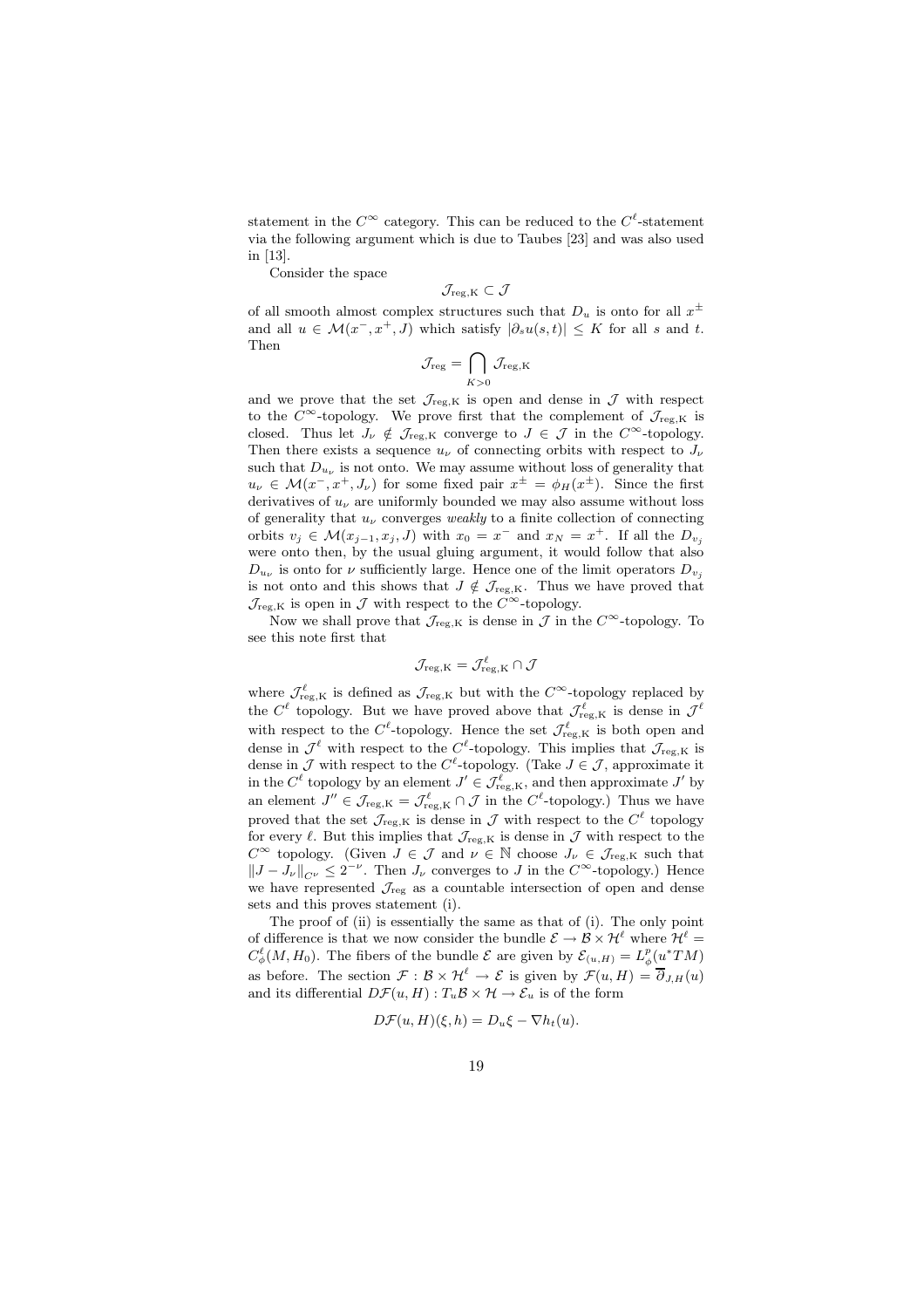In this case a section  $\eta \in L^q_{\phi}(u^*TM)$  is in the annihilator of the image of  $D\mathcal{F}(u, H)$  if and only if it is of class  $C^{\ell}$  wit  $D_u^*\eta = 0$  and

$$
\int_{-\infty}^{\infty} \int_{0}^{1} dh_t(u)\eta \, dt ds = 0 \tag{18}
$$

for all  $h \in \mathcal{H}^{\ell}$ . Again we must prove that any such  $\eta$  vanishes on some open set. The details were carried out in [20], pp. 1349–1351, and we reproduce the argument here.

We first prove that  $\eta(s,t)$  and  $\partial_s u(s,t)$  are linearly dependent for all  $(s,t) \in \mathbb{R}^2$ . Suppose otherwise that  $\partial_s u$  and  $\eta$  are linearly independent at some point  $(s_0, t_0)$ . We may assume without loss of generality that  $0 <$  $t_0 < 1$  and, by Theorem 4.3, we may also asume without loss of generality that  $(s_0, t_0) \in R(u)$ . Then there exists a neighbourhood  $U_0 \subset (0, 1) \times M$ of  $(t_0, u(s_0, t_0))$  such that

$$
V_0 = \left\{ (s, t) \in \mathbb{R}^2 \, | \, (t, u(s, t)) \in U_0 \right\}
$$

is a small neighbourhood of  $(s_0, t_0)$ . Now for  $\varepsilon > 0$  sufficiently small and t sufficiently close to  $t_0$  there is an embedding  $g_t : B_\varepsilon(0, s_0) \to U_0$  defined by  $g_t(r,s) = \exp_{u(s,t)}(r\eta(s,t))$ . This embedding satisfies

$$
g_t(0, s) = u(s, t), \qquad \partial_r g_t(0, s) = \eta(s, t).
$$

Since  $q_t$  is an embedding there exists a Hamiltonian function  $h_t : M \to \mathbb{R}$ such that the map  $(0, 1) \times M \to \mathbb{R} : (t, x) \mapsto h_t(x)$  is supported in  $U_0$  and

$$
h_t(g_t(r,s)) = r\beta(r)\beta(s-s_0)\beta(t-t_0)
$$

where  $\beta : \mathbb{R} \to [0, 1]$  is a cutoff function which is equal to 1 near 0. Differentiating this identity with respect to  $r$  at  $r = 0$  we obtain

$$
dh_t(u(s,t))\eta(s,t) = \beta(s-s_0)\beta(t-t_0)
$$

for all s and t. Moreover  $h_t$  vanishes for t near 0 or 1 and hence we can extend  $h_t$  to all  $t \in \mathbb{R}$  such that  $h_t = h_{t+1} \circ \phi$ . Thus we have found a function  $h \in \mathcal{H}^{\ell}$  such that the left hand side of (18) does not vanish. This contradiction proves that  $\eta(s,t)$  and  $\partial_s u(s,t)$  must be linearly dependent for all  $(s,t) \in \mathbb{R}^2$ .

Now recall that  $C(u)$  is the set of points  $(s,t)$  with  $\partial_s u = 0$ . By what we have just proved there is a unique function  $\lambda : \mathbb{R}^2 - C(u) \to \mathbb{R}$  such that

$$
\eta(s,t) = \lambda(s,t)\partial_s u(s,t)
$$

for  $(s,t) \in \mathbb{R}^2 - C(u)$ . We prove that

$$
\partial_s \lambda(s,t) = 0
$$

for all  $(s,t) \in \mathbb{R}^2 - C(u)$ . Assume otherwise that there exists a point  $(s_0, t_0) \in \mathbb{R}^2 - C(u)$  such that  $\partial_s \lambda(s_0, t_0) \neq 0$ . Since  $R(u)$  is dense in  $\mathbb{R}^2$ we may assume without loss of generality that  $(s_0, t_0) \in R(u)$ . Choose a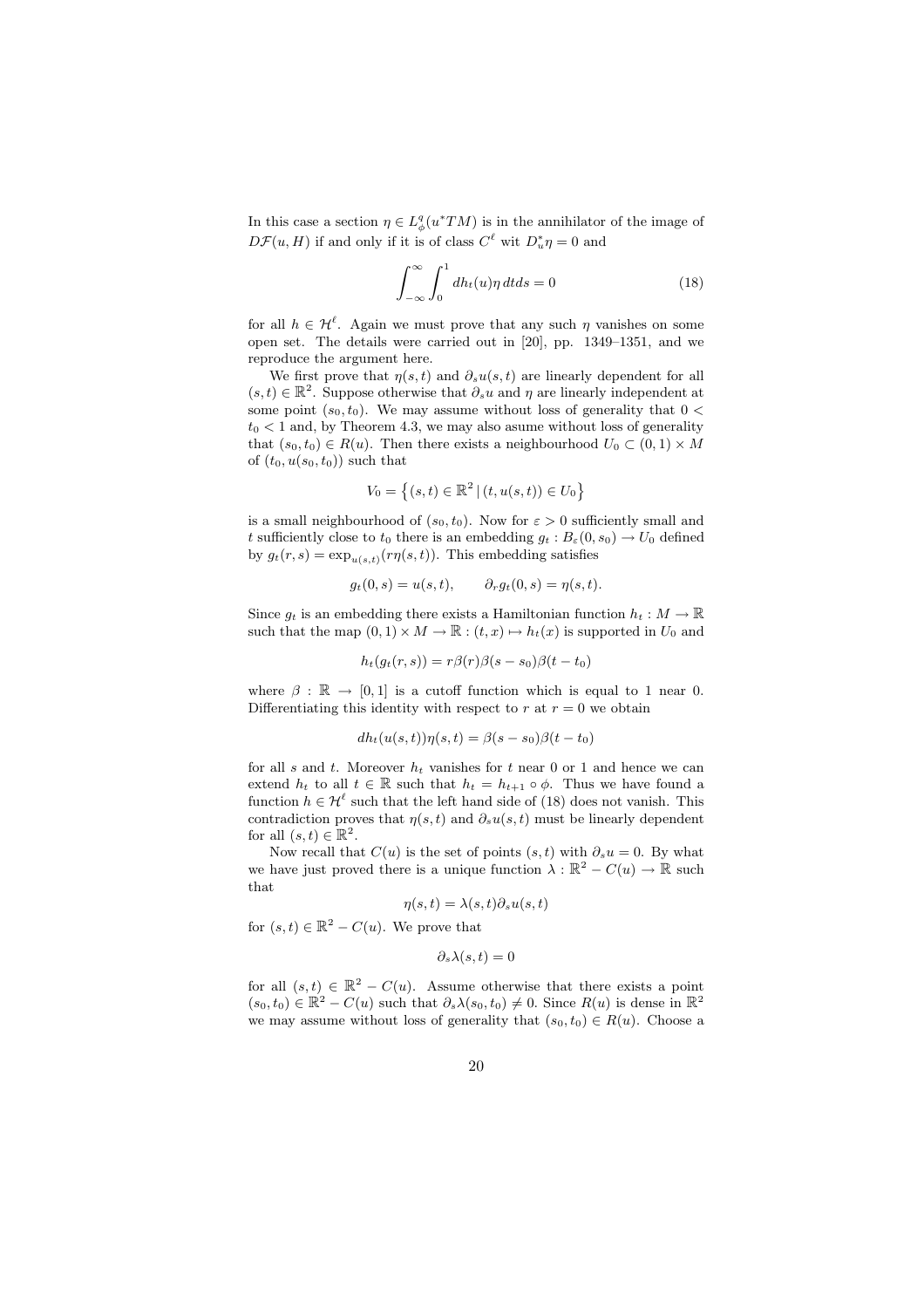smooth function  $\rho : \mathbb{R}^2 \to [0,1]$  with support in a neighbourhood  $V_0$  of  $(s_0, t_0)$  as above such that  $\int \rho \partial_s \lambda \neq 0$  and hence

$$
\int_{V_0} \lambda \partial_s \rho \neq 0.
$$

Now choose  $h_t : M \to \mathbb{R}$  such that  $h_t(u(s,t)) = \rho(s,t)$  (see Remark 4.4). Then  $dh_t(u)\eta = \lambda \partial_s \rho$  and it follows again that the left hand side of (18) is nonzero. Thus we have proved that  $\partial_s \lambda(s,t) = 0$  for all  $(s,t) \in \mathbb{R}^2 - C(u)$ . Since  $C(u)$  is a discrete set it follows that  $\lambda(s,t)$  extends to a  $C^{\ell}$ -function on  $\mathbb{R}^2$  which is independent of s. Hence  $\lambda(s,t) = \lambda(t)$  is defined for all  $t \in \mathbb{R}$  and

$$
\eta(s,t) = \lambda(t)\partial_s u(s,t)
$$

for all  $(s,t) \in \mathbb{R}^2$ . Now assume  $\eta \neq 0$ . Then it follows from Corollary 2.3 that the set of points where  $\eta(s,t)$  vanishes is discrete. Hence  $\lambda(t)$  must be nonzero for all  $t$ . We assume, without loss of generality, that

 $\lambda(t) > 0$ 

for all t. (Otherwise replace  $\eta$  by  $-\eta$ .) Now use

$$
D_u \partial_s u = 0, \qquad D_u^* \eta = 0
$$

to obtain

$$
\frac{d}{ds} \int_0^1 \langle \eta, \partial_s u \rangle dt = \int_0^1 (\langle \eta, \nabla_s \partial_s u \rangle + \langle \nabla_s \eta, \partial_s u \rangle) dt
$$

$$
= \int_0^1 (\langle \eta, D_u \partial_s u \rangle - \langle D_u^* \eta, \partial_s u \rangle) dt
$$

$$
= 0.
$$

On the other hand

$$
\int_0^1 \langle \eta, \partial_s u \rangle = \int_0^1 \lambda(t) |\partial_s u(s, t)|^2 dt > 0
$$

and so the total integral over  $\mathbb{R} \times [0,1]$  would be infinite. But since  $\eta \in L^q_{\phi}(u^*TM)$  and  $\partial_s u \in L^p_{\phi}(u^*TM)$  with  $1/p + 1/q = 1$  this integral has to be finite. This contradiction shows that  $\eta = 0$ .

Thus we have proved that the section  $(u, H) \mapsto \overline{\partial}_{J,H}(u)$  of the bundle  $\mathcal{E} \to \mathcal{B} \times \mathcal{H}^{\ell}$  is transverse to the zero section. The remainder of the proof of (ii) is precisely the same as that of (i) and can be safely left to the  $\Box$ reader.  $\Box$ 

Remark 5.4 Theorem 5.1 generalizes under suitable assumptions to noncompact manifolds. For example in [9] the first and the second auther considered Hamiltonian systems in  $\mathbb{C}^n = \mathbb{R}^{2n}$  with the standard complex structure  $J_0$  and the standard symplectic form  $\omega_0$ . These are given by

$$
\omega_0 = \sum_{j=1}^n dx_j \wedge dy_j, \qquad J_0 = \left( \begin{array}{cc} 0 & -1 \\ 1 & 0 \end{array} \right)
$$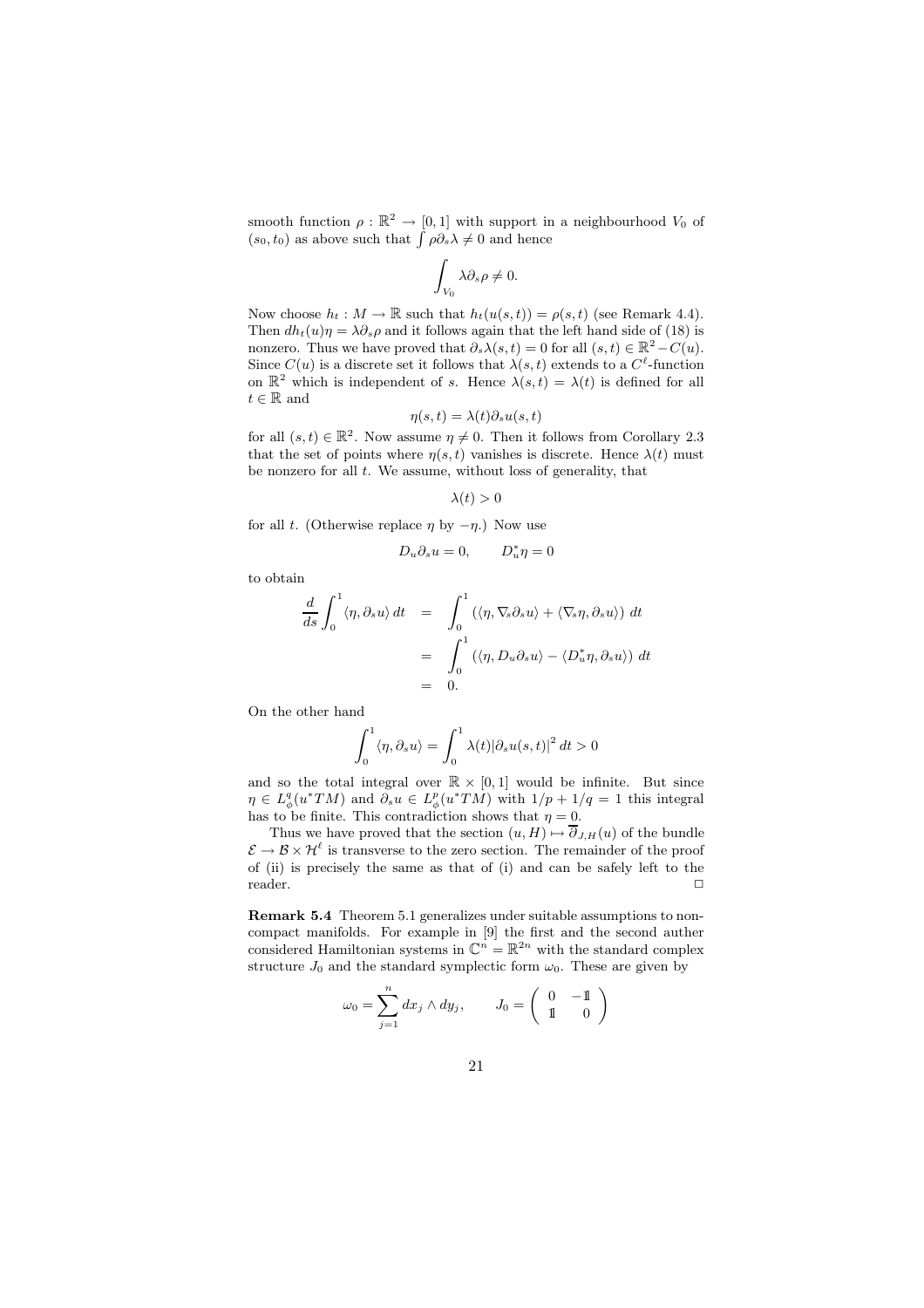in the coordinates  $(z_1, \ldots, z_n)$  with  $z_j = x_j + iy_j$ . They considered smooth Hamiltonian functions  $H_t = H_{t+1} : \mathbb{C}^n \to \mathbb{R}$  which satisfy the conditions

$$
|\partial_t \nabla H_t(z)| \le c(1+|z|), \qquad \left| \nabla^2 H_t(z) \right| \le c
$$

for a suitable constant  $c > 0$ . Moreover H is required to satisfy the asymptotic condition

$$
\lim_{|z| \to \infty} \frac{|\nabla H_t(z) - Az|}{|z|} = 0
$$

for a symmetric matrix A whose spectrum does not intersect the lattice  $2\pi\mathbb{Z}$ . This means that the equation

$$
J_0 \dot{z}(t) = Az(t), \qquad z(0) = z(1)
$$

has only the trivial solution. In this case the transversality theorems of this section remain valid for almost complex structures  $J = J(t, z)$  which are compatible with  $\omega_0$  and agree with  $J_0$  for large |z|.

Our next goal is to study the transversality problem for the partial differential equation (6) in the case where  $\phi = 1$  and J and X are independent of  $t$ . This is a severe restriction and the techniques of this section will break down in this case. In the time independent case Theorem 4.3 is useless and transversality can only be expected for simple solutions. Moreover we need an additional technical result about symmetric  $(2n \times 2n)$ -matrices which will be discussed in the next section.

#### 6 Symmetric matrices

Consider  $\mathbb{R}^{2n}$  with the standard complex structure

$$
J_0=\left(\begin{array}{cc}0&-1\\1&0\end{array}\right)
$$

and the standard inner product. Denote the vector space of symmetric  $(2n \times 2n)$ -matrices by  $\mathcal{S} = \{ S \in \mathbb{R}^{2n \times 2n} | S^T = S \}$ . Now consider the subset

$$
\mathcal{S}_{\textnormal{reg}} \subset \mathcal{S}
$$

of all those matrices  $S = S^T \in \mathbb{R}^{2n \times 2n}$  such that for any four real numbers  $a, b, \alpha, \beta$  there is no nonzero solution  $\zeta \in \mathbb{R}^{2n}$  of the equations

$$
(S J_0 - J_0 S - a - b J_0)\zeta = 0 \tag{19}
$$

and

$$
(SJ_0 - J_0S - a - bJ_0)S\zeta - \alpha\zeta - \beta J_0\zeta = 0.
$$
 (20)

Our goal in this section is to prove the following theorem.

**Theorem 6.1** Assume  $n \geq 2$ . Then the set  $S_{reg}$  is open and dense in S. Moreover, if  $S \in \mathcal{S}_{reg}$  then  $\tau \Phi^T S \Phi \in \mathcal{S}_{reg}$  for every real number  $\tau \neq 0$ and any unitary matrix  $\Phi \in U(n) = GL(n, \mathbb{C}) \cap O(2n)$ .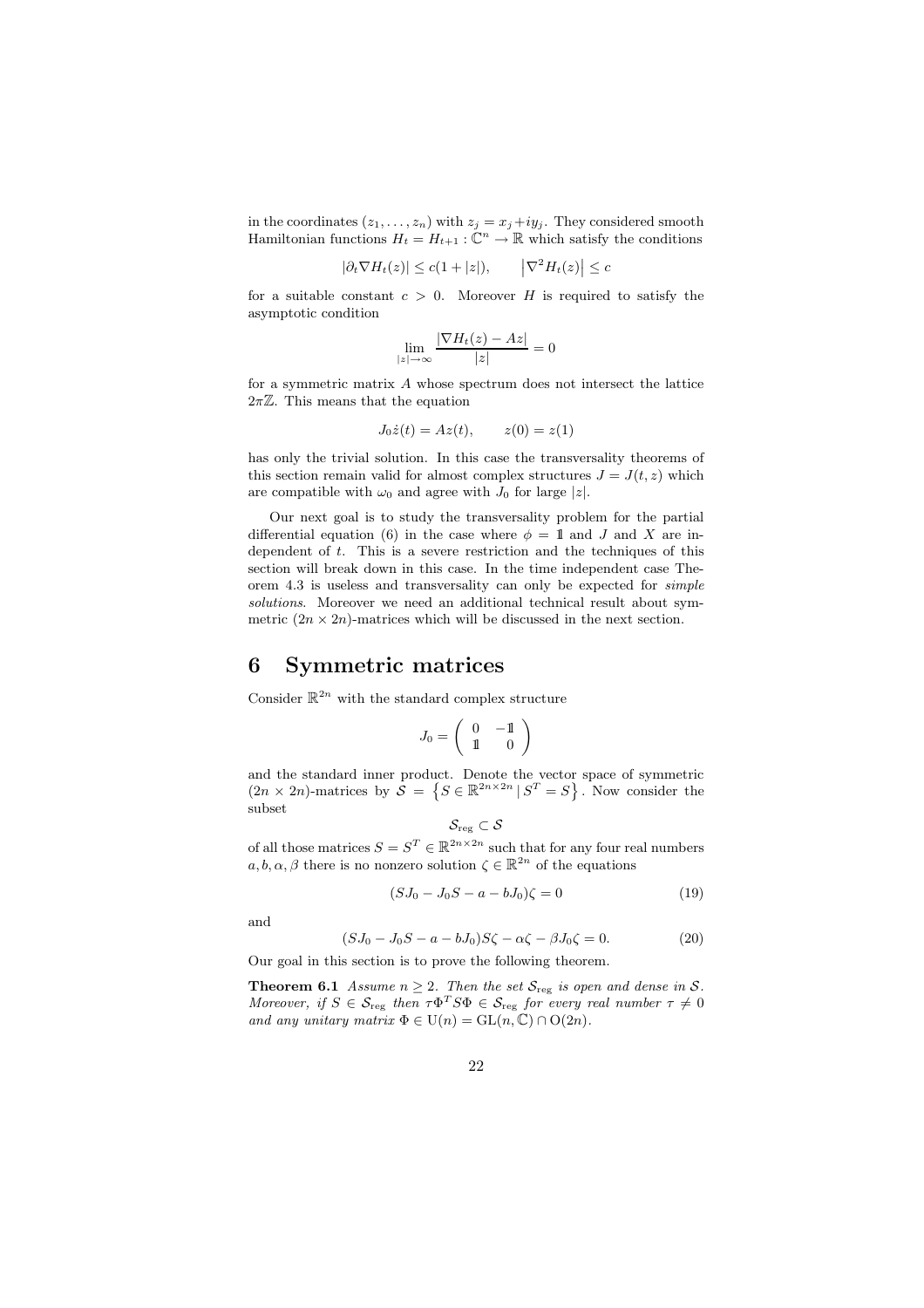**Remark 6.2** If we identify  $\mathbb{R}^{2n} = \mathbb{C}^n$  in the usual way by  $z = x + iy$ with  $x, y \in \mathbb{R}^n$  then a real linear transformation  $T : \mathbb{C}^n \to \mathbb{C}^n$  can be written in the form

$$
T(\zeta) = A\zeta + B\bar{\zeta}
$$

for  $\zeta \in \mathbb{C}^n$  where  $A, B \in \mathbb{C}^{n \times n}$  represent the complex linear and the complex anti-linear part of  $T$ . In real notation  $T$  is represented by multiplication with a symmetric matrix if and only if

$$
A = A^*, \qquad B = B^T
$$

where  $B<sup>T</sup>$  denotes the transposed matrix and  $A^* = \overline{A}^T$  the conjugate transpose. With  $\lambda = \frac{i}{2}(a + ib)$  and  $\mu = \frac{i}{2}(\alpha + i\beta)$  the equations (19) and (20) can be written in the form

$$
B\overline{\zeta} - \lambda \zeta = 0, \qquad B\overline{(A\zeta + B\overline{\zeta})} - \lambda (A\zeta + B\overline{\zeta}) - \mu \zeta = 0.
$$

Now assume  $n = 1$ . Then B is just a complex number and A is a real number. Hence the first equation has a solution  $\lambda = \bar{B}$ ,  $\zeta = B$  and the second equation can obviously be solved for  $\mu$ . Hence in this case  $S_{reg}$  is the empty set.

**Proof of Theorem 6.1:**  $S_{reg}$  is open: Let  $S_{\nu}$  be a sequence in  $S - S_{reg}$ and assume that  $S_{\nu}$  converges to  $S \in \mathcal{S}$ . Then there exist corresponding sequences  $a_{\nu}$ ,  $b_{\nu}$ ,  $\alpha_{\nu}$ ,  $\beta_{\nu}$  such that the equations (19) and (20) have a solution  $\zeta_{\nu} \in \mathbb{R}^{2n}$  with  $|\zeta_{\nu}| = 1$ . Since  $\zeta_{\nu}$  and  $J_0 \zeta_{\nu}$  are orthogonal it follows that

$$
a_{\nu}^{2}+b_{\nu}^{2}\leq 4\left\|S_{\nu}\right\|^{2}.
$$

Similarly, the sequences  $\alpha_{\nu}$  and  $\beta_{\nu}$  are bounded and so we may assume without loss of generality that the sequences  $a_{\nu}$ ,  $b_{\nu}$ ,  $\alpha_{\nu}$ ,  $\beta_{\nu}$ , and  $\zeta_{\nu}$  all converge. Hence in the limit we obtain a nonzero solution of (19) and (20) and this shows that  $S \notin \mathcal{S}_{reg}$ .

The proof that  $S_{reg}$  is dense will occupy the rest of this section. We shall begin by examining (19). Denote by

$$
\Sigma\subset\mathcal{S}\times\mathbb{R}^2\times\mathbb{R}^{2n}
$$

the set of all quadruples  $(S, a, b, \zeta)$  with  $S = S^T \in \mathbb{R}^{2n \times 2n}$ ,  $a, b \in \mathbb{R}$ ,  $\zeta \in \mathbb{R}^{2n}$  such that

$$
(SJ_0 - J_0S - a - bJ_0)\zeta = 0
$$

and  $\zeta \neq 0$ .

**Lemma 6.3**  $\Sigma$  is a smooth submanifold of  $S \times \mathbb{R}^2 \times \mathbb{R}^{2n}$ .

**Proof:** We must prove that 0 is a regular value of the map

$$
f: \mathcal{S} \times \mathbb{R}^2 \times (\mathbb{R}^{2n} - \{0\}) \to \mathbb{R}^{2n}
$$

defined by

$$
f(S, a, b, \zeta) = (SJ_0 - J_0S - a - bJ_0)\zeta.
$$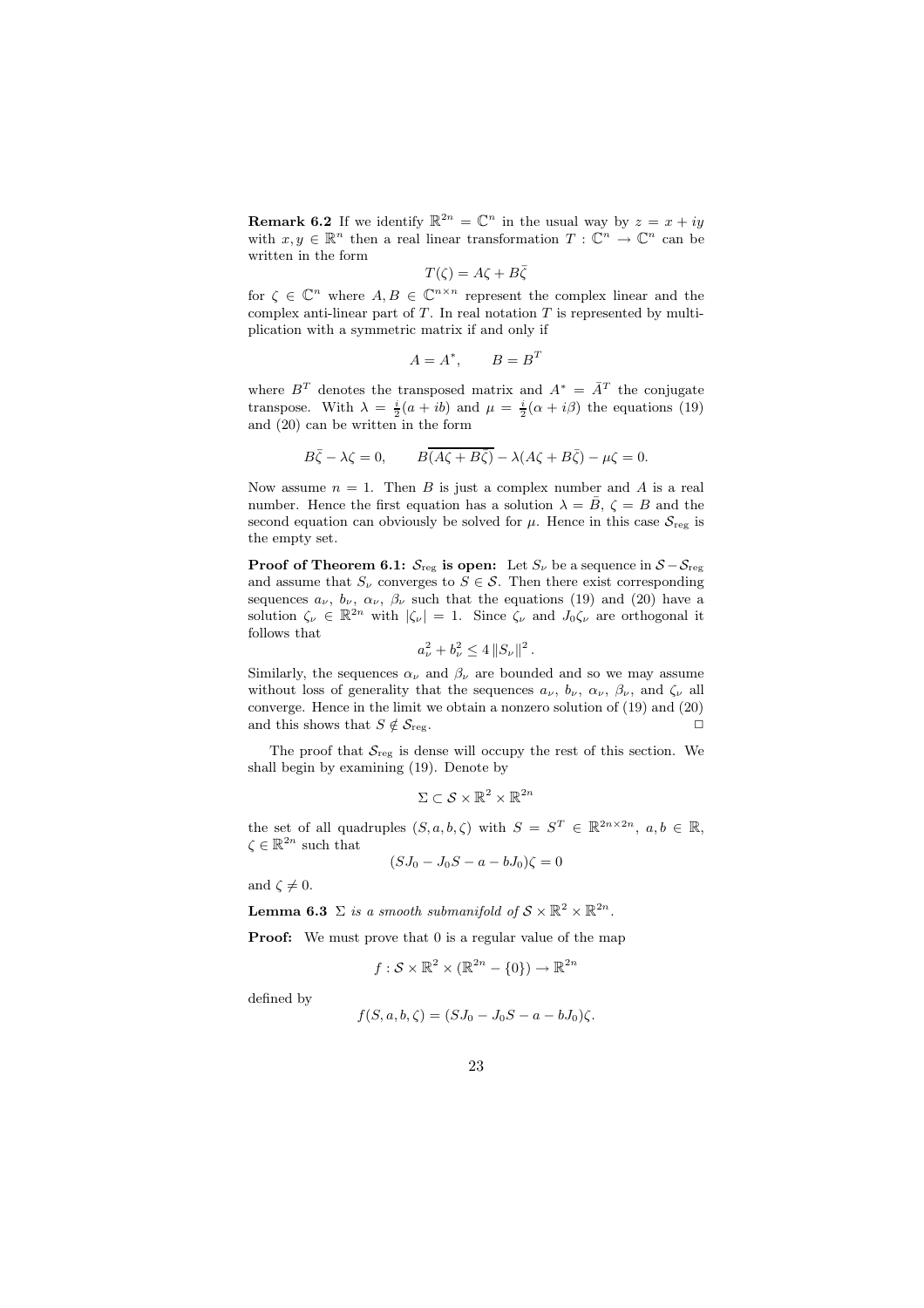We shall prove in fact that whenever  $\zeta \neq 0$  then the differential of this map with respect to S is onto. This means that for every  $\eta \in \mathbb{R}^{2n}$  and every nonzero vector  $\zeta \in \mathbb{R}^{2n}$  there exists a symmetric matrix  $\hat{S} \in \mathbb{R}^{2n \times 2n}$ such that  $(\hat{S}J_0 - J_0\hat{S})\zeta = \eta$ . Denote  $A = \hat{S} + J_0\hat{S}J_0$  and  $\xi = J_0\zeta$ . Then we must prove that the equation

$$
A\xi = \eta, \qquad A^T = A = J_0 A J_0
$$

has a solution  $A \in \mathbb{R}^{2n \times 2n}$  for all  $\xi, \eta \in \mathbb{R}^{2n}$  with  $\xi \neq 0$ . Such a matrix is given by the explicit formula

$$
A = \frac{1}{|\xi|^2} \left( \eta \xi^T + \xi \eta^T \right) + \frac{1}{|\xi|^2} J_0 \left( \eta \xi^T + \xi \eta^T \right) J_0 - \frac{\langle \eta, \xi \rangle}{|\xi|^4} \left( \xi \xi^T + J_0 \xi \xi^T J_0 \right) - \frac{\langle \eta, J_0 \xi \rangle}{|\xi|^4} \left( J_0 \xi \xi^T - \xi \xi^T J_0 \right).
$$

This proves the lemma.  $\Box$ 

Now denote by  $S_1 \subset S$  the set of regular values of the projection

$$
\Sigma \to \mathcal{S}: (S, a, b, \zeta) \mapsto S.
$$

in view of Sard's theorem this set is of the second category in  $S$  and, in particular, it is dense.

**Lemma 6.4** The set  $S_1$  is open and dense in S. Moreover,  $S \in S_1$  if and only if 0 is a regular value of the map  $f_S : \mathbb{R}^2 \times (\mathbb{R}^{2n} - \{0\}) \to \mathbb{R}^{2n}$ defined by

$$
f_S(a, b, \zeta) = (SJ_0 - J_0S - a - bJ_0)\zeta.
$$

Proof: The second assertion follows from standard Thom-Smale transversality theory for paramerized smooth maps  $\Lambda \times X \to Y : (\lambda, x) \mapsto$  $f(\lambda, x) = f_{\lambda}(x)$ . Let  $y \in Y$  be a regular value of f and denote  $\Sigma = f^{-1}(y)$ . Then y is a regular value of  $f_{\lambda}: X \to Y$  if and only if  $\lambda$  is a regular value of the projection  $\Sigma \to \Lambda : (\lambda, x) \mapsto \lambda$ . Apply this to the above map f with  $\Lambda = \mathcal{S}, X = \mathbb{R}^2 \times (\mathbb{R}^{2n} - \{0\}), Y = \mathbb{R}^{2n}$ , and  $y = 0$  to obtain the required characterization of the set  $S_1$ .

Now, by Sard's theorem, the set  $S_1$  is dense in S. That  $S_1$  is open follows from the fact that for every  $S$  the set

$$
\{(a, b, \zeta) | f_S(a, b, \zeta) = 0, |\zeta| = 1\}
$$

is compact and that  $df_S(a, b, \zeta)$  is onto if and only if  $df_S(a, b, t\zeta)$  is onto for any  $t \in \mathbb{R} - \{0\}.$ 

Now denote by

$$
\Gamma \subset \mathcal{S}_1 \times \mathbb{R}^4 \times (\mathbb{R}^{2n} - \{0\})
$$

the set of all sixtuples  $(S, a, b, \alpha, \beta, \zeta)$  which satisfy (19) and (20).

**Lemma 6.5**  $\Gamma$  is a smooth submanifold of  $S_1 \times \mathbb{R}^4 \times \mathbb{R}^{2n}$  of dimension

$$
\dim \Gamma = \dim \mathcal{S} + 4 - 2n.
$$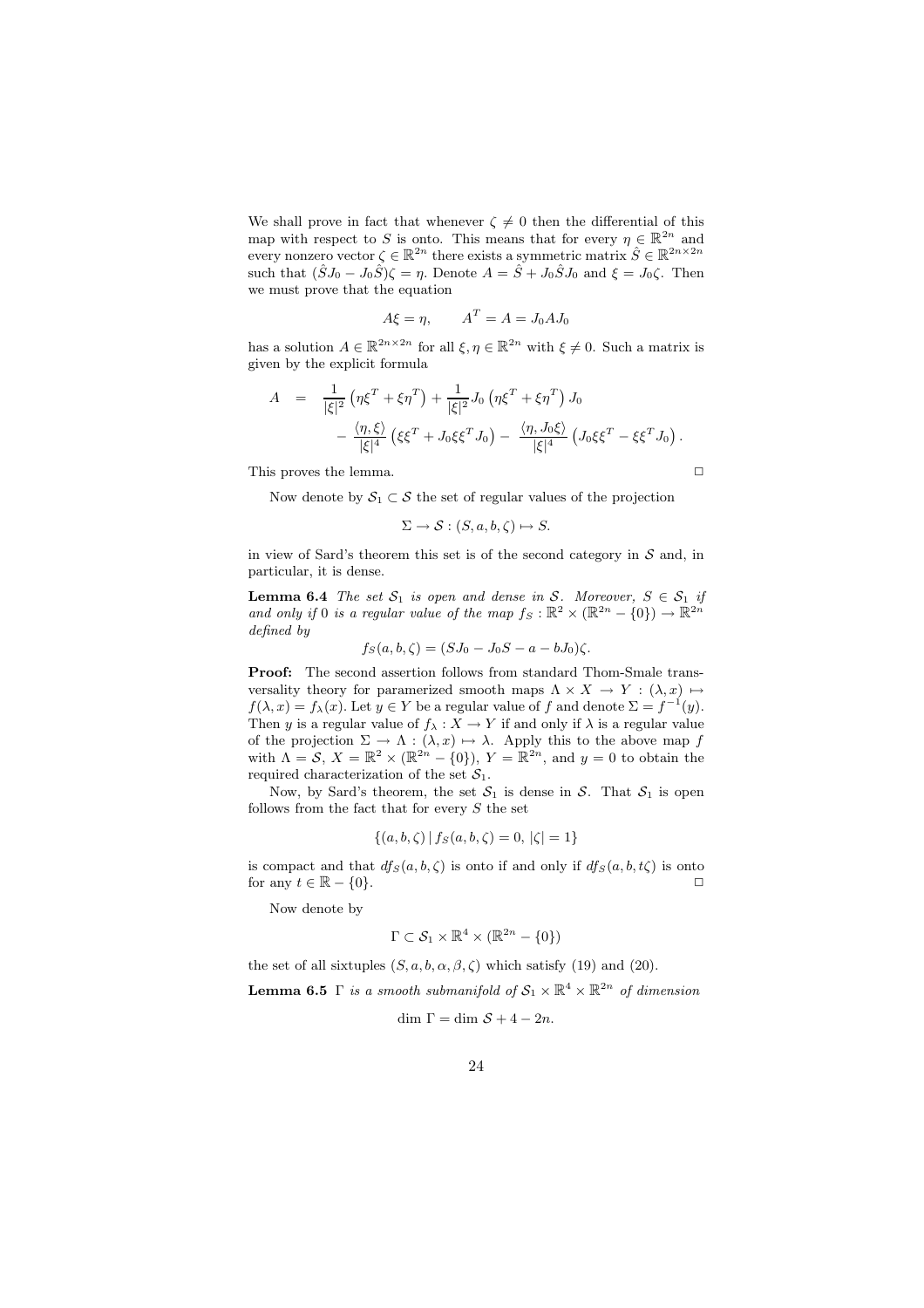Proof: We must prove that 0 is a regular value of the map

$$
\mathcal{F}: \mathcal{S}_1 \times \mathbb{R}^4 \times (\mathbb{R}^{2n} - \{0\}) \to \mathbb{R}^{2n} \times \mathbb{R}^{2n}
$$

defined by

$$
\mathcal{F}(S, a, b, \alpha, \beta, \zeta) = (f(S, a, b, \zeta), f(S, a, b, S\zeta) - \alpha \zeta - \beta J_0 \zeta).
$$

In fact, it suffices to differentiate  $\mathcal F$  with respect to S,  $\alpha$  and  $\beta$ . The differential of  $\mathcal F$  in these directions is a linear operator  $L = (L_1, L_2)$ :<br> $S \times \mathbb{R}^2 \to \mathbb{R}^{2n} \times \mathbb{R}^{2n}$  given by

$$
L_1(\hat{S}, \hat{\alpha}, \hat{\beta}) = (\hat{S}J_0 - J_0\hat{S})\zeta,
$$
  
\n
$$
L_2(\hat{S}, \hat{\alpha}, \hat{\beta}) = (\hat{S}J_0 - J_0\hat{S})S\zeta
$$
  
\n
$$
+ (SJ_0 - J_0S - a - bJ_0)\hat{S}\zeta
$$
  
\n
$$
- (\hat{\alpha} + \hat{\beta}J_0)\zeta.
$$

The strategy is now as follows. Given  $\eta_1, \eta_2 \in \mathbb{R}^{2n}$  first choose  $\hat{S}_1$  such that

$$
(\hat{S}_1 J_0 - J_0 \hat{S}_1)\zeta = \eta_1.
$$

That this is possible was shown in the proof of Lemma 6.3. Secondly, use the fact that  $S \in \mathcal{S}_1$  and hence, by Lemma 6.4, 0 is a regular value of  $f_S$ . This implies that there exist  $\hat{\alpha}, \hat{\beta} \in \mathbb{R}$  and  $\xi \in \mathbb{R}^{2n}$  such that

$$
(SJ_0 - J_0S - a - bJ_0)\xi - (\hat{\alpha} + \hat{\beta}J_0)\zeta = \eta_2 - (\hat{S}J_0 - J_0\hat{S})S\zeta.
$$

The final step is to find a matrix  $A \in \mathbb{R}^{2n \times 2n}$  such that

$$
A\zeta = \xi, \qquad A^T = A, \qquad AJ_0 = J_0 A.
$$

An explicit formula for A is given by

$$
A = \frac{1}{|\zeta|^2} \left( \xi \zeta^T + \zeta \xi^T \right) - \frac{1}{|\zeta|^2} J_0 \left( \xi \zeta^T + \zeta \xi^T \right) J_0
$$

$$
- \frac{\langle \xi, \zeta \rangle}{|\zeta|^4} \left( \zeta \zeta^T - J_0 \zeta \zeta^T J_0 \right) + \frac{\langle \xi, J_0 \zeta \rangle}{|\zeta|^4} \left( J_0 \zeta \zeta^T + \zeta \zeta^T J_0 \right).
$$

Now it follows from the previous three equations that

$$
L_1(\hat{S}, \hat{\alpha}, \hat{\beta}) = \eta_1, \qquad L_2(\hat{S}, \hat{\alpha}, \hat{\beta}) = \eta_2
$$

with  $\hat{S} = \hat{S}_1 + A$ . Here we have used the fact that, since A is complex linear,  $\hat{S}J_0 - J_0\hat{S} = \hat{S}_1J_0 - J_0\hat{S}_1.$ 

**Proof of Theorem 6.1:**  $S_{reg}$  is dense: Denote by  $S_2 \subset S_1$  the set of regular values of the projection

$$
\Gamma \to \mathcal{S}_1 : (S, a, b, \alpha, \beta, \zeta) \mapsto S.
$$

Then for every  $S \in \mathcal{S}_2$  the set

$$
\Gamma_S = \{(a, b, \alpha, \beta, \zeta) \mid (S, a, b, \alpha, \beta, \zeta) \in \Gamma\}
$$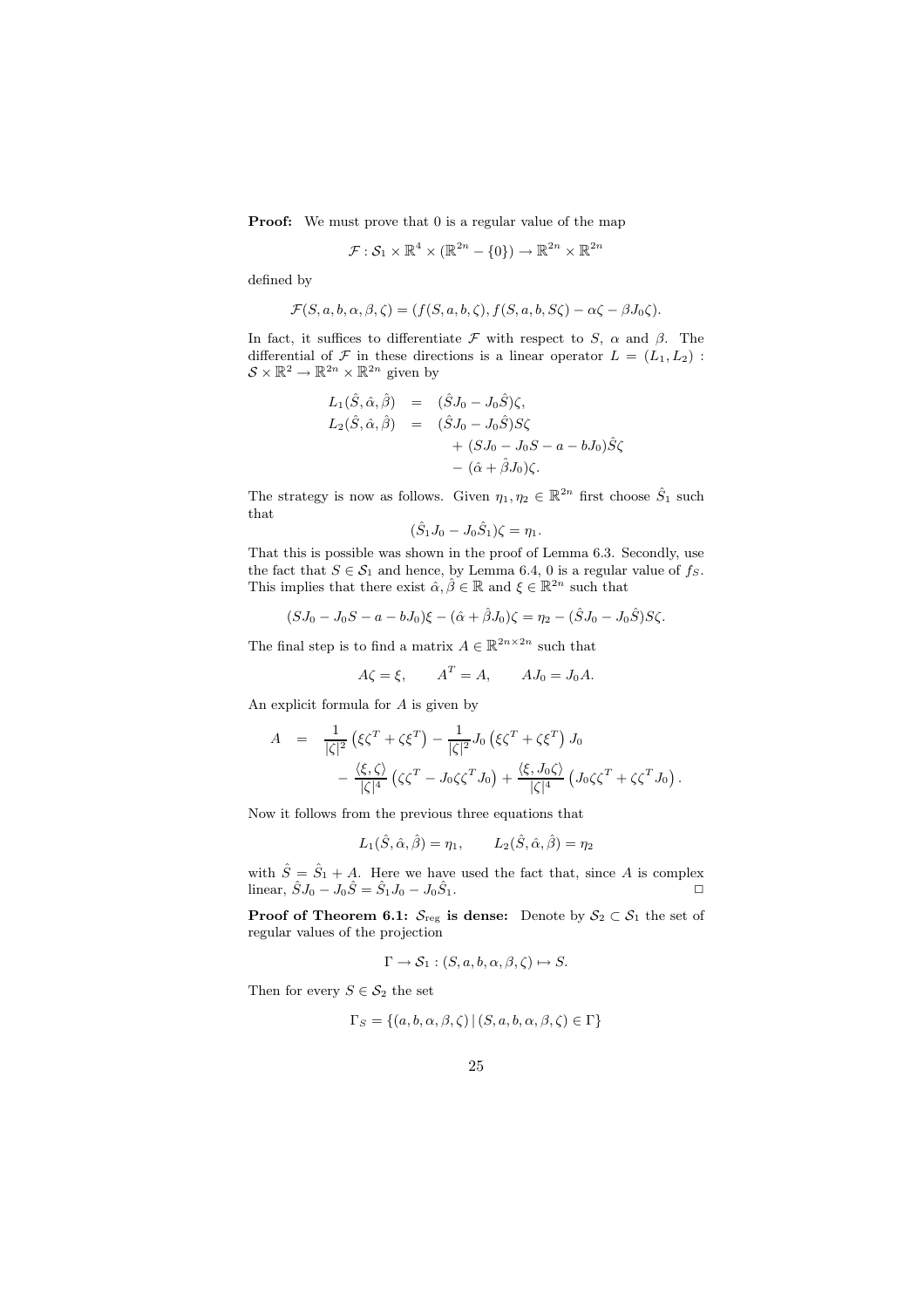is a manifold of dimension

$$
\dim \Gamma_S = \dim \Gamma - \dim \mathcal{S} = 4 - 2n.
$$

This set consists precisely of the quintuples  $(a, b, \alpha, \beta, \zeta)$  which satisfy (19) and (20) and  $\zeta \neq 0$ . Moreover, if  $\Gamma_S$  is nonempty then it is at least 1dimensional because it is invariant under the action of  $\mathbb{R} - \{0\}$  given by  $(a, b, \alpha, \beta, \zeta) \mapsto (a, b, \alpha, \beta, t\zeta)$ . Hence in the case  $n \geq 2$  we conclude that  $\Gamma_S = \emptyset$  for every  $S \in \mathcal{S}_2$  and this implies  $\mathcal{S}_2 \subset \mathcal{S}_{reg}$ . Hence, by Sard's theorem,  $S_{reg}$  is dense in  $S_1$  and hence in S.

#### 7 Transversality for simple curves

In this section we examine the solutions of the equation (6) in the case where both the almost complex structure  $J$  and the symplectic vector field X are independent of t and, moreover, the symplectomorphism  $\phi$  is the identity. Hence consider the partial differential equation

$$
\partial_s u + J(u)(\partial_t u - X(u)) = 0 \tag{21}
$$

with boundary condition  $u(s, t + 1) = u(s, t)$  and limit condition

$$
\lim_{s \to \pm \infty} u(s, t) = x^{\pm}
$$
\n(22)

where  $x^{\pm}$  are zeros of the vector field X. We shall assume that both zeros are nondegenerate as 1-periodic solutions of  $\dot{x} = X(x)$ . This means that the eigenvalues of  $dX(x^{\pm})$  are not integer multiples of  $2\pi i$ . If X is sufficiently small in the C<sup>1</sup>-topology then this simply means that  $dX(x^{\pm})$ is nonsingular.

Since X is a symplectic vector field (in the sense that  $\iota(X)\omega$  is closed) it follows that JX is locally the gradient of a smooth function and our assumptions imply that  $x^{\pm}$  are nondegenerate critical points of this function and are therefore hyperbolic zeros of the (gradient) vector field  $Y =$  $JX : M \to TM$ . If X is a Hamiltonian vector field then

$$
\iota(X)\omega = dH
$$

for some function  $H : M \to \mathbb{R}$  and the vector field  $JX = \nabla H$  is the gradient field of  $H$ . In this case it is interesting from the point of view of Morse theory to study the space of gradient flow lines  $\gamma : \mathbb{R} \to M$  which run from  $x^-$  to  $x^+$ :

$$
\dot{\gamma} = J(\gamma)X(\gamma), \qquad \lim_{s \to \pm \infty} \gamma(s) = x^{\pm}.
$$
 (23)

These gradient lines form special solutions of (21), namely those which are independent of  $t$ . Of course, this remains valid if  $X$  is only a symplectic vector field. In this case the Hamiltonian function  $H$  is to be replaced by the closed 1-form

$$
\alpha=\iota(X)\omega
$$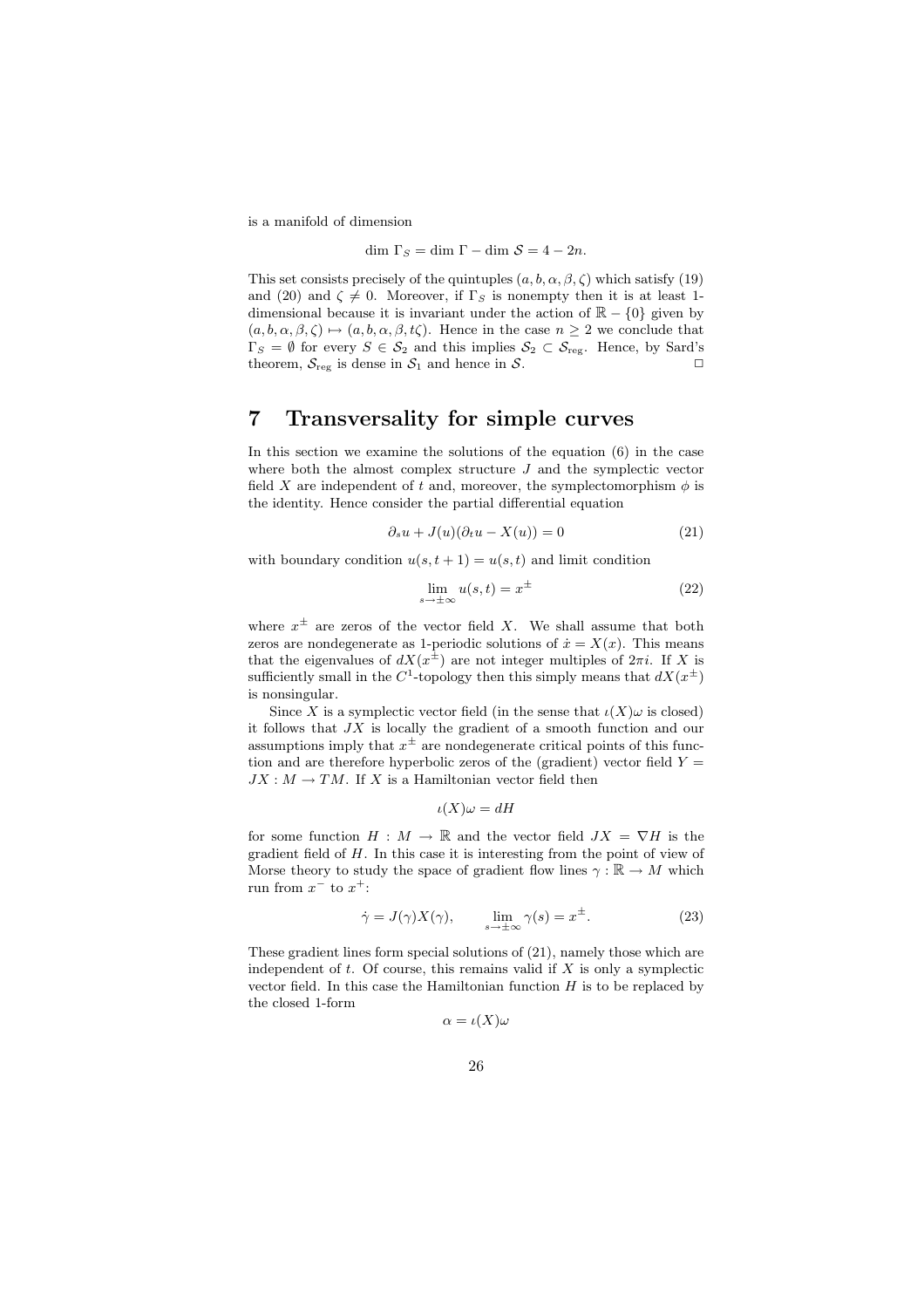and  $JX$  can be interpreted as the *gradient vector field* of  $\alpha$ . So in this case the solutions of (23) could be thought of as the gradient flow lines of the closed 1-form  $\alpha$ . Now these special flow lines give rise to a chain complex which in the Hamiltonian case generates the homology of  $M$  (cf. [19], [21], [25]) and in the general case generates the Novikov homology of the 1-form  $\alpha$  (cf. [11], [14], [16])

The important question is now if the solutions of (21) are all independent of t and thus degenerate to gradient flow lines of the form (23). An elementary example on  $M = S^2$  shows that this can in general not be expected (cf. [10]). However, in this example the solutions which depend on t in a nontrivial way all have Maslov class  $\mu(u) \geq 2$ . In Theorem 8.1 we shall prove that this holds in general. In order to formulate this more precisely we first recall that under our assumptions the Maslov class of a smooth map  $u : \mathbb{R} \times S^1 \to M$  which satisfies (21) and (22) is given by

$$
\mu(u) = \text{ind}_{\alpha}(x^{+}) - \text{ind}_{\alpha}(x^{-}) + 2 \int u^{*} c_{1}
$$
\n(24)

provided that X is sufficiently small in the C<sup>1</sup>-topology. Here  $ind_{\alpha}(x)$ denotes denotes the Morse index, i.e. the dimension of the negative part of the Hessian of the closed 1-form  $\alpha$  at the critical point x.

A function  $u : \mathbb{R}^2 \to M$  which satisfies  $u(s, t + 1) = u(s, t)$  is called **simple** if for every integer  $m > 1$  there exists a point  $(s,t) \in \mathbb{R}^2$  such that  $u(s, t + 1/m) \neq u(s, t)$ . For any two zeros  $x^{\pm}$  of X we denote by

$$
\mathcal{M}^*(x^-, x^+, X, J)
$$

the space of simple solutions of (21) and (22). Our goal is to prove that for a generic choice of H and J this space is a finite dimensional manifold of dimension  $\mu(u)$  near u. Then it follows that the space  $\mathcal{M}^*(x^-, x^+, X, J)$ cannot contain any t-dependent solutions unless  $\mu(u) \geq 2$  because these always come in (at least) 2-dimensional families. To state the result more precisely we make the following definition. We denote by

$$
\psi_X: M \to M
$$

the time-1-map of the symplectic differential equation  $\dot{x} = X(x)$ .

**Definition 7.1** A symplectic vector field  $X \in \mathcal{X}(M, \omega)$  is called **admiss**able if the following holds.

- (i) Every zero p of X is a nondegenerate fixed point of  $\psi_X$ , i.e. det(1l −  $d\psi_X(p)$   $\neq$  0. Equivalently, the spectrum of the linear transformation  $dX(p): T_pM \to T_pM$  does not intersect the set  $2\pi i\mathbb{Z}$ .
- (ii) There exists an almost complex structure  $J \in \mathcal{J}(M, \omega)$  such that for each zero  $p_j$  of X and each unitary frame  $\Phi_j : \mathbb{R}^{2n} \to T_{p_j}M$  (i.e.  $\Phi_j J_0 = J(p_j) \Phi_j$  and  $\Phi_j^* \omega = \omega_0$ ) we have

$$
S_j = J_0 \Phi_j^{-1} dX(p_j) \Phi_j \in \mathcal{S}_{\text{reg}}.
$$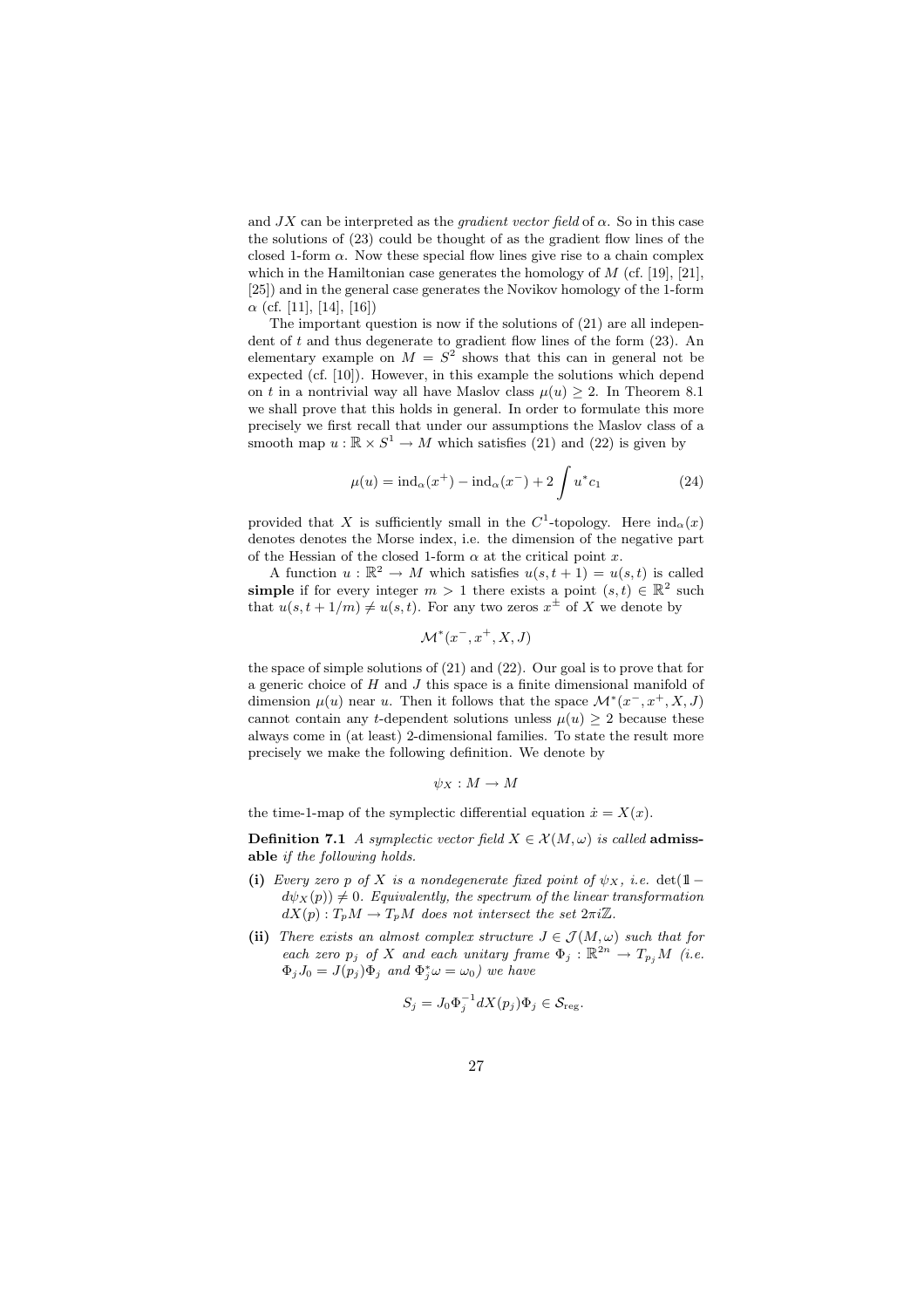Denote by

$$
\mathcal{X}_\mathrm{ad}(M,\omega)
$$

the set of admissable symplectic vector fields. Given a cohomology class  $a \in H^1(M,\mathbb{R})$  we denote by  $\mathcal{X}(M,\omega,a)$  the set of vector fields  $X \in$  $\mathcal{X}(M,\omega)$  such that the 1-form  $\iota(X)\omega$  represents the class a and

$$
\mathcal{X}_{\text{ad}}(M,\omega,a) = \mathcal{X}_{\text{ad}}(M,\omega) \cap \mathcal{X}(M,\omega,a).
$$

Given a vector field  $X \in \mathcal{X}_{ad}(M, \omega)$  we denote by

 $\mathcal{J}_{\mathrm{ad}}(M,\omega)$ 

the set of all almost complex structures  $J \in \mathcal{J}(M,\omega)$  which satisfy (ii) above.

Lemma 7.2 Assume dim  $M = 2n \geq 4$ .

- (i) For every  $a \in H^1(M, \mathbb{R})$  the set  $\mathcal{X}_{ad}(M, \omega, a)$  is dense in  $\mathcal{X}(M, \omega, a)$ with respect to the  $C^{\infty}$ -topology.
- (ii) The set  $\mathcal{X}_{ad}(M,\omega)$  is open in  $\mathcal{X}(M,\omega)$  with respect to the  $C^1$ -topology.
- (iii) For every  $X \in \mathcal{X}(M,\omega)$  the set  $\mathcal{J}_{ad}(M,\omega,X)$  is open in  $\mathcal{J}(M,\omega)$ with respect to the  $C^0$ -topology.
- (iv) If the pair  $(X, J)$  satisfies the conditions of Definition 7.1 then so does the pair  $(\tau \psi^* X, \psi^* J)$  for any sufficiently small real number  $\tau \neq 0$  and any symplectomorphism  $\psi$ .

**Proof:** Recall from Theorem 6.1 that in the case  $n \geq 2$  the set  $\mathcal{S}_{reg} \subset \mathcal{S}$ is an open and dense set of symmetric matrices, characterized by the fact that the equations (19) and (20) have no solution  $(a, b, \alpha, \beta, \zeta)$  with  $\zeta \neq 0$ .

Now every symplectic vector field is locally Hamiltonian and so can be written in the form  $X_H = -J_0 \nabla H$  in local coordinates near a critical point. In this terminology condition (ii) in Definition 7.1 asserts that the Hessian of H at  $p_i$  can be represented by a regular symmetric matrix  $S_i \in \mathcal{S}_{reg}$  in some (and hence every) unitary frame. This can be achieved by an arbitrarily small perturbation of the local Hamiltonian function H and hence of the symplectic vector field  $X$ . This proves (i). (ii) and (iii) follow from the fact that  $S_{reg}$  is open in S. (iv) follows from the last statement in Theorem 6.1 and the fact that the eigenvalues of  $\tau dX(p)$  for sufficiently small  $\tau$  have modulus less that  $2\pi$ .

- Remark 7.3 (i) The proof of the lemma shows in fact that admissability of X with a given almost complex structure J can be achieved by an arbitrarily small Hamiltonian perturbation of X. Thus the set of all pairs  $(X, J)$  which satisfy the conditions of Definition 7.1 is dense in  $\mathcal{X}(M,\omega)\times\mathcal{J}(M,\omega).$
- (ii) The results of the previous section do not show whether admissability can be achieved by only perturbing  $J$  where we have to assume, of course, that the symplectic vector field X satisfies condition (i) of Definition 7.1. This question seems to be slightly more difficult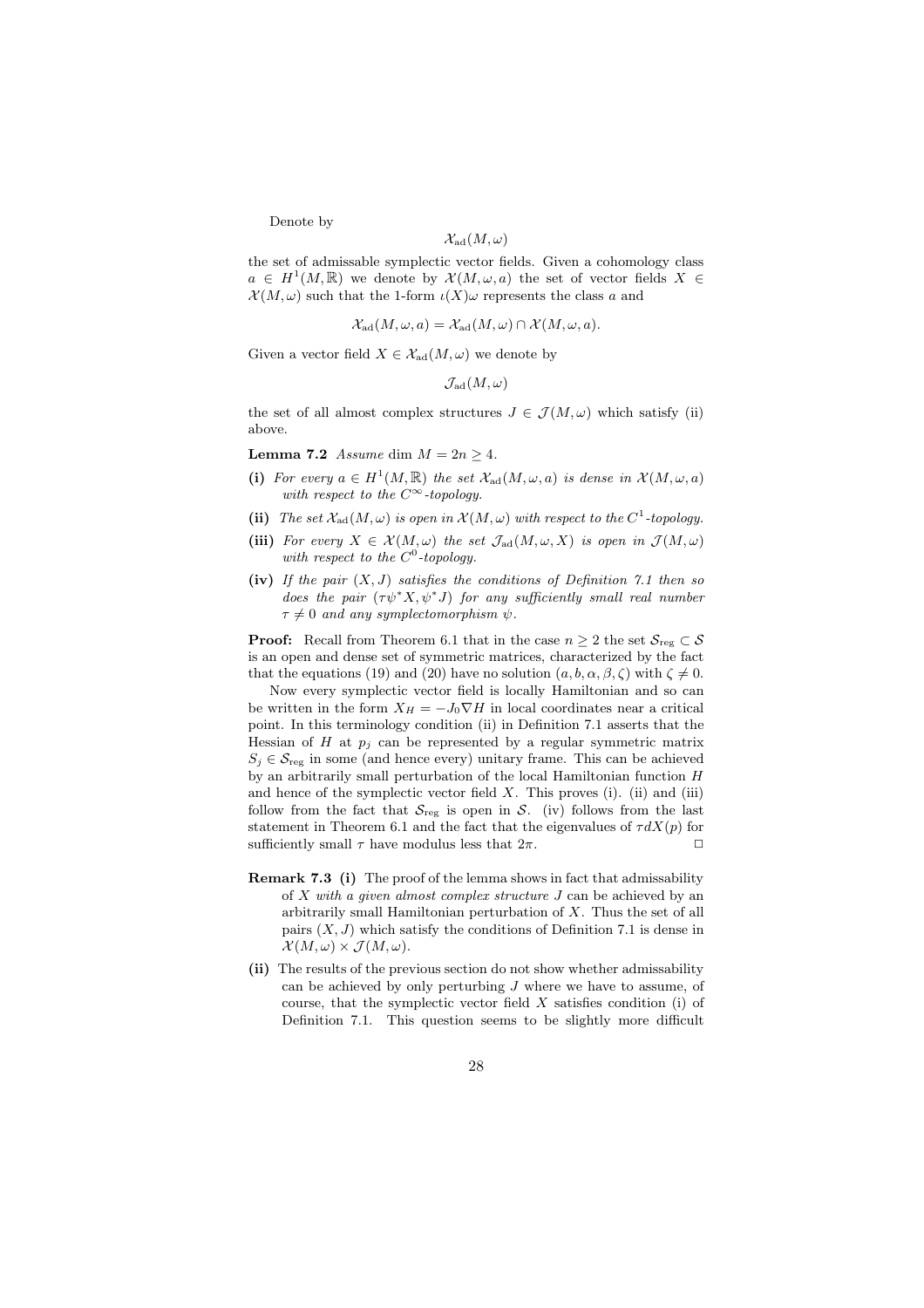than the one addressed in the previous section and be related to the linear Birkhoff normal form. Thus we do not know whether the set  $\mathcal{J}_{\mathrm{ad}}(M,\omega,X)$  is dense in  $\mathcal{J}(M,\omega)$  for  $X \in \mathcal{X}_{\mathrm{ad}}(M,\omega)$ .

Given an admissable symplectic vector field  $X \in \mathcal{X}_{ad}(M, \omega)$  we denote by

$$
\mathcal{J}_{\text{reg}} = \mathcal{J}_{\text{reg}}(M,\omega,X)
$$

the set of all admissable almost complex structures  $J \in \mathcal{J}_{ad}(M, \omega, X)$  such that the operator  $D_u$  is onto for all simple solutions  $u \in \mathcal{M}^*(x^-, x^+, X, J)$ and all  $x^{\pm} \in Fix(\psi_X)$ . These almost complex structures are called regu- $\text{lar}$  for X. Our goal in this section is to prove the following theorem.

**Theorem 7.4** Let  $(M, \omega)$  be a compact symplectic manifold of dimension  $2n \geq 4$  and let  $X \in \mathcal{X}_{ad}(M,\omega)$ . Then the set  $\mathcal{J}_{reg}(M,\omega,X)$  is of the second category in  $\mathcal{J}_{ad}(M, \omega, X)$  with respect to the  $C^{\infty}$ -topology (it contains a countable intersection of open and dense sets).

The proof of this theorem relies on the following four lemmata. The first is concerned with a nonlinear version of the equations (19) and (20) in the previous section. Given  $X \in \mathcal{X}_{ad}(M,\omega)$  and a sufficiently small neighbourhood  $V$  of the zero set of  $X$  there exists a unique Hamiltonian function  $H: V \to \mathbb{R}$  such that  $\iota(X)\omega = dH$  in V and  $H(p_i) = 0$  for every zero  $p_j$  of X. (The condition  $H(p_j) = 0$  is only used to simplify the notation in the proof.)

**Lemma 7.5** Let X, V, and H be as above and  $J \in \mathcal{J}_{ad}(M, \omega, X)$ . Then there exists a neighbourhood  $U \subset V$  of the zero set of X such that for any four real numbers  $\alpha$ ,  $\beta$ ,  $\hat{\alpha}$ ,  $\hat{\beta}$  the equations

$$
[\nabla H, X] = \alpha \nabla H - \beta X \tag{25}
$$

and

$$
\nabla_{\nabla H} [\nabla H, X] = \alpha \nabla_{\nabla H} \nabla H + \beta \nabla_{\nabla H} X + \hat{\alpha} \nabla H + \hat{\beta} X \tag{26}
$$

have no solution in  $U$  other than the zeros of  $X$ .

**Proof:** Choose local Darboux coordinates such that  $z = 0$  is the critical point of H and such that the almost complex structure  $J(z) \in \mathbb{R}^{2n \times 2n}$ satisfies  $J(0) = J_0$ . Then  $J_0^T J(z)$  is a positive definite matrix for every z and

$$
X(z) = -J_0 \partial H(z), \qquad \nabla H(z) = -J(z)J_0 \partial H(z)
$$

where  $\partial H(z)$  denotes the ordinary gradient of H and  $\nabla H(z)$  denotes the gradient induced by the J-metric (11). Now suppose, by contradiction, that there exists a sequence  $z_{\nu} \to 0$  and sequences  $\alpha_{\nu}, \beta_{\nu}, \hat{\alpha}_{\nu}, \hat{\beta}_{\nu}$  of real numbers which satisfy (25) and (26). Then there exists a constant  $c > 0$ such that

$$
\left( |\alpha_{\nu}| + |\beta_{\nu}| + |\hat{\alpha}_{\nu}| + |\hat{\beta}_{\nu}| \right) |z_{\nu}| \leq c.
$$

Now define  $\varepsilon_{\nu} = |z_{\nu}|$  and

$$
H_{\nu}(\zeta) = \varepsilon_{\nu}^{-2} H(\varepsilon_{\nu}\zeta), \qquad X_{\nu}(\zeta) = \varepsilon_{\nu}^{-1} X(\varepsilon_{\nu}\zeta), \qquad J_{\nu}(\zeta) = J(\varepsilon_{\nu}\zeta).
$$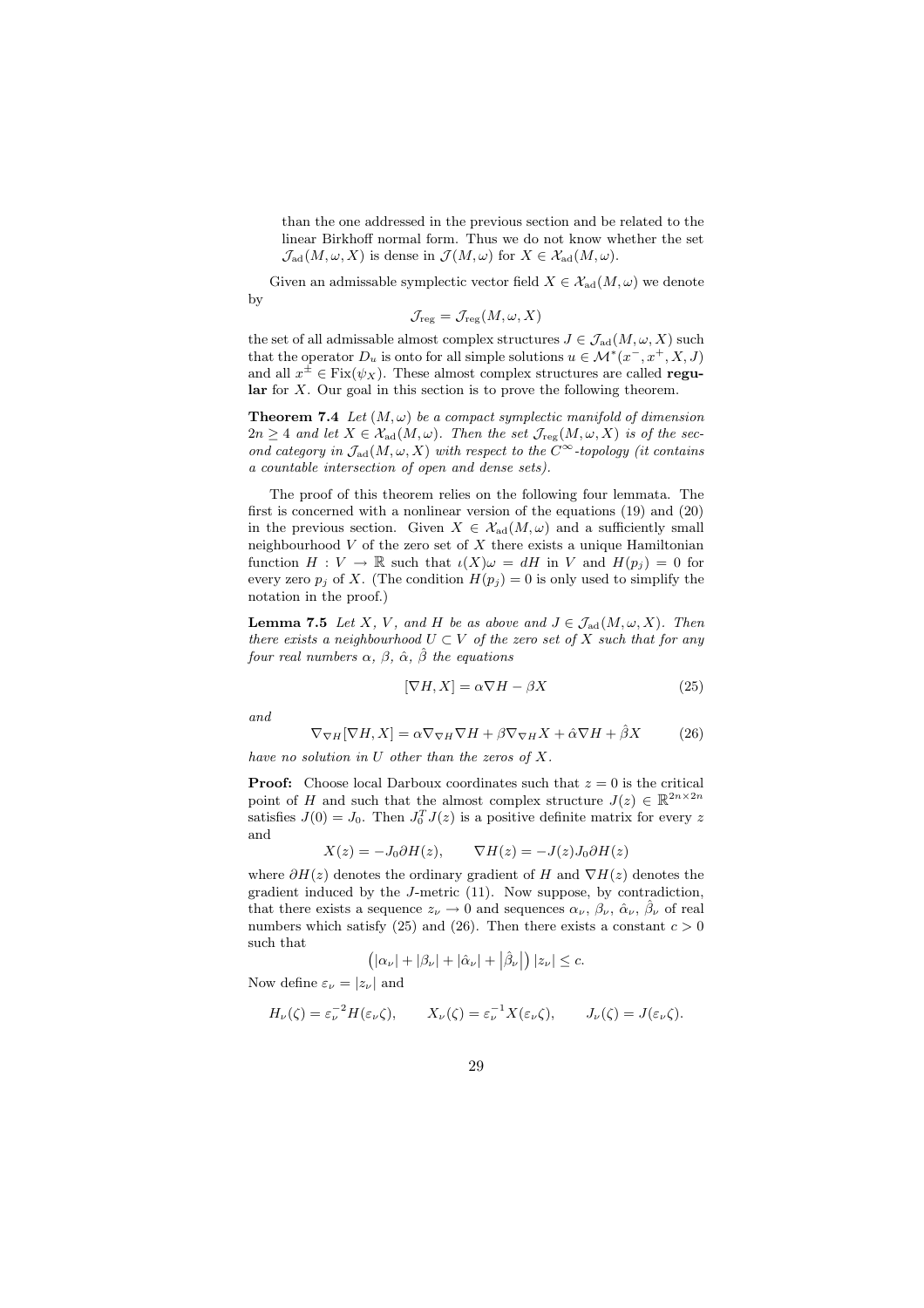Then the equations (25) and (26) are satisfied at the point  $\zeta_{\nu} = \varepsilon_{\nu}^{-1} z_{\nu}$  with  $\alpha = \varepsilon_{\nu}\alpha_{\nu}, \ \beta = \varepsilon_{\nu}\beta_{\nu} \ \hat{\alpha} = \varepsilon_{\nu}\hat{\alpha}_{\nu}$  and  $\hat{\beta} = \varepsilon_{\nu}\hat{\beta}_{\nu}$ . Now take th limit  $\nu \to \infty$ . Then, since  $H_{\nu}$  converges to the quadratic part of H and  $J_{\nu}$  converges to  $J_0$ , we get a nontrivial solution of the equations (19) and (20) where  $S = \partial^2 H(0) \in \mathbb{R}^{2n \times 2n}$  is the Hessian of H at 0. But by assumption this Hessian is in  $S_{reg}$  and so no such solution exists. This contradiction proves the lemma.  $\hfill \square$ 

The next lemma asserts that every simple solution  $u$  of  $(21)$  is almost everywhere immersed.

**Lemma 7.6** Let  $X \in \mathcal{X}(M, \omega)$  be a symplectic vector field with only nondegenerate critical points and  $J \in \mathcal{J}(M, \omega)$  be an  $\omega$ -compatible almost complex structure. If  $u : \mathbb{R}^2 \to M$  is a simple solution of (21) and (22) with  $u(s,t+1) = u(s,t)$  then the set of all points  $(s,t) \in \mathbb{R}^2$  at which  $\partial_s u$ and  $\partial_t u$  are linearly independent is open and dense in  $\mathbb{R}^2$ .

**Proof:** There are two kinds of special solutions of  $(21)$ , namely those which are independent of t and hence satisfy  $\partial_s u = J(u)X(u)$  and those which are independent of s and hence satisfy  $\partial_t u = X(u)$ . Our solution u cannot be of the first kind because it is simple and it cannot be of the second kind because then the limit condition  $(22)$  would imply that u is constant. Hence it follows from Corollary 2.3 that the set of all points  $(s, t)$ where either  $\partial_s u = 0$  or  $\partial_t u = 0$  is discrete. We must prove that  $\partial_s u$  and  $\partial_t u$  are linearly independent on a dense set. Suppose otherwise that there exists an open set  $\Omega \subset \mathbb{R}^2$  on which  $\partial_s u$  and  $\partial_t u$  are linearly dependent. We assume without loss of generality that  $\Omega$  is a neighbourhood of 0 and  $\partial_s u$  and  $\partial_t u$  do not vanish on  $\Omega$ . Hence there exists a nonzero smooth function  $\lambda:\Omega\to\mathbb{R}$  such that

$$
\partial_t u(s,t) = \lambda(s,t) \partial_s u(s,t),
$$

for  $(s,t) \in \Omega$ . We shall prove that  $\lambda$  is constant in  $\Omega$ . If we choose  $\Omega$ to be sufficiently small then the restriction of the symplectic vector field X to a neighbourhood U of  $u(\Omega)$  is Hamiltonian and hence there exists a smooth function  $H:U\to\mathbb{R}$  such that

$$
\iota(X)\omega\big|_U=dH
$$

Now (21) implies that  $\partial_s u + J(u)\partial_t u = \nabla H(u)$  and hence

$$
\partial_s(H \circ u) = \langle \nabla H(u), \partial_s u \rangle = |\partial_s u|^2.
$$

Similarly,

$$
\partial_t (H \circ u) = \langle \nabla H(u), \partial_t u \rangle = \langle \partial_s u, \partial_t u \rangle = \lambda^{-1} |\partial_t u|^2
$$

.

Differentiate the last equation with respect to s and the first with respect to  $t$  to obtain

$$
2\langle \nabla_t \partial_s u, \partial_s u \rangle = \partial_t \partial_s (H \circ u)
$$
  
=  $\partial_s \partial_t (H \circ u)$   
=  $2\lambda^{-1} \langle \nabla_s \partial_t u, \partial_t u \rangle + (\partial_s \lambda^{-1}) |\partial_t u|^2$   
=  $2\langle \nabla_t \partial_s u, \partial_s u \rangle - |\partial_s u|^2 \partial_s \lambda$ .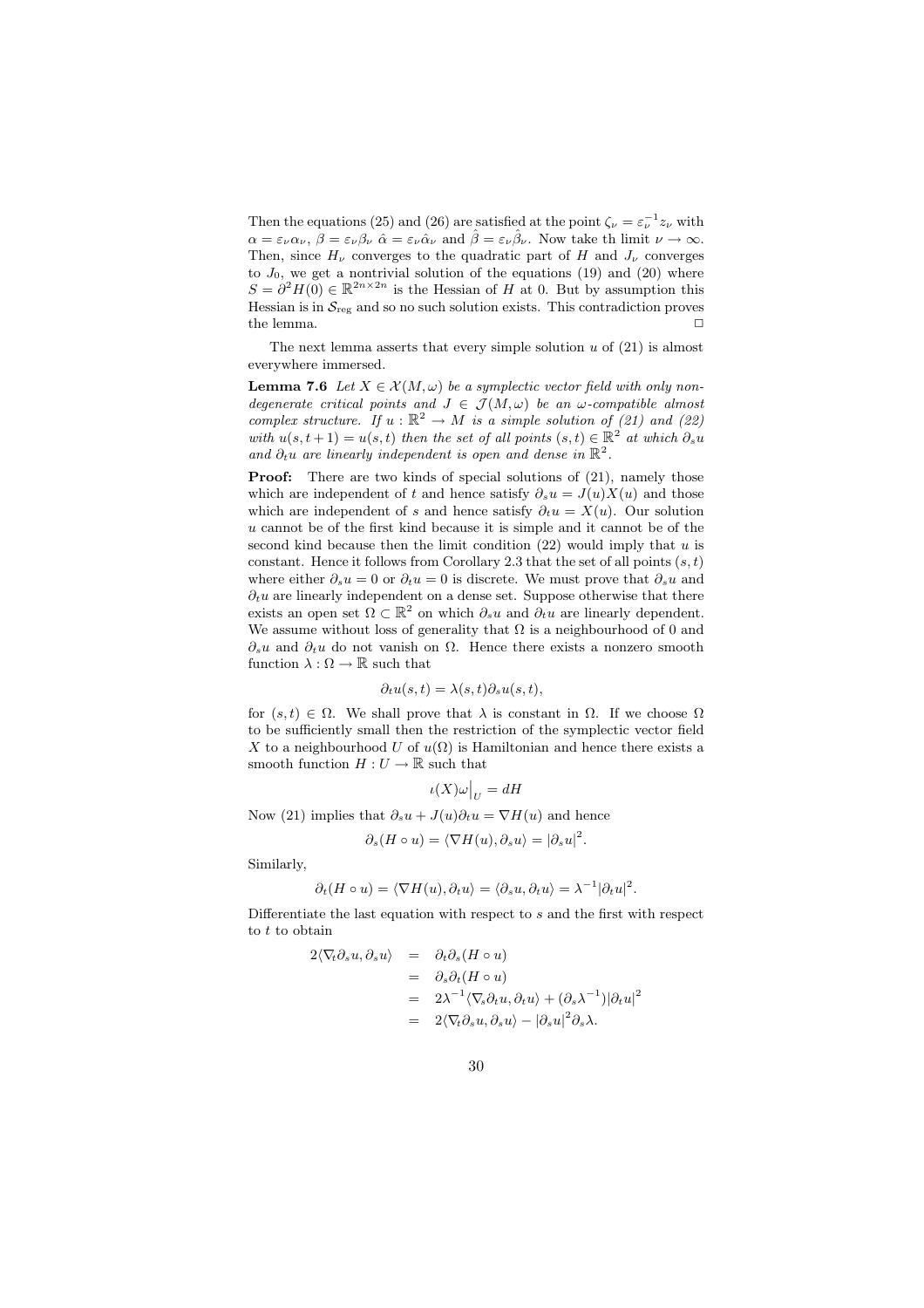This shows that  $\lambda(s,t) = \lambda(t)$  is independent of s. Now the identity  $\partial_t u = \lambda \partial_s u$  shows that  $u(s,t)$  is constant along the characteristic curves  $t \mapsto (s(t),t)$  with  $ds/dt = -\lambda(t)$  and hence

$$
u(s,t) = \gamma \left(s + \int_0^t \lambda(\tau) d\tau\right)
$$

for small s and t where, obviously,  $\gamma(s) = u(s, 0)$ . Now use the formula  $\partial_s u + J(u)\partial_t u = \nabla H(u)$  at the point  $s = -\int_0^t \lambda(\tau) d\tau$  to obtain

$$
\dot{\gamma}(0) + \lambda(t)J(\gamma(0))\dot{\gamma}(0) = \nabla H(\gamma(0)).
$$

Since  $\dot{\gamma}(0) \neq 0$  this implies that  $\lambda(t) \equiv \lambda$  must be independent of t. The above formula now becomes  $u(s,t) = \gamma(s + \lambda t)$  and  $\gamma : (-\varepsilon, \varepsilon) \to M$  is a solution of the ordinary differential equation

$$
\dot{\gamma}(s) = \left(\mathbb{1} - \lambda J(\gamma)\right)^{-1} X(\gamma(s))
$$

for small s. Extend this solution to all of R and define  $v(s,t) = \gamma(s + \lambda t)$ . This function agrees with  $u$  in a neighbourhood of 0 and hence everywhere. Thus we have proved

$$
u(s,t) = \gamma(s + \lambda t)
$$

for all  $t \in \mathbb{R}$ . We have already ruled out the case  $\lambda = 0$  because otherwise u would not be simple. But in the case  $\lambda \neq 0$  we obtain  $u(\lambda k, 0) =$  $\gamma(\lambda k) = u(0, k) = u(0, 0) = \gamma(0)$  for every integer k and in the limit as  $k \to \infty$  we obtain  $\gamma(0) = x^+$ . Since  $X(x^+) = 0$  this implies  $\gamma(s) = x^+$  for all  $s$ . Hence  $u$  is constant and this again contradicts our assumption that u be simple. This proves the lemma.  $\Box$ 

A point  $(s,t) \in \mathbb{R}^2$  is called a **regular point** for u if the four vectors

$$
\partial_s u, \partial_t u, X(u), \nabla H(u)
$$

are linearly independent at  $(s,t)$ . We denote by  $R(u) \subset \mathbb{R}^2$  the set of regular points.

**Lemma 7.7** Assume  $n \geq 2$  and let  $(X, J) \subset \mathcal{X}(M, \omega) \times \mathcal{J}(M, \omega)$  be an admissable pair in the sense of Definition 7.1. Let U be the neighbourhood of the zero set of  $X$  in Lemma 7.5. Then for every simple solution  $u$  :  $\mathbb{R}^2 \to M$  of (21) and (22) with  $u(s,t+1) = u(s,t)$  the set

$$
\{(s,t) \in R(u) \, | \, u(s,t) \in U\}
$$

is open and dense in  $u^{-1}(U)$ .

**Proof:** The set  $R(u) \cap u^{-1}(U)$  is obviously open and we must prove that it is dense in  $u^{-1}(U)$ . Suppose otherwise that there exists an open set  $\Omega \subset \mathbb{R}^2$  such that

$$
\Omega \cap R(u) = \emptyset, \qquad u(\Omega) \subset U.
$$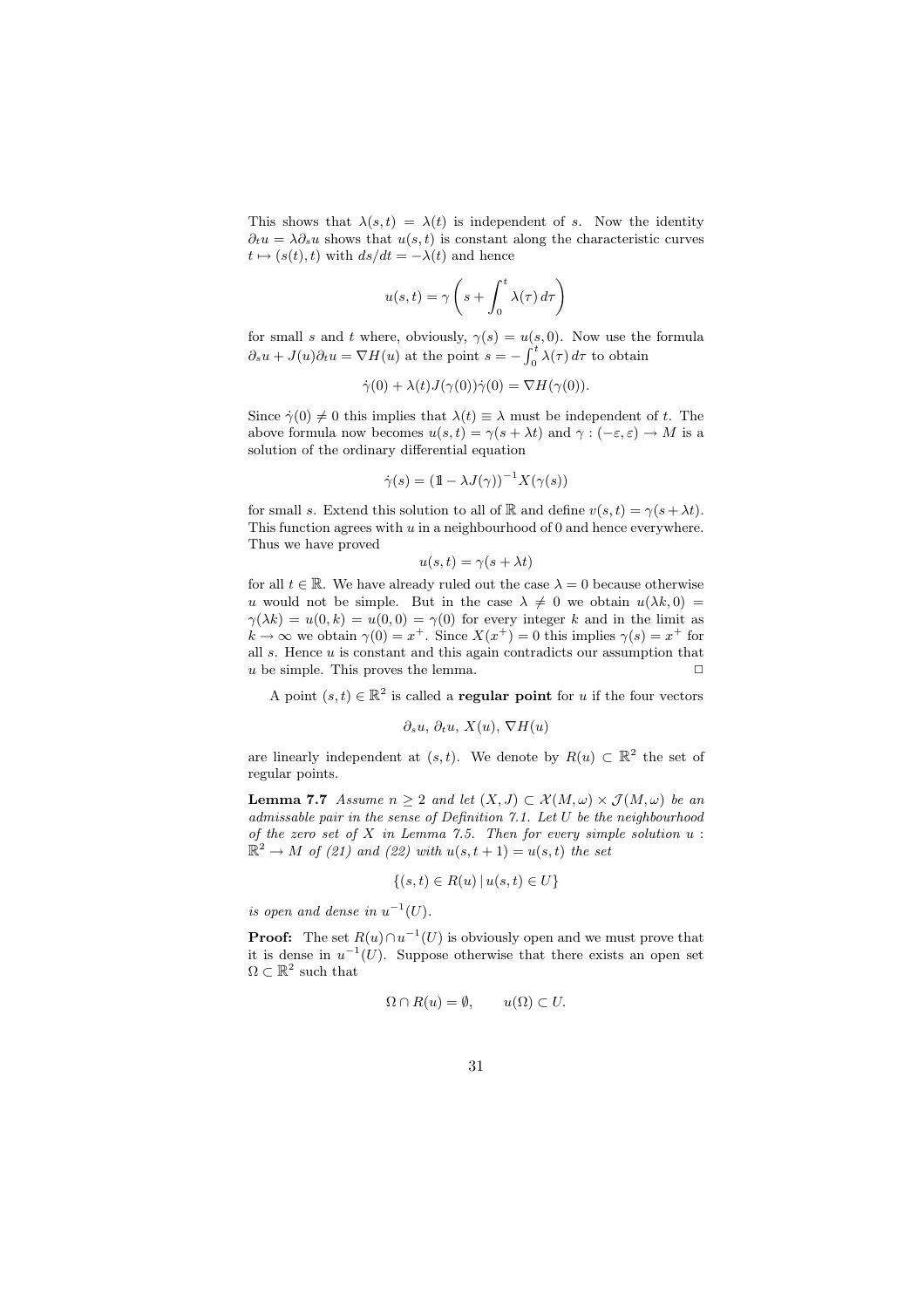By Lemma 7.6 we may assume that  $\partial_s u$  and  $\partial_t u$  are linearly independent in  $\Omega$ . We may also assume that  $\nabla H(u) \neq 0$  in  $\Omega$ . Since  $\Omega \cap R(u) = \emptyset$ the vectors  $\partial_s u$ ,  $\partial_t u$ ,  $\nabla H(u)$ , and  $X(u)$  are linearly dependent in  $\Omega$ . This implies that there exist smooth functions  $a, b : \Omega \to \mathbb{R}$  such that

$$
\partial_s u = a \nabla H(u) + bX(u)
$$

in Ω. Otherwise, by a general fact in complex linear algebra, the four vectors  $\partial_s u$ ,  $J(u)\partial_s u$ ,  $X(u)$ , and  $\nabla H(u) = J(u)X(u)$  would be linearly independent and since  $\partial_t u = J(u)\partial_s u + X(u)$  this would contradict our assumption. Now multiply the above formula by  $J(u)$  to obtain  $J(u)\partial_s u =$  $b\nabla H(u) - aX(u)$ . Since  $\partial_t u = J(u)\partial_s u + X(u)$  this implies

$$
\partial_t u = b \nabla H(u) + (1 - a)X(u).
$$

Denote by  $\nabla$  the Levi-Civita connection of the metric (11) (Note, that this time we have no t-dependence of the metric). Then  $\nabla_s \partial_t u = \nabla_t \partial_s u$ and inserting the above two expression we obtain by a simple calculation that

$$
[\nabla H, X] = \alpha \nabla H + \beta X
$$

on  $u(\Omega)$  where

$$
\alpha = \frac{\partial_t a - \partial_s b}{a^2 + b^2 - a}, \qquad \beta = \frac{\partial_s a + \partial_t b}{a^2 + b^2 - a}.
$$

Here we have  $a^2 + b^2 - a \neq 0$  since  $\partial_s u$  and  $\partial_t u$  are linearly independent in  $\Omega$ . Now differentiate the previous identity (covariantly) in the direction  $\nabla H = \lambda \partial_s u + \mu \partial_t u$  with  $\lambda = (a^2 + b^2 - a)^{-1} (a - 1)$  and  $\mu = (a^2 + b^2 - a)^{-1} b$ to obtain

$$
\nabla_{\nabla H}[\nabla H, X] = \alpha \nabla_{\nabla H} \nabla H + \beta \nabla_{\nabla H} X + \hat{\alpha} \nabla H + \hat{\beta} X
$$

where  $\hat{\alpha} = \lambda \partial_s \alpha + \mu \partial_t \alpha$  and  $\hat{\beta} = \lambda \partial_s \beta + \mu \partial_t \beta$ . By Lemma 7.5 there are no such numbers  $\alpha$ ,  $\beta$ ,  $\hat{\alpha}$ ,  $\hat{\beta}$  which satisfy the last two equations as long as  $u(s,t) \in U$ . This contradiction shows that our assumption that  $\partial_s u$ ,  $\partial_t u$ ,  $\nabla H(u)$ ,  $X(u)$  were linearly independent on some open set in  $u^{-1}(U)$ must have been wrong.  $\hfill \Box$ 

**Lemma 7.8** Assume  $n \geq 2$  and let  $(X, J) \subset \mathcal{X}(M, \omega) \times \mathcal{J}(M, \omega)$  be an admissable pair in the sense of Definition 7.1. Let U be the neighbourhood of of the zero set of  $X$  in Lemma 7.5. Then for every simple solution  $u : \mathbb{R}^2 \to M$  of (21) and (22) with  $u(s,t+1) = u(s,t)$  the set of all points  $(s_0, t_0) \in R(u) \cap u^{-1}(U)$  which satisfy

 $u(s,t) = u(s_0,t_0) \qquad \Longrightarrow \qquad s = s_0, \ t - t_0 \in \mathbb{Z}$ 

is open and dense in  $u^{-1}(U)$ .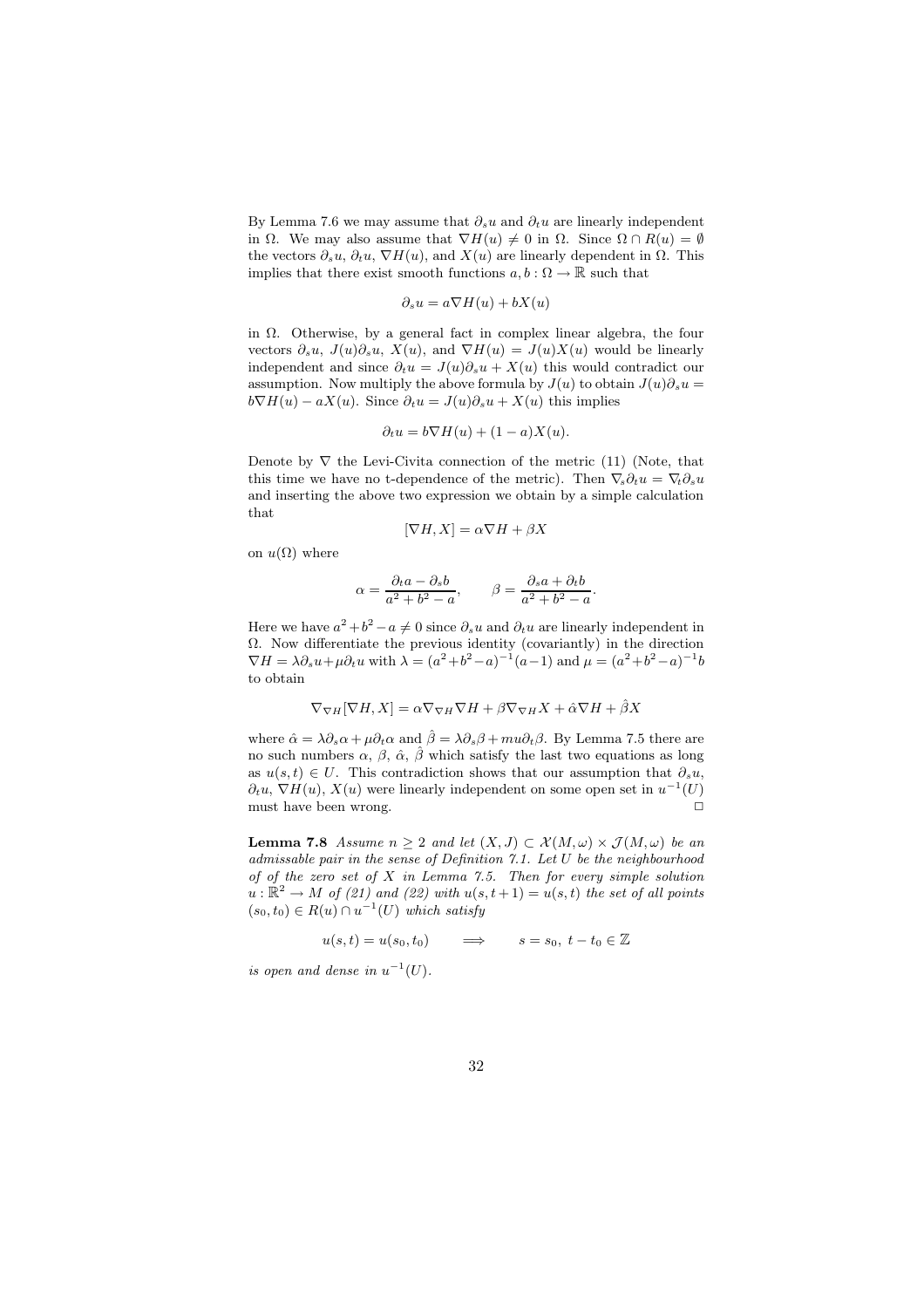Proof: Openness follows from a simple compactness argument as in the proof of Theorem 4.3. Suppose that the set in question was not dense. Then there would exist an open set

$$
\Omega \subset R(u) \cap u^{-1}(U)
$$

such that for every  $(s,t) \in \Omega$  there exists a point  $(s',t') \notin \Omega$  with  $u(s',t') = u(s,t)$ . Choose  $\Omega$  so small that the restriction of u to  $\Omega$  is an embedding. Denote

$$
\Omega' = \left\{ (s', t') \in \mathbb{R}^2 - \Omega \, | \, u(s', t') \in u(\Omega) \right\}.
$$

We shall first use Sard's theorem and Baire's category theorem to conclude that  $\Omega'$  must contain an open set. To see this denote

$$
v = u\big|_{\Omega}, \qquad v' = u\big|_{\Omega'}.
$$

Then  $v'(\Omega') = v(\Omega)$  and the composite

$$
\phi = v^{-1} \circ v' : \Omega' \to \Omega
$$

extends to a smooth map on some neighbourhood of  $\Omega'$ . (Just project  $u(z)$  onto the submanifold  $u(\Omega)$  for z near  $\Omega'$  and then apply  $v^{-1}$ .) If  $z = (s, t) \in \Omega$  is a regular value of  $\phi$  then  $\partial_s u(z')$  and  $\partial_t u(z')$  are linearly independent for every  $z' = (s', t') \in \Omega'$  with  $u(z') = u(z)$ . Hence for any such regular value the set of points  $z' \in \Omega'$  with  $u(z') = u(z)$  consists of isolated points and is therefore finite. By Sard's theorem, fix  $z = z_0 \in \Omega$ to be such a regular value and let  $z_1, \ldots, z_N \in \Omega'$  be the corresponding points with  $u(z_i) = u(z_0)$ . Now proceed as in the proof of Theorem 4.3 to conclude that for every  $\varepsilon > 0$  there exists a  $\delta > 0$  such that

$$
u(B_{\delta}(z_0))\subset \bigcup_{j=1}^N u(B_{\varepsilon}(z_{\nu})).
$$

Again, as in the proof of Theorem 4.3, the set  $B_\delta(z_0)$  is covered by the finitely many sets

$$
\Sigma_j = \left\{ z' \in B_{\varepsilon}(z_{\nu}) \, | \, u(z') \in u(B_{\delta}(z_0)) \right\} \subset \Omega'
$$

and so, by Baire's category theorem, one of these sets must have a nonempty interior.

Having proved that  $\Omega'$  contains an open set we consider again the map  $\phi = v^{-1} \circ v' : \Omega' \to \Omega$ . Write  $\phi(s,t) = (\sigma(s,t), \tau(s,t))$  and use the fact that both u and  $u \circ \phi$  satisfy (21) to obtain

$$
0 = \partial_s(u \circ \phi) + J(u \circ \phi)\partial_t(u \circ \phi) - J(u \circ \phi)X(u \circ \phi)
$$
  
\n
$$
= \partial_s u(\phi)\partial_s \sigma + \partial_t u(\phi)\partial_s \tau + J(u(\phi))\partial_s u(\phi)\partial_t \sigma
$$
  
\n
$$
+ J(u(\phi))\partial_t u(\phi)\partial_t \tau - J(u(\phi))X(u(\phi))
$$
  
\n
$$
= (\partial_s \sigma - \partial_t \tau)\partial_s u(\phi) + (\partial_s \tau + \partial_t \sigma)\partial_t u(\phi)
$$
  
\n
$$
- X(u(\phi))\partial_s \tau - J(u(\phi))X(u(\phi))(1 - \partial_t \tau).
$$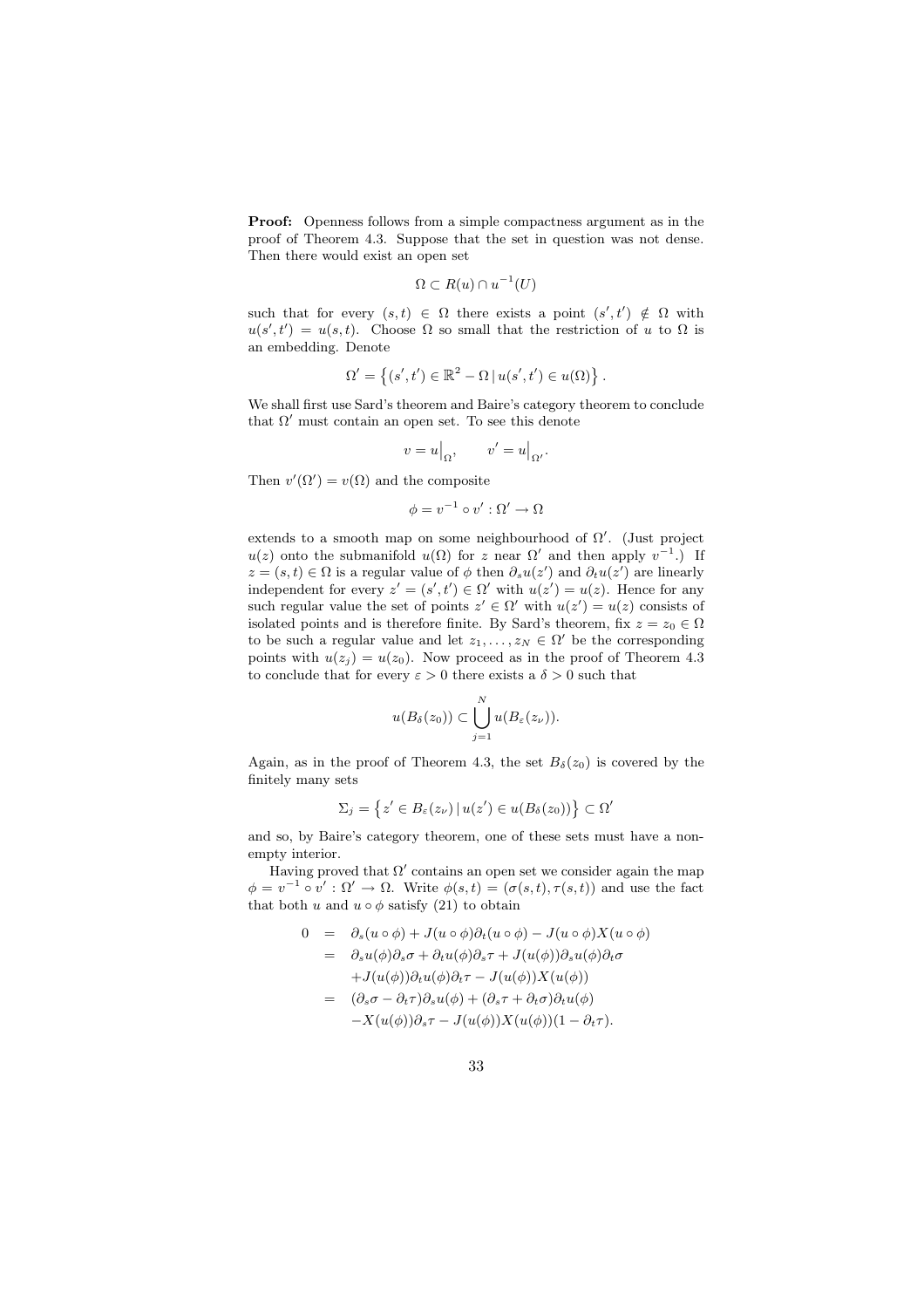The last equation follows from  $J(u)\partial_s u = \partial_t u - X(u)$  and  $J(u)\partial_t u =$  $J(u)X(u) + \partial_s u$ . Since the image of  $\phi$  is contained in  $R(u)$  it follows that the vectors  $\partial_s u(\phi)$ ,  $\partial_t u(\phi)$ ,  $X(u(\phi))$  and  $J(u(\phi))X(u(\phi))$  are linearly independent and hence

$$
\partial_s \sigma = \partial_t \tau = 1, \qquad \partial_s \tau = \partial_t \sigma = 0.
$$

Hence  $\phi$  is a translation. Since the domain and range of  $\phi$  are disjoint in  $\mathbb{R} \times S^1$  it follows that there exists a point  $(s_0, t_0) \in \mathbb{R}^2 - \{0\} \times \mathbb{Z}$  such that

$$
u(s,t) = u(s + s_0, t + t_0).
$$

This holds on some open set and, by unique continuation, on all of  $\mathbb{R}^2$ . But this is impossible: if  $s_0 \neq 0$  then  $u(s,t) = u(s + ks_0, t + kt_0) \rightarrow x^+$ as  $k \to +\infty$  and so u is constant, in contradiction to our assumption that u be simple. Hence  $s = s_0$  and so  $u(s, s + t_0) = u(s, t)$  where  $t_0 \notin \mathbb{Z}$ . But if  $t_0$  is irrational then this condition together with  $u(s,t + 1) = u(s,t)$ implies that  $u$  must be independent of  $t$ , again contradicting simplicity. Finally, if  $t_0$  is rational then we have  $u(s,t + 1/m) = u(s,t)$  for some integer  $m$  and this contradicts again the definition of *simple*. This proves the lemma.  $\Box$ 

We point out that all three lemmata remain valid for almost complex structures and symplectic vector fields of class  $C^{\ell}$ . In this case all other functions, in particular J-holomorphic curves, will in general also be only of class  $C^{\ell}$ .

Proof of Theorem 7.4: The basic strategy of the proof is the same as in Theorem 5.1. We fix a symplectic vector field  $X \in \mathcal{X}_{ad}(M, \omega)$  denote by  $\mathcal{B}_s \subset \mathcal{B} = \mathcal{B}^{1,p}(x^-, x^+, \text{id})$  the open subset of all those maps  $u \in \mathcal{B}$  for which there exists a point  $(s,t) \in R(u)$  such that

$$
u(s',t') = u(s,t) \qquad \Longrightarrow \qquad s' = s, \ t' - t \in \mathbb{Z}.
$$

We shall call such a point a **regular injective point** for  $u$ . Note in particular that at any such point  $X(u(s,t)) \neq 0$ . It is a simple matter to prove that the set  $\mathcal{B}_s$  is open in  $\mathcal{B}$ . Moreover, by Lemma 7.8, every simple solution of (21) and (22) with any almost complex structure  $J \in$  $\mathcal{J}_{\text{ad}}(M,\omega,X)$  admits a regular injective point and is therefore contained in  $\mathcal{B}_s$ .

Now denote by  $\mathcal{J}_{ad} = \mathcal{J}_{ad}^{\ell}(M, \omega, X)$  the space of all almost complex structures  $J \in \mathcal{J}^{\ell}(M, \omega)$  such that the pair  $(X, J)$  is admissable. This is an open set in the space  $\mathcal{J}^{\ell}(M,\omega)$  (of all almost complex structures of class  $C^{\ell}$  which are compatible with  $\omega$ ) and is therefore a Banach manifold. We consider the Banach vector bundle

$$
\mathcal{E} \to \mathcal{B}_s \times \mathcal{J}_{\mathrm{ad}}
$$

with fibers  $\mathcal{E}_u = L^p(u^*TM)$ . We shall prove that the section

$$
\mathcal{F}:\mathcal{B}_s\times\mathcal{J}_{\mathrm{ad}}\to\mathcal{E}
$$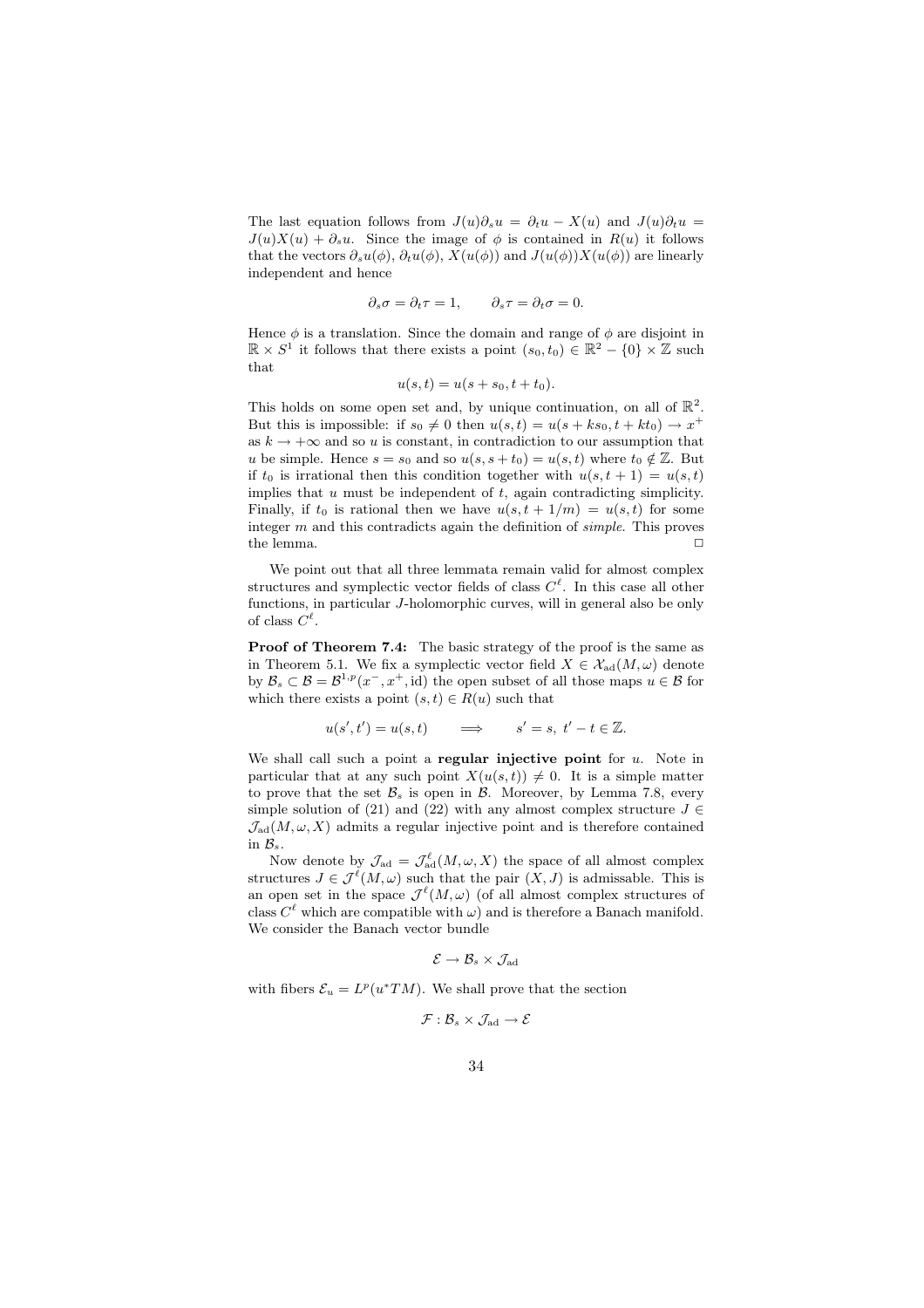defined by

$$
\mathcal{F}(u, J) = \overline{\partial}_{X, J}(u) = \partial_s u + J(u)(\partial_t u - X(u))
$$

is transverse to the zero section or, equivalently, the differential

$$
D\mathcal{F}(u, J): T_u \mathcal{B}_s + T_J \mathcal{J}_{ad} \to \mathcal{E}_u,
$$

given by

$$
D\mathcal{F}(u, J)(\xi, Y) = D_u \xi + Y(u)(\partial_t u - X(u))
$$

for  $\xi \in W^{1,p}(u^*TM)$  and  $Y \in T_J\mathcal{J}_{ad}$ , is surjective whenever  $\overline{\partial}_{X,J}(u) = 0$ . Since  $D_u$  is a Fredholm operator, it suffices to prove that  $D\mathcal{F}(u, J)$  has a dense range. Now if  $\eta \in L^q(u^*TM)$  with  $1/p + 1/q = 1$  annihilates the range of  $D\mathcal{F}(u, J)$  then  $\eta$  is of class  $C^{\ell}$  with  $D^*_{u}\eta = 0$  and, moreover,

$$
\int_{-\infty}^{\infty} \int_{0}^{1} \langle \eta, Y(u)J(u)\partial_s u \rangle dt ds = 0.
$$

for all  $Y \in T_J \mathcal{J}_{ad}$ . But this last equation implies, by the same argument as in the proof of Theorem 5.1, that  $\eta$  must vanish at every regular injective point of u. Since the set of such points is open and nonempty it follows that  $\eta$  vanishes on some open set and, by unique continuation,  $\eta = 0$ . This proves that  $\mathcal F$  is transverse to the zero section and so the universal moduli space of all pairs  $(u, J) \in \mathcal{B}_s \times \mathcal{J}_{ad}$  with  $\overline{\partial}_{X,J}(u) = 0$  is a smooth Banach manifold. Now the regular values of the projection  $(u, J) \mapsto J$ , defined on this universal moduli space, are now the required regular almost complex structures. This proves the theorem in the  $C^{\ell}$ -case. The details of this argument as well as the extension to the  $C^{\infty}$ -case are precisely the same as in the proof of Theorem 5.1 and are left to the reader.  $\Box$ 

# 8 Equivariant action functional

Denote by  $\mathcal L$  the space of contractible loops on  $M$  and think of these loops as smooth maps  $x : \mathbb{R} \to M$  which satisfy  $x(t + 1) = x(t)$ . Given a symplectic vector field  $X \in \mathcal{X}(M, \omega)$  there is a natural closed 1-form  $\Psi_X$ on  $\mathcal L$  defined by

$$
\Psi_X(x;\xi) = \int_0^1 \omega(\dot{x}(t) - X(x(t)), \xi(t)) dt.
$$

for  $\xi \in T_x \mathcal{L} = C^\infty(x^*TM)$ . The (negative) gradient flow lines of this 1form with respect to the metric induced by an almost complex structure  $J \in \mathcal{J}(M, \omega)$  are precisely the solutions of

$$
\partial_s u + J(u)(\partial_t u - X(u)) = 0 \tag{27}
$$

with boundary condition  $u(s,t + 1) = u(s,t)$ . Connecting orbits also satisfy the limit condition

$$
\lim_{s \to \pm \infty} u(s, t) = x^{\pm}
$$
\n(28)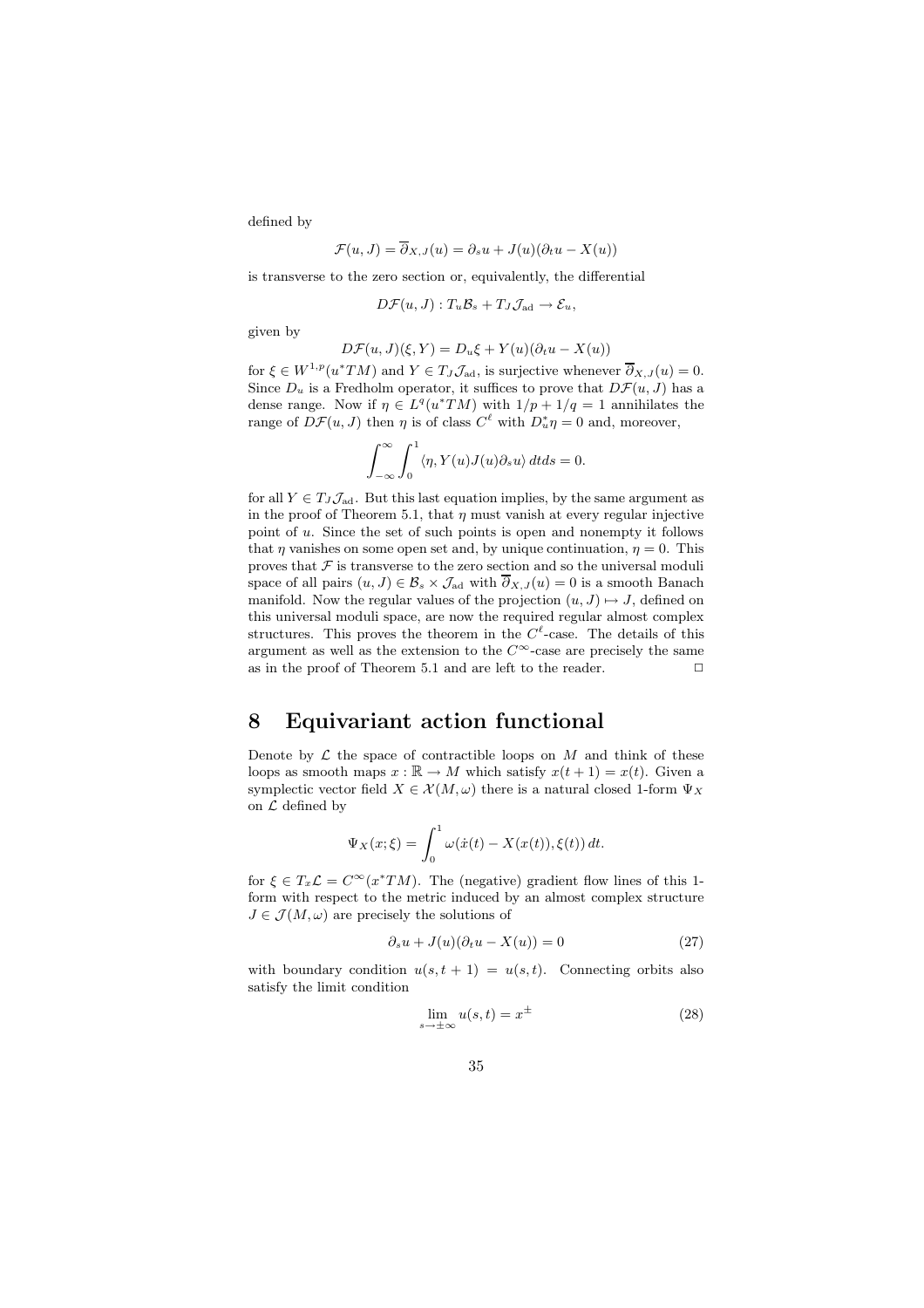where  $x^{\pm}$  are zeros of the vector field X. These are the equations (21) and (22) studied in Section 7.

From a more abstract point of view the infinite dimensional manifold  $\mathcal L$ carries a natural symplectic structure and the closed 1-form  $\Psi_X$  therefore generates a symplectic vector field  $x \mapsto \dot{x} - X(x)$  on  $\mathcal{L}$ . The 1-form  $\Psi_X$ and the corresponding vector field on  $\mathcal L$  are invariant under the natural  $S^1$ action. In the case  $X = 0$  this vector field in fact generates the  $S^1$ -action on  $\mathcal L$  and the X-term can be considered as an equivariant perturbation. From this point of view the simple solutions of (27) and (28) are precisely those gradient trajectories u of the closed 1-form  $\Psi_X$  such that

- (a) the limit points  $x^{\pm} = \lim_{s \to \pm \infty} u(s,t)$  are fixed points of the  $S^1$ action,
- (b)  $S^1$  acts freely on u.

Theorem 7.4 can be viewed as an equivariant transversality result for such gradient trajectories. We shall now use this result to prove that if the relative Morse index is less than or equal to 1 then all the connecting orbits between zeros of  $X$  are independent of the  $t$ -variable. Equivalently, if the limit points belong to the fixed point set of the  $S^1$ -action and have relative Morse index at most 1 then the connecting orbits also belong to the fixed point set of the  $S^1$ -action.

To make this precise we fix any symplectic vector field  $X \in \mathcal{X}(M, \omega)$ . By Lemma 7.2 (i) there exists an arbitrarily small Hamiltonian function  $H \in C^{\infty}(M)$  such that the  $X + X_H \in \mathcal{X}_{ad}(M,\omega)$ . It follows from Theorem 7.4 that the set  $\mathcal{J}_{reg}(M,\omega,X+X_H)$  is of the second category in the set  $\mathcal{J}_{ad}(M, \omega, X + X_H)$ . Thus we have proved that for any cohomology class  $a \in H^1(M)$  there exists a symplectic vector field  $X \in \mathcal{X}(M,\omega,a)$ , an open set  $\mathcal{J}_{ad}(M,\omega,X) \subset \mathcal{J}(M,\omega)$  and a generic set  $\mathcal{J}_0(M,\omega,X) \subset \mathcal{J}_{ad}(M,\omega,X)$  (i.e. a set containing a countable intersection of open and dense sets in  $\mathcal{J}_{ad}(M,\omega,X)$  such that the following holds.

(1) The zeros of  $X$  are all nondegenerate.

(2) There exists a number  $m_0 > 0$  such that for every integer  $m \geq$  $m_0$  the moduli spaces  $\mathcal{M}^*(x^-, x^+, X/m, J)$  are finite dimensional manifolds of local dimension

$$
\dim_u \mathcal{M}^*(x^-, x^+, X/m, J) = \mu(u)
$$
  
=  $\operatorname{ind}_X(x^+) - \operatorname{ind}_X(x^-) + 2 \int u^* c_1$ 

near u for any two zeros  $x^{\pm}$  of X.

These assertions hold in fact for an open and dense set of symplectic vector fields in  $\mathcal{X}(M,\omega,a)$ . Note that (1) is slightly weaker than condition (i) in Definition 7.1. For the proof of (2) we note that if  $X \in \mathcal{X}_{ad}(M,\omega,a)$ then  $X/m \in \mathcal{X}_{ad}(M, \omega, a/m)$  for every sufficiently large integer  $m \geq m_0$ and  $\mathcal{J}_{\text{ad}}(M,\omega,X/m) = \mathcal{J}_{\text{ad}}(M,\omega,X)$ . Thus  $\mathcal{J}_0(M,\omega,X)$  can be defined as the intersection of the sets  $\mathcal{J}_{reg}(M, \omega, X/m)$  over all integers  $m \geq m_0$ .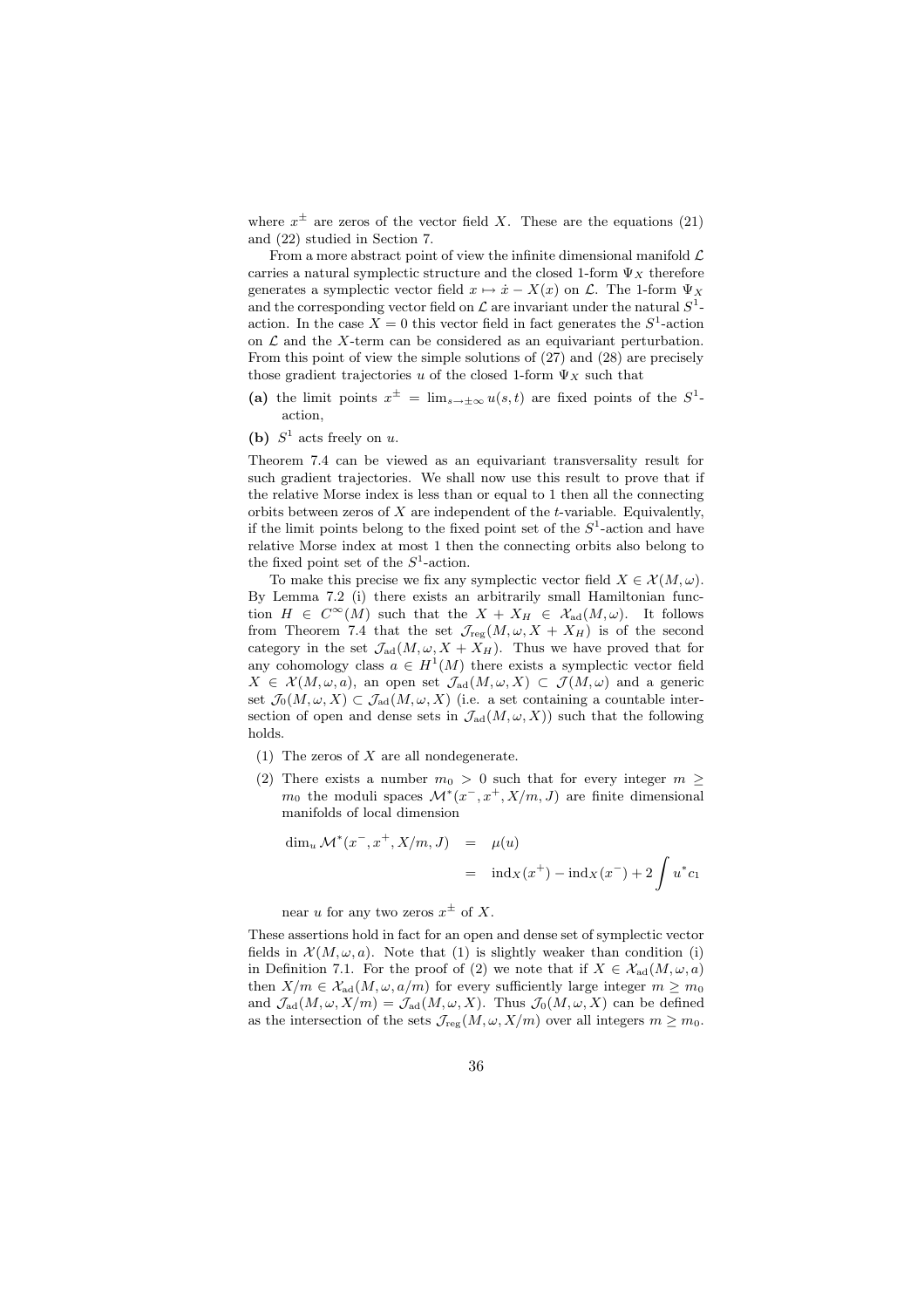These sets are all of the second category in  $\mathcal{J}_{ad}(M, \omega, X)$  in the sense of Baire and so is their intersection. The condition  $m \geq m_0$  in (2) is required in order the Maslov index of  $x^{\pm}$  to agree with the Morse index  $\text{ind}_X(x^{\pm})$ . This number refers to the Morse index of  $x^{\pm}$  as a critical point of H where H is a local Morse function near  $x^{\pm}$  such that  $\iota(X)\omega = dH$ .

The following result was proved in  $[10]$  in the case where X is a Hamiltonian vector field.

**Theorem 8.1** Let  $(M, \omega)$  be a compact symplectic manifold of dimension  $2n \geq 4$ . Assume either that M is monotone or  $c_1(\pi_2(M)) = 0$  or the minimal Chern number is  $N \geq n$ . Assume also that  $X \in \mathcal{X}(M, \omega)$  and  $J \in \mathcal{J}(M,\omega)$  satisfy the conditions (1) and (2) above. Then there exists a constant  $m_0 = m_0(X, J)$  such that every solution u of (27) and (28), with  $\mu(u) \leq 1$  and X replaced by  $(1/m)X$  with  $m \geq m_0$ , is independent of t.

Proof: To prove this, one first uses a compactness argument to show that every solution with nonpositive area  $\int u^*\omega \leq 0$  must be independent of t provided that m is sufficiently large, say  $m \geq m_0$  (see [10], Lemma 7.1). Now let  $u(s,t) = u(s,t+1)$  be a solution of (27) and (28) with X replaced by  $(1/m)X$  where  $m \geq m_0$  and hence

$$
\int u^*\omega > 0.
$$

Assume  $\mu(u) \leq 1$  and, by contradiction, that  $u(s,t)$  is not independent of  $t$ . If  $u$  is simple then  $u$  must be independent of  $t$  since otherwise the functions  $(s,t) \mapsto u(s_0 + s,t_0 + t)$  form a 2-dimensional family of simple solutions in contradiction with the dimension formula of statement (2) above. If u is not simple then there exists an integer  $k > 1$  such that

$$
u(s, t + 1/k) \equiv u(s, t).
$$

Let  $k$  be the largest such integer. (If there is no largest integer with this property then  $u(s,t)$  is independent of t.) Then the function

$$
v(s,t) = u(s/k, t/k) = v(s, t+1)
$$

is a simple solution of (27) with X replaced by  $(1/mk)X$  and index

$$
\mu(v) = \text{ind}_{H}(x^{+}) - \text{ind}_{H}(x^{-}) + 2 \int v^{*} c_{1}.
$$

If  $\int u^* c_1 \geq 0$  then

$$
\int v^* c_1 = \frac{1}{k} \int u^* c_1 \le \int u^* c_1.
$$

and hence  $\mu(v) \leq 1$ . By (2) this implies that v, and hence u is independent of t. If, on the other hand,  $\int u^* c_1 < 0$ , then M is not monotone and hence must have minimal Chern number  $N > n$  or  $N = 0$ . In the former case

$$
\int v^* c_1 \le -N \le -n
$$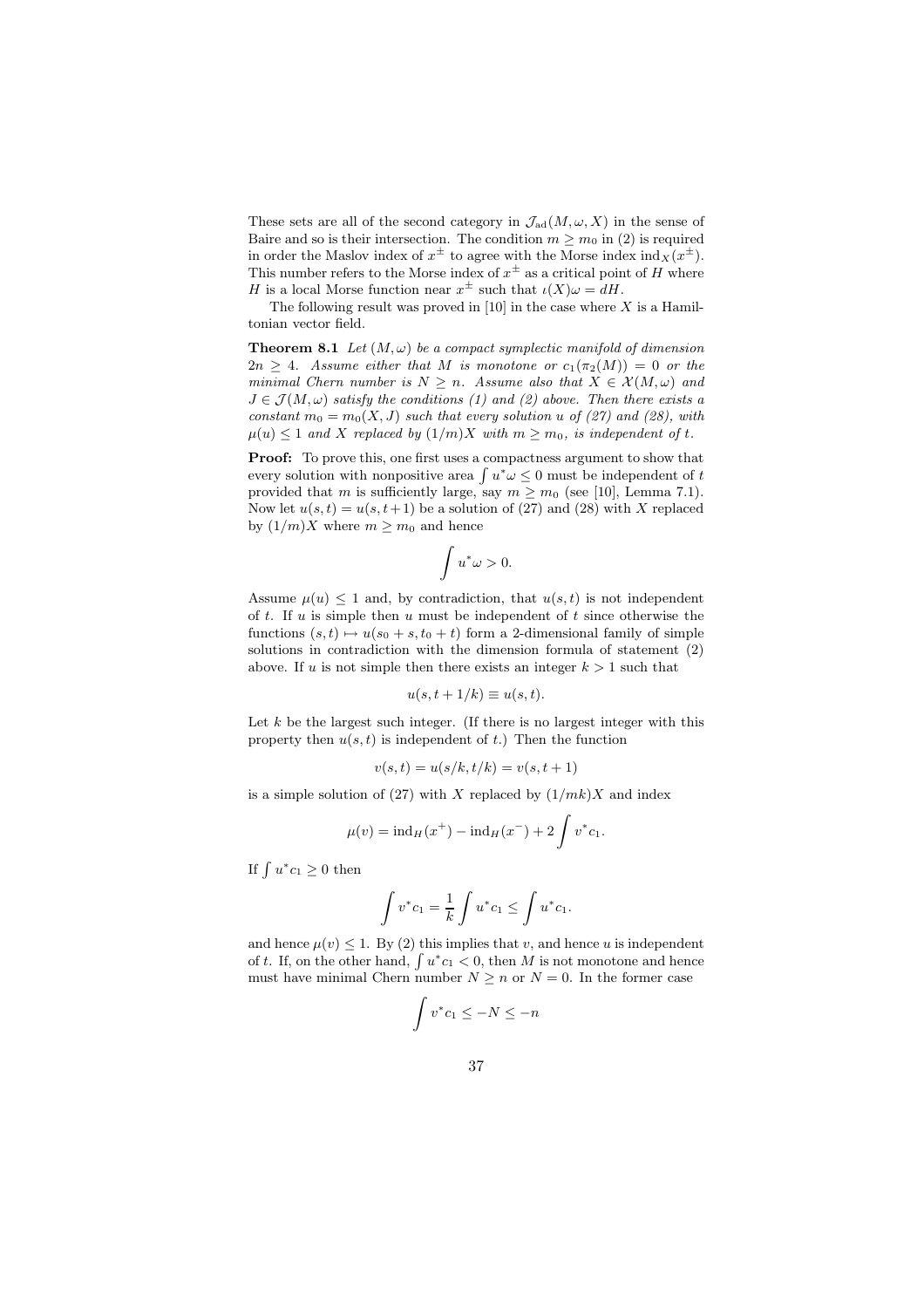and hence  $\mu(v) \leq 0$ . In the latter case  $\mu(v) = \mu(u) \leq 1$ . In both cases v is a simple solution of (27) and (22) with X replaced by  $(1/mk)X$ and  $\mu(v) \leq 1$ . Since  $((1/mk)X, J) \in \mathcal{X} \mathcal{J}_{reg}$  it follows again that v is independent of t. This contradiction proves the theorem.  $\Box$ 

In [10] the previous theorem was used in the Hamiltonian case to prove that the Floer homology groups  $HF_*(M, \omega, H, J)$  are isomorphic to the ordinary homology of M, tensored by the Novikov ring associated to  $\omega$ . In [11] LeHong Van and Kaoru Ono used a result similar to Theorem 8.1 to prove that, if the manifold M is monotone and  $X_t = X_{t+1} : M \to TM$ is a time dependent family of symplectic vector fields, then the Floer homology groups  $HF^*(M, \omega, X, J)$  are naturally isomorphic to the Novikov homology of the Calabi-invariant

$$
\alpha = \int_0^1 \iota(X_t) \omega \, dt.
$$

Their result is based on an ingenious continuation argument which allows them to rescale the vector field X (and hence the form  $\alpha$ ) by an arbitrarily small constant without changing the Floer homology groups.

Theorems 7.4 and 8.1 will also play an important role in studying equivariant Floer homology. For this it will be important to choose the almost complex structure  $J \in \mathcal{J}_0(M, \omega, X)$  such that, in addition to (1) and (2) above the following conditions are satisfied

- (3) The gradient flow JX of the 1-form  $\alpha = \iota(X)\omega$  with respect to the metric induced by J is of Morse-Smale type.
- (4) The zeros of  $X$  and the gradient flow lines of  $JX$  with index difference 1 do not intersect the holomorphic spheres of J with Chern number less than or equal to 1.

These conditions can be achieved by a generic perturbation of the almost complex structure. For (3) this follows from Theorem 8.1 in [20]. For (4) this follows from the fact that for a generic almost complex structure  $J$ the set of points which lie on J-holomorphic spheres of Chern number less than or equal to 1 form a set of codimension 2 in  $M$  (cf. [10] and [13]). In particular, conditions (3) and (4) can be used to prove that the set of simple solutions of (27) and (28) with relative Morse index  $\mu(u) = 2$ is compact and hence there are only finitely many of these (modulo the action of  $S^1$  and  $\mathbb{R}$ ). The number of such orbits will play an important role in equivariant Floer homology.

# References

- [1] C. Conley and E. Zehnder, The Birkhoff-Lewis fixed point theorem and a conjecture of V.I. Arnold, Invent. Math. 73 (1983), 33–49.
- [2] S. Dostoglou and D.A. Salamon, Instanton homology and symplectic fixed points, in Symplectic Geometry, edited by D. Salamon, LMS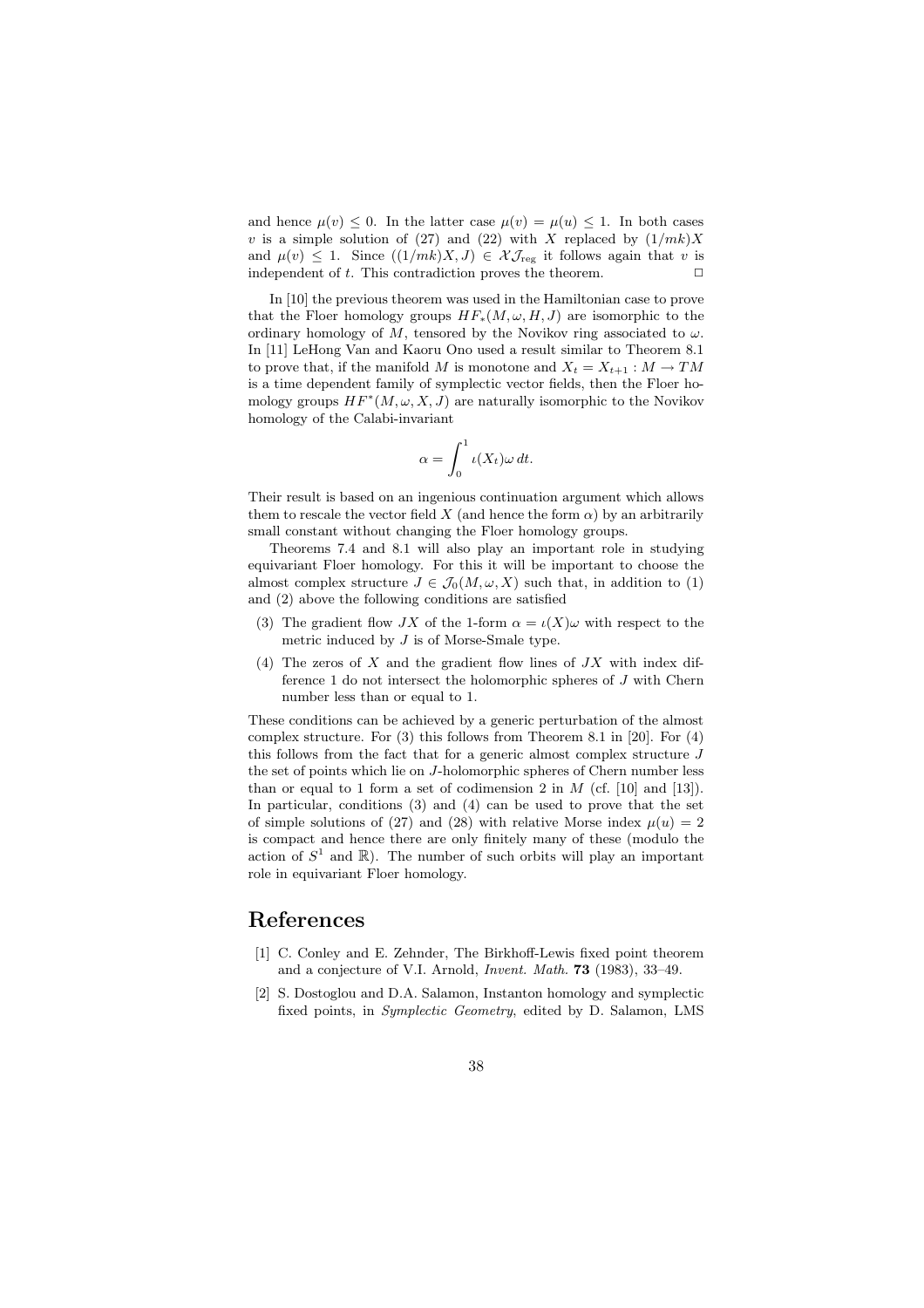Lecture Notes Series 192, Cambridge University Press, 1993, pp. 57–93.

- [3] S. Dostoglou and D.A. Salamon, Cauchy-Riemann operators, selfduality, and the spectral flow, to appear in Proceedings of the ECM, Paris, 1992.
- [4] S. Dostoglou and D.A. Salamon, Self-dual instantons and holomorphic curves, Annals of Mathematics, 139 (1994), 581–640.
- [5] A. Floer, Morse theory for Lagrangian intersections, J. Diff. Geom. 28 (1988), 513–547.
- [6] A. Floer, Wittens complex and infinite dimensional Morse theory, J. Diff. Geom. 30 (1989), 207–221.
- [7] A. Floer, Symplectic fixed points and holomorphic spheres, Comm. Math. Phys. 120 (1989), 575–611.
- [8] A. Floer and H. Hofer, Coherent orientations for periodic orbit problems in symplectic geometry, Math. Zeit. 212 (1993), 13–38.
- [9] A. Floer and H. Hofer, Symplectic homology I, Math. Zeit. 215 (1994), 37–88.
- [10] H. Hofer and D.A. Salamon, Floer homology and Novikov rings, to appear in Gauge theory, Symplectic Geometry, and Topology, essays in memory of Andreas Floer, edited by H. Hofer, C. Taubes, A. Weinstein, and E. Zehnder, Birkhäuser, 1994.
- [11] V. LeHong and K. Ono, Symplectic fixed points, the Calabi invariant, and Novikov homology, to appear in Topology.
- [12] D. McDuff, The local behaviour of holomorphic curves in almost complex 4-manifolds, J. Diff. Geom. 34 (1991), 143–164.
- [13] D. McDuff and D.A. Salamon, *J-holomorphic Curves and Quantum* Cohomology, AMS, University Lecture Series, Vol. 6, Providence, Rhode Island, 1994.
- [14] S.P. Novikov, Multivalued functions and functionals an analogue of the Morse theory, Soviet Math. Dokl. 24 (1981) 222–225.
- [15] K. Ono, The Arnold conjecture for weakly monotone symplectic manifolds, Preprint 1993.
- [16] M. Pozniak, Floer homology, Novikov rings, and clean intersections, PhD thesis, University of Warwick, 1994.
- [17] J.W. Robbin and D.A. Salamon, The Maslov index for paths, Topol $ogy 32 (1993), 827-844.$
- [18] J.W. Robbin and D.A. Salamon, The spectral flow and the Maslov index, Bull. L.M.S., to appear.
- [19] D.A. Salamon, Morse theory, the Conley index and Floer homology, Bull. L.M.S. 22 (1990), 113–140.
- [20] D.A. Salamon and E. Zehnder, Morse theory for periodic solutions of Hamiltonian systems and the Maslov index, Comm. Pure Appl. Math. 45 (1992), 1303–1360.